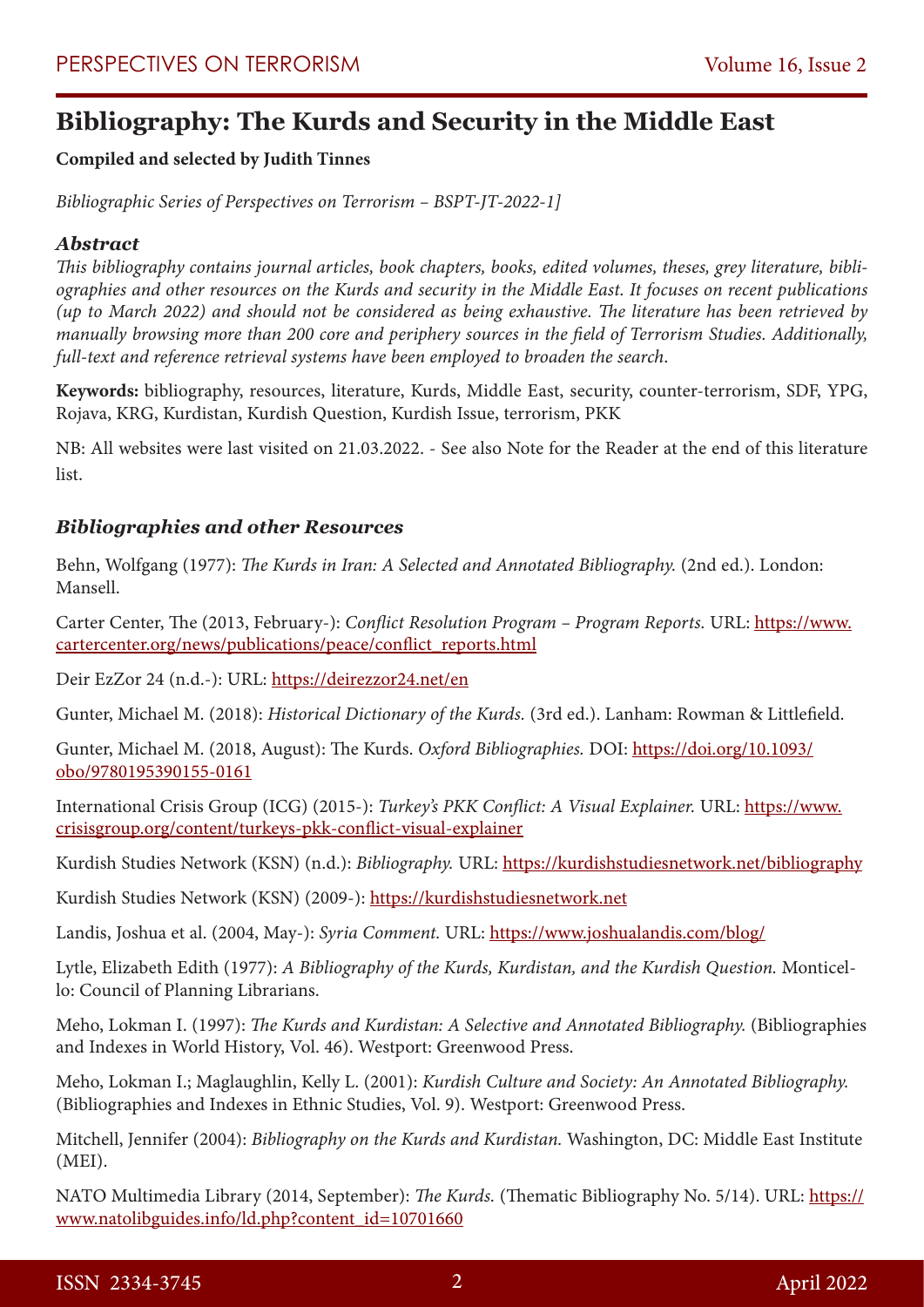NATO Multimedia Library (2015, April): *The Syrian Civil War.* (Thematic Bibliography No. 2/15). URL: [https://www.natolibguides.info/ld.php?content\\_id=10701655](https://www.natolibguides.info/ld.php?content_id=10701655)

NATO Multimedia Library (2018, October): *The Syrian Civil War.* (Thematic Bibliography No. 5/18). URL: [https://www.natolibguides.info/ld.php?content\\_id=32017936](https://www.natolibguides.info/ld.php?content_id=32017936)

Operations & Policy Center et al. (2021, March): *The Kin Who Count: Mapping Raqqa's Tribal Topology.* [Research Tool]. URL:<https://www.mei.edu/publications/kin-who-count-mapping-raqqas-tribal-topology>

Qader, Asoss Muhammed (2010): A Selected Bibliography about Kurdology. *ResearchGate.* DOI: [https://](https://doi.org/10.13140/RG.2.2.36269.31204) [doi.org/10.13140/RG.2.2.36269.31204](https://doi.org/10.13140/RG.2.2.36269.31204)

Raqqa is Being Slaughtered Silently (RBSS) (2014, April-): URL: [https://www.raqqa-sl.com](https://www.raqqa-sl.com/)

Syrian Civil War (n.d.-): [Discussion Forum]. URL: <https://www.reddit.com/r/syriancivilwar>

Syrian Network for Human Rights (SNHR) (2011, June-): URL: [https://sn4hr.org](https://sn4hr.org/)

Syrian Observatory for Human Rights (SOHR) (2006, May-): URL:<https://www.syriahr.com/en>

Tinnes, Judith (2013, December-): Bibliography: Conflict in Syria. [Ongoing Series]. *Perspectives on Terrorism* [PT]

- Part 1. *PT*, *7*(6), 2013, December, 137-165. URL: [https://www.universiteitleiden.nl/binaries/content/](https://www.universiteitleiden.nl/binaries/content/assets/customsites/perspectives-on-terrorism/2013/issue-6/literature-on-the-conflict-in-syria-2011-%E2%80%93-november-2013.pdf) [assets/customsites/perspectives-on-terrorism/2013/issue-6/literature-on-the-conflict-in-syria-2011-](https://www.universiteitleiden.nl/binaries/content/assets/customsites/perspectives-on-terrorism/2013/issue-6/literature-on-the-conflict-in-syria-2011-%E2%80%93-november-2013.pdf) [%E2%80%93-november-2013.pdf](https://www.universiteitleiden.nl/binaries/content/assets/customsites/perspectives-on-terrorism/2013/issue-6/literature-on-the-conflict-in-syria-2011-%E2%80%93-november-2013.pdf)
- Part 2. *PT*, 9(3), 2015, June, 82-112. URL: [https://www.universiteitleiden.nl/binaries/content/assets/](https://www.universiteitleiden.nl/binaries/content/assets/customsites/perspectives-on-terrorism/2015/volume-3/9-bibliography-conflict-in-syria-part-2-compiled-and-selected-by-judith-tinnes.pdf) [customsites/perspectives-on-terrorism/2015/volume-3/9-bibliography-conflict-in-syria-part-2-com](https://www.universiteitleiden.nl/binaries/content/assets/customsites/perspectives-on-terrorism/2015/volume-3/9-bibliography-conflict-in-syria-part-2-compiled-and-selected-by-judith-tinnes.pdf)[piled-and-selected-by-judith-tinnes.pdf](https://www.universiteitleiden.nl/binaries/content/assets/customsites/perspectives-on-terrorism/2015/volume-3/9-bibliography-conflict-in-syria-part-2-compiled-and-selected-by-judith-tinnes.pdf)
- • Part 3. *PT*, *11*(2), 2017, April, 65-107. URL: [https://www.universiteitleiden.nl/binaries/content/assets/](https://www.universiteitleiden.nl/binaries/content/assets/customsites/perspectives-on-terrorism/2017/issue-2/0720172-bibliography-conflict-in-syria-part-3-compiled-and-selected-by-judith-tinnes.pdf) [customsites/perspectives-on-terrorism/2017/issue-2/0720172-bibliography-conflict-in-syria-part-3](https://www.universiteitleiden.nl/binaries/content/assets/customsites/perspectives-on-terrorism/2017/issue-2/0720172-bibliography-conflict-in-syria-part-3-compiled-and-selected-by-judith-tinnes.pdf) [compiled-and-selected-by-judith-tinnes.pdf](https://www.universiteitleiden.nl/binaries/content/assets/customsites/perspectives-on-terrorism/2017/issue-2/0720172-bibliography-conflict-in-syria-part-3-compiled-and-selected-by-judith-tinnes.pdf)
- Part 4. PT, 13(4), 2019, August, 115-157. URL: [https://www.universiteitleiden.nl/binaries/content/](https://www.universiteitleiden.nl/binaries/content/assets/customsites/perspectives-on-terrorism/2019/issue-4/tinnes-2.pdf) [assets/customsites/perspectives-on-terrorism/2019/issue-4/tinnes-2.pdf](https://www.universiteitleiden.nl/binaries/content/assets/customsites/perspectives-on-terrorism/2019/issue-4/tinnes-2.pdf)

van Bruinessen, Martin (Ed.-in-Chief) (2013, October-): *Kurdish Studies.* [p-ISSN: 2051-4883, e-ISSN: 2051-4891]. URL: [https://kurdishstudies.net](https://kurdishstudies.net/)

## *Books and Edited Volumes*

Açıksöz, Salih Can (2019): *Sacrificial Limbs: Masculinity, Disability, and Political Violence in Turkey.* Oakland: University of California Press.

Ahmed, Mohammed M. A. (2012): *Iraqi Kurds and Nation-Building.* New York: Palgrave Macmillan. DOI: <https://doi.org/10.1057/9781137034083>

Ahmed, Mohammed M. A. (2018): *How Shiites Won the Battle Against Islamic State: Kurds and Sunnis in Iraq.* (Peter Lang Regional Studies). New York: Peter Lang. DOI: <https://doi.org/10.3726/b14217>

Ahmed, Mohammed M. A.; Gunter, Michael M. (Eds.) (2013): *The Kurdish Spring: Geopolitical Changes and the Kurds.* (Bibliothea Iranica: Kurdish Studies Series, Vol. 12). Costa Mesa: Mazda Publishers.

Alexander, Yonah; Brenner, Edgar H.; Krause, Serhat Tutuncuoglu (2008): *Turkey: Terrorism, Civil Rights, and the European Union.* Abingdon: Routledge.

Allsopp, Harriet; van Wilgenburg, Wladimir (2019): *The Kurds of Northern Syria: Governance, Diversity and Conflicts.* (Kurdish Studies). London: I.B. Tauris.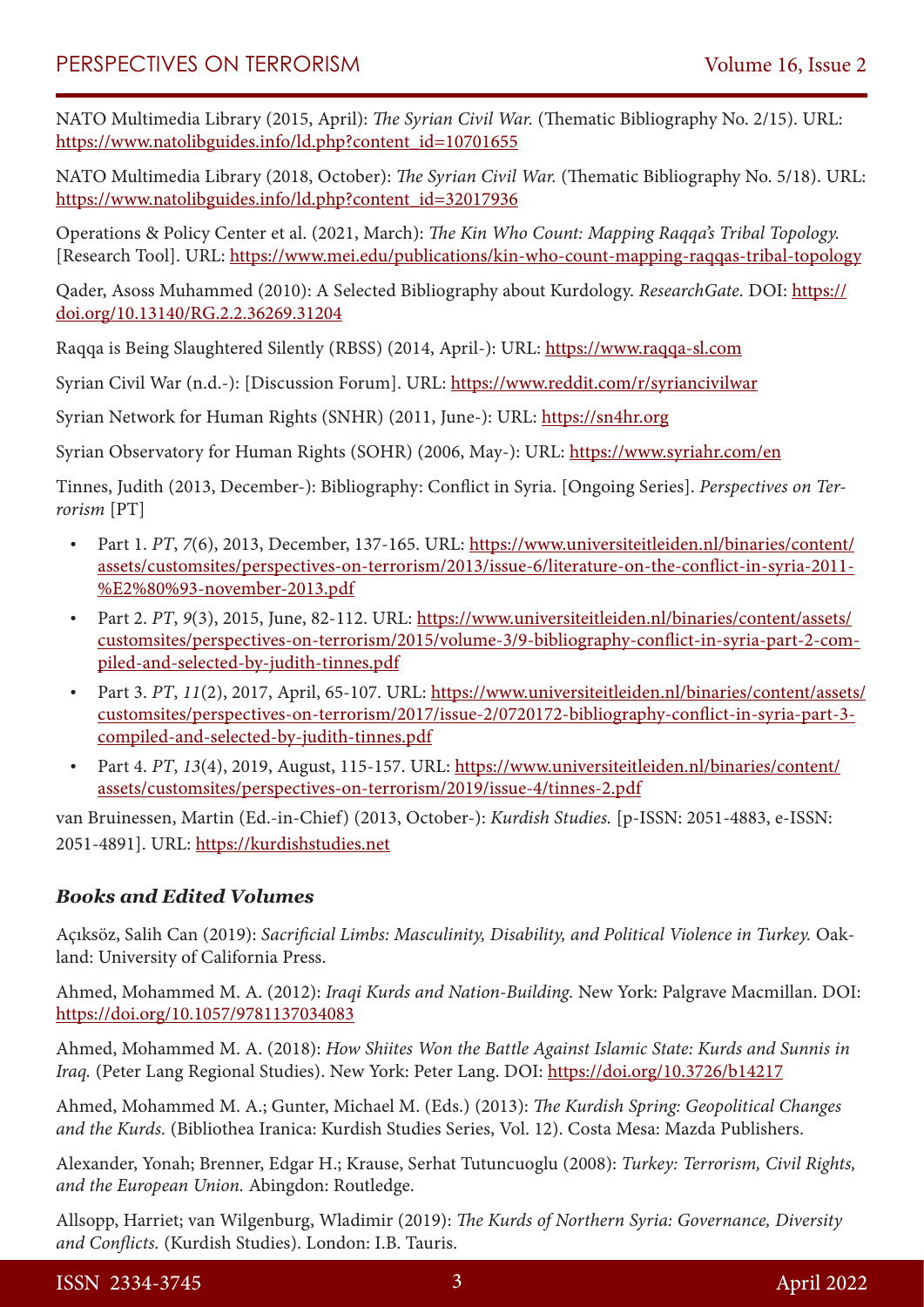Aras, Ramazan (2014): *The Formation of Kurdishness in Turkey: Political Violence, Fear and Pain.* (Routledge Studies in Middle Eastern Politics, Vol. 59). Abingdon: Routledge.

Aslan, Senem (2015): *Nation-Building in Turkey and Morocco: Governing Kurdish and Berber Dissent.* New York: Cambridge University Press.

Aydin, Aysegul; Emrence, Cem (2015): *Zones of Rebellion: Kurdish Insurgents and the Turkish State.* Ithaca: Cornell University Press.

Aziz, Mahir A. (2015): *The Kurds of Iraq: Ethnonationalism and National Identity in Iraqi Kurdistan.* (Rev. ed.). London: I.B. Tauris. DOI:<https://doi.org/10.5040/9780755692835>

Baser, Bahar (2016): *Diasporas and Homeland Conflicts: A Comparative Perspective.* (Research in Migration and Ethnic Relations Series). Abingdon: Routledge.

Baser, Bahar et al. (Eds.) (2019): *Methodological Approaches in Kurdish Studies: Theoretical and Practical Insights from the Field.* (Kurdish Societies, Politics, and International Relations). Lanham: Lexington Books.

Bawa, Twana Faris (2014): *The Privatisation of Security in the Kurdistan Region of Iraq.* Buckingham: University of Buckingham Press.

Bengio, Ofra (2012): *The Kurds of Iraq: Building a State Within a State.* Boulder: Lynne Rienner.

Bengio, Ofra (Ed.) (2014): *Kurdish Awakening: Nation Building in a Fragmented Homeland.* Austin: University of Texas Press.

Bet-Shlimon, Arbella (2019): *City of Black Gold: Oil, Ethnicity, and the Making of Modern Kirkuk.* Stanford: Stanford University Press.

Bilgin, Fevzi; Sarihan, Ali (Eds.) (2013): *Understanding Turkey's Kurdish Question.* Lanham: Lexington Books.

Biner, Zerrin Özlem (2020): *States of Dispossession: Violence and Precarious Coexistence in Southeast Turkey.* (Ethnography of Political Violence). Philadelphia: University of Pennsylvania Press.

Bozarslan, Hamit; Gunes, Cengiz; Yadirgi, Veli (Eds.) (2021): *The Cambridge History of the Kurds.* New York: Cambridge University Press.

Bush, J. Andrew (2020): *Between Muslims: Religious Difference in Iraqi Kurdistan.* (Stanford Studies in Middle Eastern and Islamic Societies and Cultures). Stanford: Stanford University Press.

Çağlayan, Handan (2020): *Women in the Kurdish Movement: Mothers, Comrades, Goddesses.* Cham: Palgrave Macmillan /Springer Nature. DOI:<https://doi.org/10.1007/978-3-030-24744-7>

Çandar, Cengiz (2020): *Turkey's Mission Impossible: War and Peace with the Kurds.* Lanham: Lexington Books.

Černy, Hannes (2018): *Iraqi Kurdistan, the PKK and International Relations: Theory and Ethnic Conflict.* (Exeter Studies in Ethno Politics). Abingdon: Routledge.

Charountaki, Marianna (2011): *The Kurds and US Foreign Policy: International Relations in the Middle East Since 1945.* (Routledge Studies in Middle Eastern Politics). Abingdon: Routledge.

Christofis, Nikos (Ed.) (2022): *The Kurds in Erdogan's "New" Turkey: Domestic and International Implications.* (Routledge Studies in Middle Eastern Politics). Abingdon: Routledge. DOI: [https://doi.](https://doi.org/10.4324/9781003143895) [org/10.4324/9781003143895](https://doi.org/10.4324/9781003143895)

Çiçek, Cuma (2017): *The Kurds of Turkey: National, Religious and Economic Identities.* (Library of Modern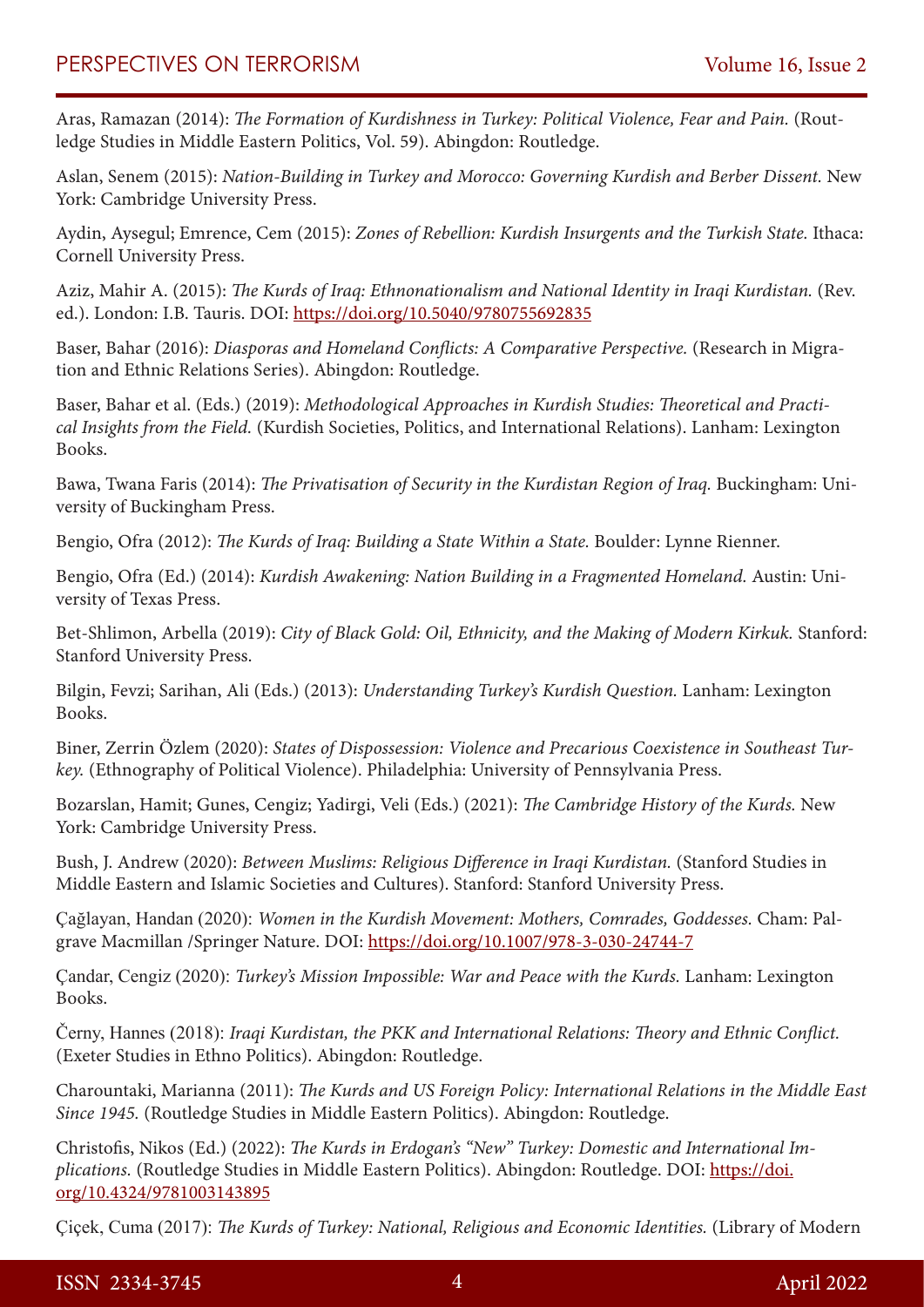Middle East Studies, Vol. 184). London: I.B. Tauris.

Çifçi, Deniz (2019): *The Kurds and the Politics of Turkey: Agency, Territory and Religion.* (Kurdish Studies). London: I.B. Tauris.

Clawson, Patrick (Ed.) (2016, November): S*yrian Kurds as a U.S. Ally: Cooperation and Complications.* [e-Book]. (The Washington Institute for Near East Policy, Policy Focus 150). Washington, DC: The Washington Institute for Near East Policy. URL: [https://www.washingtoninstitute.org/policy-analysis/syri](https://www.washingtoninstitute.org/policy-analysis/syrian-kurds-us-ally-cooperation-and-complications)[an-kurds-us-ally-cooperation-and-complications](https://www.washingtoninstitute.org/policy-analysis/syrian-kurds-us-ally-cooperation-and-complications)

Dacrema, Eugenio; Talbot, Valeria (Eds.) (2019, September): *Rebuilding Syria: The Middle East's Next Power Game?* [e-Book]. (Report). Milan: Italian Institute for International Political Studies (ISPI) / Ledizioni LediPublishing. DOI:<https://doi.org/10.14672/55260589>

Danilovich, Alex; Owtram, Francis (2016): *Iraqi Federalism and the Kurds: Learning to Live Together.* (Federalism Studies). Abingdon: Routledge. (Original work published 2014)

Danilovich, Alex (Ed.) (2017): *Iraqi Kurdistan in Middle Eastern Politics.* Abingdon: Routledge.

Eccarius-Kelly, Vera (2011): *The Militant Kurds: A Dual Strategy for Freedom.* (PSI Guides to Terrorists, Insurgents, and Armed Groups). Santa Barbara: Praeger.

Eccarius-Kelly, Vera; Gunter, Michael M. (Eds.) (2020): *Kurdish Autonomy and U.S. Foreign Policy: Continuity and Change.* New York: Peter Lang. DOI:<https://doi.org/10.3726/b15504>

Eliassi, Barzoo (2021): *Narratives of Statelessness and Political Otherness: Kurdish and Palestinian Experiences.* (Minorities in West Asia and North Africa). Cham: Palgrave Macmillan / Springer Nature. DOI: <https://doi.org/10.1007/978-3-030-76698-6>

Entessar, Nader (2010): *Kurdish Politics in the Middle East.* Lanham: Lexington Books.

Eppel, Michael (2016): *A People Without a State: The Kurds from the Rise of Islam to the Dawn of Nationalism.* Austin: University of Texas Press.

Faddis, Sam (2020): *The CIA War in Kurdistan: The Untold Story of the Northern Front in the Iraq War.* Havertown: Casemate Publishers.

Fawaz, Ahmed (2017): *Opportunity, Identity, and Resources in Ethnic Mobilization: The Iraqi Kurds and the Abkhaz of Georgia.* Lanham: Lexington Books.

Fernandes, Desmond (2007): *The Kurdish and Armenian Genocides: From Censorship and Denial to Recognition.* Spånga: Apec Forlag.

Gibson, Bryan R. (2015): *Sold Out? US Foreign Policy, Iraq, the Kurds, and the Cold War.* New York: Palgrave Macmillan.

Goner, Ozlem (2017): *Turkish National Identity and its Outsiders: Memories of State Violence in Dersim.* (Routledge Advances in Sociology). Abingdon: Routledge.

Gourlay, William (2020): *The Kurds in Erdoğan's Turkey: Balancing Identity, Resistance and Citizenship.* (Edinburgh Studies on Modern Turkey). Edinburgh: Edinburgh University Press.

Gumustekin, Deniz (2021): *Kurds Under Threat: The Role of Kurdish Transnational Networks During Peace and Conflict.* (Kurdish Societies, Politics, and International Relations). Lanham: Lexington Books.

Gunes, Cengiz (2012): *The Kurdish National Movement in Turkey: From Protest to Resistance.* (Exeter Studies in Ethno Politics). Abingdon: Routledge.

Gunes, Cengiz (2019): *The Kurds in a New Middle East: The Changing Geopolitics of a Regional Conflict.*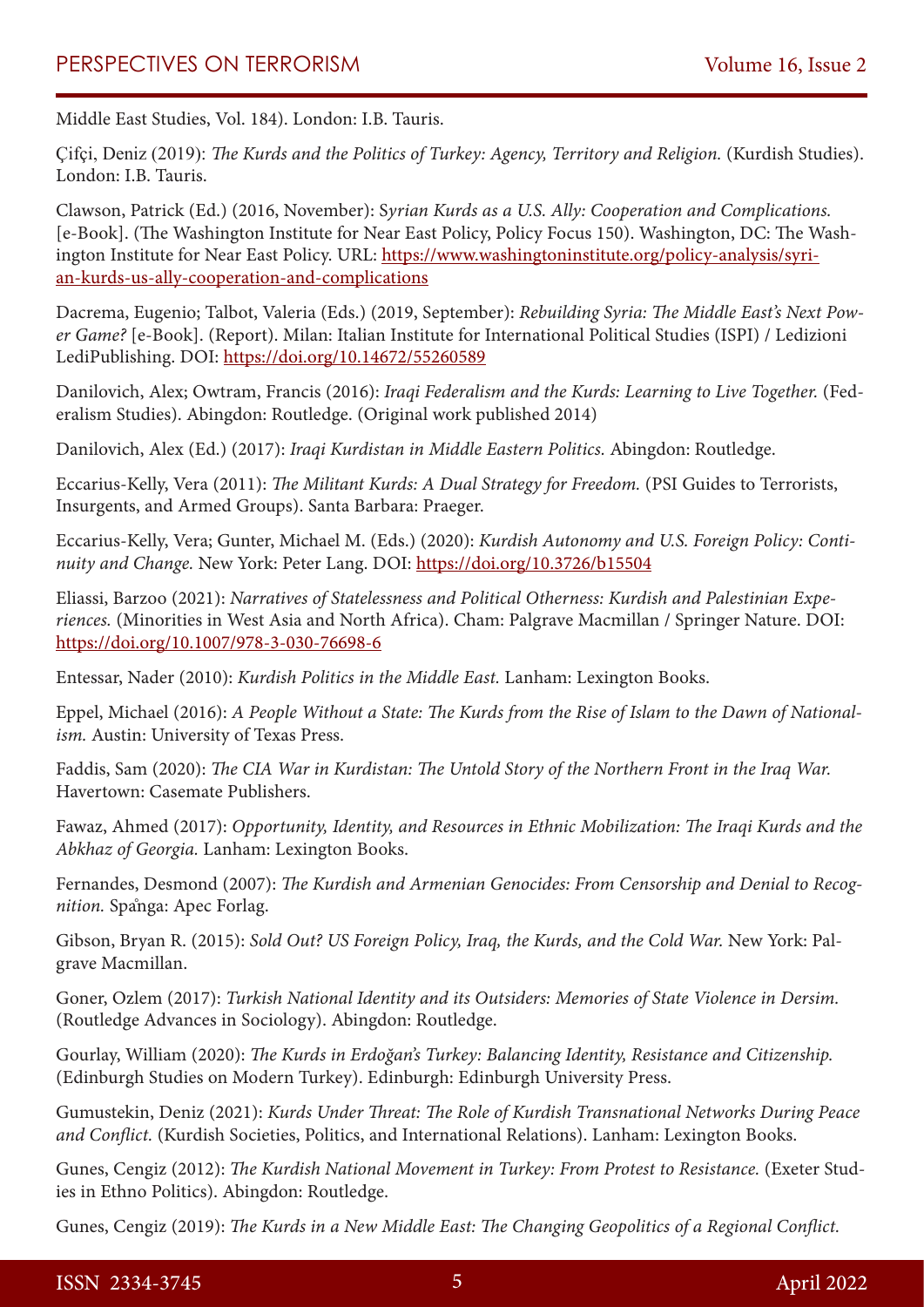Cham: Palgrave Pivot / Springer Nature. DOI: <https://doi.org/10.1007/978-3-030-00539-9>

Gunes, Cengiz (2020): *The Political Representation of Kurds in Turkey: New Actors and Modes of Participation in a Changing Society.* (Kurdish Studies). London: I.B. Tauris.

Gunes, Cengiz; Zeydanlıoğlu, Welat (Eds.) (2014): *The Kurdish Question in Turkey: New Perspectives on Violence, Representation, and Reconciliation.* (Exeter Studies in Ethno Politics). Abingdon: Routledge.

Gunter, Michael M. (2011): *The Kurds Ascending: The Evolving Solution to the Kurdish Problem in Iraq and Turkey.* (2nd ed.). New York: Palgrave Macmillan.

Gunter, Michael M. (2014): *Out of Nowhere: The Kurds of Syria in Peace and War.* London: Hurst.

Gunter, Michael M. (Ed.) (2016): *Kurdish Issues: Essays in Honor of Robert W. Olson.* Costa Mesa: Mazda Pub.

Gunter, Michael M. (2016): *The Kurds: A Modern History.* (2nd ed.). Princeton: Markus Wiener.

Gunter, Michael M. (Ed.) (2019): *Routledge Handbook on the Kurds.* (Routledge Handbooks). Abingdon: Routledge.

Gürbüz, Mustafa (2016): *Rival Kurdish Movements in Turkey: Transforming Ethnic Conflict.* (Protest and Social Movements, Vol. 7). Amsterdam: Amsterdam University Press. DOI: [https://doi.](https://doi.org/10.5117/9789089648785) [org/10.5117/9789089648785](https://doi.org/10.5117/9789089648785)

Gurses, Mehmet (2018): *Anatomy of a Civil War: Sociopolitical Impacts of the Kurdish Conflict in Turkey.* Ann Arbor: University of Michigan Press.

Gurses, Mehmet; Romano, David; Gunter, Michael M. (2020): *The Kurds in the Middle East: Enduring Problems and New Dynamics.* Lanham: Lexington Books.

Haner, Murat (2018): *The Freedom Fighter: A Terrorist's own Story.* New York: Routledge.

Hardi, Choman (2016): *Gendered Experiences of Genocide: Anfal Survivors in Kurdistan-Iraq.* (Voices in Development Management). Abingdon: Routledge. (Original work published 2011)

Harrak, Amir (2021): *The Political and Cultural History of the Kurds.* (Kurdish People, History and Politics, Vol. 2). New York: Peter Lang.

Harris, William (2018): *Quicksilver War: Syria, Iraq and the Spiral of Conflict.* London: Hurst.

Hassaniyan, Allan (2021): *Kurdish Politics in Iran: Crossborder Interactions and Mobilisation since 1947.* Cambridge: Cambridge University Press.

Heper, Metin (2007): *The State and Kurds in Turkey: The Question of Assimilation.* Basingstoke: Palgrave Macmillan. DOI: <https://doi.org/10.1057/9780230593602>

Heshmati, Almas; Khayyat, Nabaz T. (Eds.) (2013): *Socio-Economic Impacts of Landmines in Southern Kurdistan.* Newcastle upon Tyne: Cambridge Scholars Publishing.

Ihsan, Mohammed (2017): *Nation Building in Kurdistan: Memory, Genocide and Human Rights.* Abingdon: Routledge.

İnce, Adem (2018): *Turkey's Kurdish Question from an Educational Perspective.* Lanham: Lexington Books.

Jabar, Faleh A.; Mansour, Renad (Eds.) (2019): *The Kurds in a Changing Middle East: History, Politics and Representation.* (Kurdish Studies). London: I.B. Tauris.

Keles, Janroj Yilmaz (2015): *Media, Diaspora and Conflict: Nationalism and Identity Amongst Turkish and Kurdish Migrants in Europe.* London: I.B. Tauris.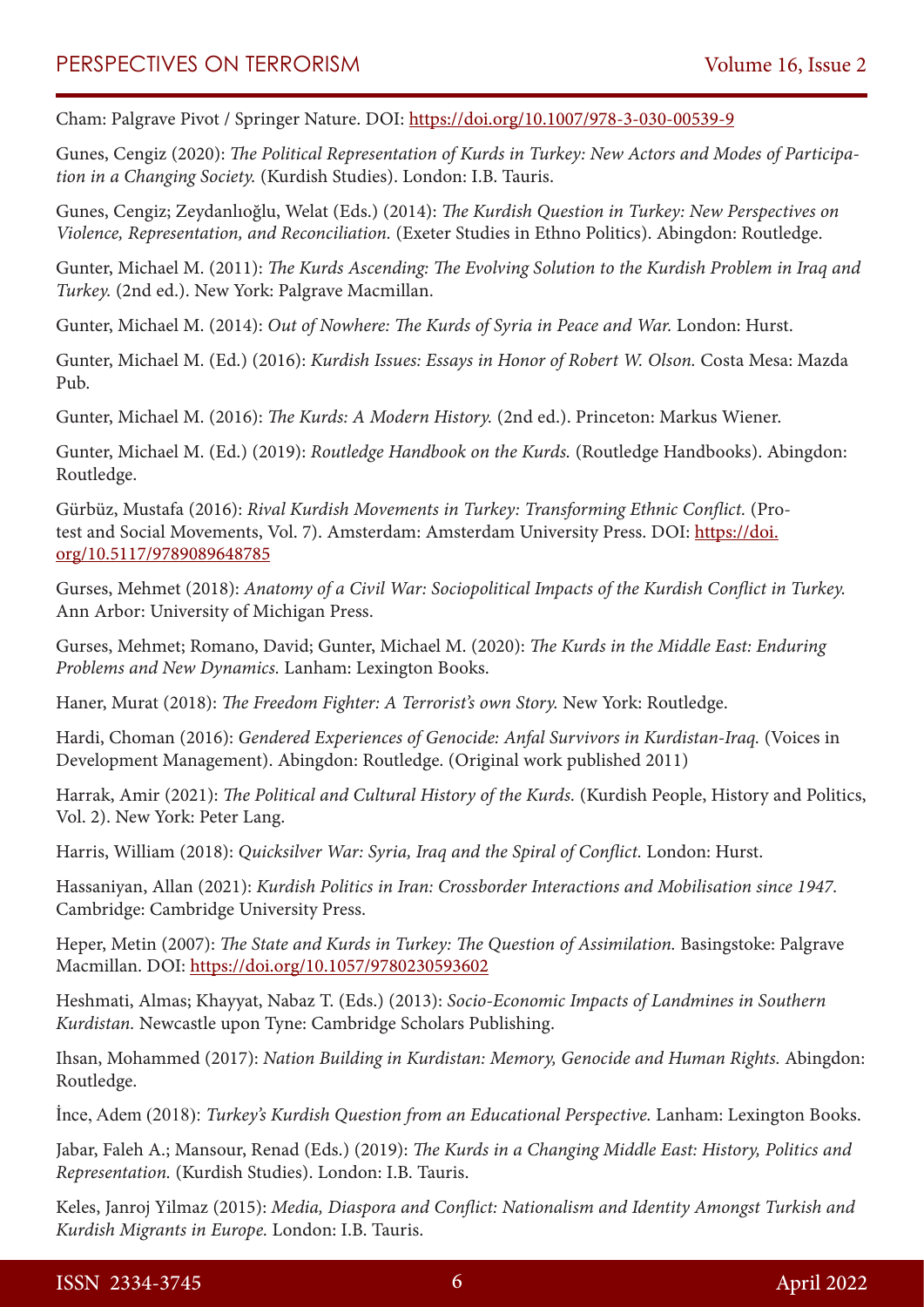King, Diane E. (2014): *Kurdistan on the Global Stage: Kinship, Land, and Community in Iraq.* New Brunswick: Rutgers University Press.

Kirmanj, Sherko (2013): *Identity and Nation in Iraq.* Boulder: Lynne Rienner.

Knights, Michael; van Wilgenburg, Wladimir (2021): *Accidental Allies: The US–Syrian Democratic Forces Partnership Against the Islamic State.* [e-Book]. (The Washington Institute for Near East Policy, Policy Focus 168). London / Washington, DC: Bloomsbury Academic / The Washington Institute for Near East Policy. URL: [https://www.washingtoninstitute.org/policy-analysis/accidental-allies-us-syrian-democrat](https://www.washingtoninstitute.org/policy-analysis/accidental-allies-us-syrian-democratic-forces-partnership-against-islamic-state)[ic-forces-partnership-against-islamic-state](https://www.washingtoninstitute.org/policy-analysis/accidental-allies-us-syrian-democratic-forces-partnership-against-islamic-state)

Kurban, Dilek (2020): *Limits of Supranational Justice: The European Court of Human Rights and Turkey's Kurdish Conflict.* Cambridge: Cambridge University Press. DOI: <https://doi.org/10.1017/9781108776585>

Kurt, Mehmet (2020): *Kurdish Hizbullah in Turkey: Islamism, Violence and the State.* (State Crime). London: Pluto Press.

Lawrence, Quil (2009): *Invisible Nation: How the Kurds' Quest for Statehood Is Shaping Iraq and the Middle East.* New York: Walker & Company.

Lemmon, Gayle Tzemach (2021): *The Daughters of Kobani: A Story of Rebellion, Courage, and Justice.* New York: Penguin Press.

Maisel, Sebastian (Ed.) (2018): *The Kurds: An Encyclopedia of Life, Culture, and Society.* Santa Barbara: ABC-CLIO.

Marcus, Aliza (2009): *Blood and Belief: The PKK and the Kurdish Fight for Independence.* (2nd ed.). Chesham: Combined Academic.

McDowall, David (2021): *A Modern History of the Kurds.* (4th ed.). London: I.B. Tauris.

McKiernan, Kevin (2006): *The Kurds: A People in Search of their Homeland.* New York: St. Martin's Press.

Miley, Thomas Jeffrey; Venturini, Federico (2018): *Your Freedom and Mine: Abdullah Öcalan and the Kurdish Question in Erdoğan's Turkey.* Montreal: Black Rose Books.

Mlodoch, Karin (2014): *The Limits of Trauma Discourse: Women Anfal Survivors in Kurdistan-Iraq.* Berlin: Klaus Schwarz Verlag.

Nader, Alireza et al. (2016): *Regional Implications of an Independent Kurdistan.* [e-Book]. (RAND Research Reports, RR-1452-RC). Santa Monica: RAND Corporation. DOI: <https://doi.org/10.7249/RR1452>

O'Connor, Francis (2021): *Understanding Insurgency: Popular Support for the PKK in Turkey.* Cambridge: Cambridge University Press.

Oktav, Özden Zeynep; Parlar Dal, Emel; Kurşun, Ali Murat (Eds.) (2018): *Violent Non-State Actors and the Syrian Civil War: The ISIS and YPG Cases.* Cham: Springer International Publishing. DOI: [https://doi.](https://doi.org/10.1007/978-3-319-67528-2) [org/10.1007/978-3-319-67528-2](https://doi.org/10.1007/978-3-319-67528-2)

Omarkhali, Khanna (2014): *Religious Minorities in Kurdistan: Beyond the Mainstream.* (Studies in Oriental Religions, Vol. 68). Wiesbaden: Harrassowitz.

Oran, Baskın (2021): *Minorities and Minority Rights in Turkey: From the Ottoman Empire to the Present State.* (John William Day, Trans.). Boulder: Lynne Rienner.

Orhan, Mehmet (2016): *Political Violence and Kurds in Turkey: Fragmentations, Mobilizations, Participations and Repertoires.* (Routledge Studies in Middle Eastern Politics, Vol. 77). Abingdon: Routledge.

Özcan, Ali Kemal (2006): *Turkey's Kurds: A Theoretical Analysis of the PKK and Abdullah Öcalan.* (Rout-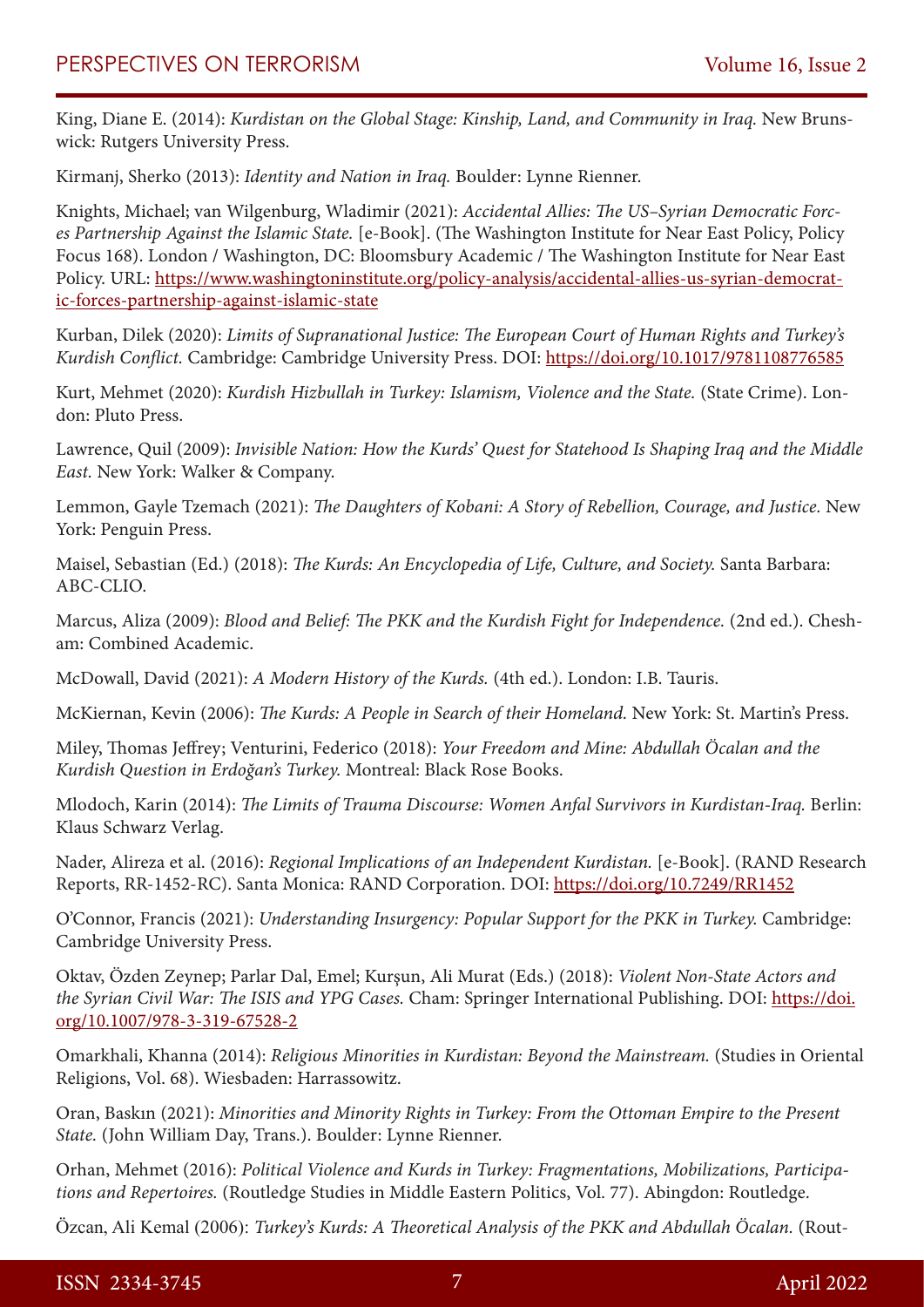ledge Advances in Middle East and Islamic Studies). Abingdon: Routledge.

Özerdem, Alpaslan; Whiting, Matthew (2019): *The Routledge Handbook of Turkish Politics.* (Routledge Handbooks). Abingdon: Routledge.

Özpek, Burak (2018): *The Peace Process Between Turkey and the Kurds: Anatomy of a Failure.* (Routledge Focus on the Middle East). Abingdon: Routledge.

Palani, Joanna; with Lara Whyte (2019): *Freedom Fighter: My War against ISIS on the Front Lines of Syria.* London: Atlantic Books.

Pelletiere, Stephen C. (2016): *Oil and the Kurdish Question: How Democracies Go to War in the Era of Late Capitalism.* Lanham: Lexington Books.

Phillips, David L. (2017): *The Kurdish Spring: A New Map of the Middle East.* Abingdon: Routledge. (Originally published 2015)

Phillips, David L. (2019): *The Great Betrayal: How America Abandoned the Kurds and Lost the Middle East.* London: I.B. Tauris.

Plakoudas, Spyridon (2018): *Insurgency and Counter-Insurgency in Turkey: The New PKK.* Cham: Palgrave Pivot. DOI:<https://doi.org/10.1007/978-3-319-75659-2>

Prunhuber, Carol (2019): *Dreaming Kurdistan: The Life and Death of Kurdish Leader Abdul Rahman Ghassemlou.* New York: Peter Lang.

Rafaat, Aram (2018): *Kurdistan in Iraq: The Evolution of a Quasi-State.* (Routledge Studies in Middle Eastern Democratization and Government). Abingdon: Routledge.

Reisinezhad, Arash (2019): *The Shah of Iran, the Iraqi Kurds, and the Lebanese Shia.* (Middle East Today). Cham: Palgrave Macmillan / Springer Nature. DOI: <https://doi.org/10.1007/978-3-319-89947-3>

Romano, David; Gurses, Mehmet (Eds.) (2014): *Conflict, Democratization, and the Kurds in the Middle East: Turkey, Iran, Iraq, and Syria.* New York: Palgrave Macmillan. DOI: [https://doi.](https://doi.org/10.1057/9781137409997) [org/10.1057/9781137409997](https://doi.org/10.1057/9781137409997)

Rostami, Mari R. (2020): *Kurdish Nationalism on Stage: Performance, Politics and Resistance in Iraq.* (Kurdish Studies). London: I.B. Tauris.

Saeed, Seevan (2017): *Kurdish Politics in Turkey: From the PKK to the KCK.* (Routledge Studies in Middle Eastern Politics). Abingdon: Routledge.

Saraçoglu, Cenk (2010): *Kurds of Modern Turkey: Migration, Neoliberalism and Exclusion in Turkish Society.* (Library of Modern Middle East Studies). London: I.B. Tauris.

Sarigil, Zeki (2018): *Ethnic Boundaries in Turkish Politics: The Secular Kurdish Movement and Islam.* New York: New York University Press.

Schmidinger, Thomas (2018): *Rojava: Revolution, War, and the Future of Syria's Kurds.* (Michael Schiffmann, Trans.). London: Pluto Press.

Schmidinger, Thomas (2019): *The Battle for the Mountain of the Kurds: Self-Determination and Ethnic Cleansing in the Afrin Region of Rojava.* (Michael Schiffmann, Trans.). Oakland: PM Press.

Schøtt, Anne Sofie (2021): *Kurdish Diaspora Mobilisation in Denmark: Supporting the Struggle in Syria.* (Edinburgh Studies on Diasporas and Transnationalism). Edinburgh: Edinburgh University Press.

Şengül, Ceren (2018): *Customized Forms of Kurdishness in Turkey: State Rhetoric, Locality, and Language Use.* Lanham: Lexington Books.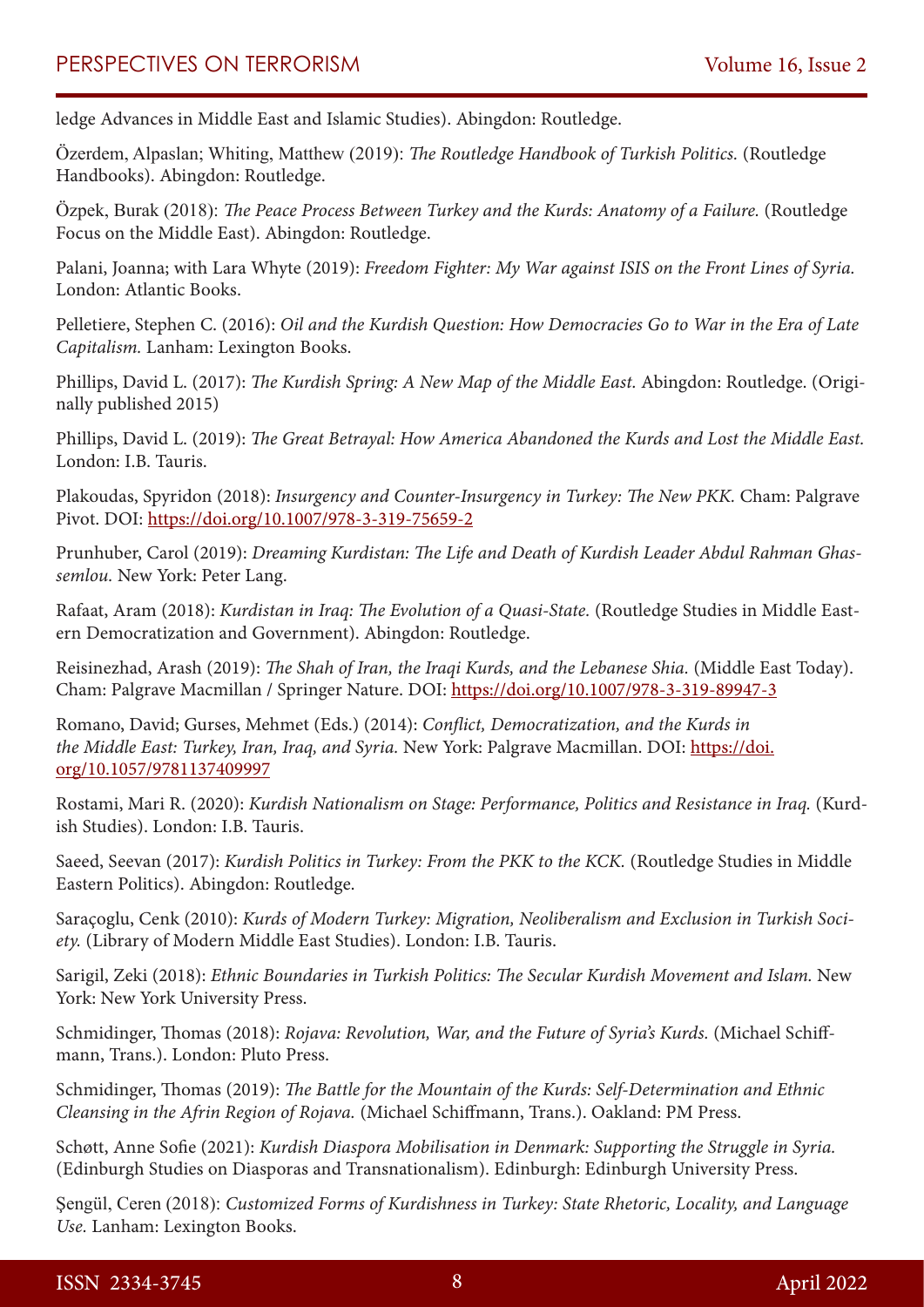Seufert, Günter (Ed.) (2015, May): *Der Aufschwung kurdischer Politik: Zur Lage der Kurden in Irak, Syrien und der Türkei.* [e-Book]. (SWP-Studie 2015/S 10). Berlin: Stiftung Wissenschaft und Politik (SWP). URL: <https://www.swp-berlin.org/publikation/der-aufschwung-kurdischer-politik>

Seufert, Günter (Ed.) (2018, July): *Die Kurden im Irak und in Syrien nach dem Ende der Territorialherrschaft des »Islamischen Staates«: Die Grenzen kurdischer Politik.* [e-Book]. (SWP-Studie 2018/S 11). Berlin: Stiftung Wissenschaft und Politik (SWP). URL: [https://www.swp-berlin.org/publikation/die-kurden-im](https://www.swp-berlin.org/publikation/die-kurden-im-irak-und-in-syrien-nach-dem-ende-der-territorialherrschaft-des-islamischen-staates)[irak-und-in-syrien-nach-dem-ende-der-territorialherrschaft-des-islamischen-staates](https://www.swp-berlin.org/publikation/die-kurden-im-irak-und-in-syrien-nach-dem-ende-der-territorialherrschaft-des-islamischen-staates)

Shareef, Mohammed (2014): *The United States, Iraq and the Kurds: Shock, Awe and Aftermath.* (Routledge Studies in US Foreign Policy). Abingdon: Routledge.

Shareef, Mohammed; Stansfield, Gareth (Ed.) (2017): *The Kurdish Question Revisited.* London: Hurst.

Sirkeci, Ibrahim; Cohen, Jeffrey H.; Yazgan, Pinar (Eds.) (2016): *Conflict, Insecurity and Mobility.* (Migration Series). London: Transnational Press.

Spyer, Jonathan (2018): *Days of the Fall: A Reporter's Journey in the Syria and Iraq Wars.* New York: Routledge.

Stansfield, Gareth (2015): *Islamic State, the Kurds and the Future of Iraq.* London: Hurst.

Stansfield, Gareth; Shareef, Mohammed (Eds.) (2017): *The Kurdish Question Revisited.* London: Hurst.

Stein, Aaron (Ed.) (2020, December): *Iraq in Transition: Competing Actors and Complicated Politics.* [e-Book]. Washington, DC: Foreign Policy Research Institute (FPRI). URL: [https://www.fpri.org/arti](https://www.fpri.org/article/2020/12/iraq-in-transition-volume)[cle/2020/12/iraq-in-transition-volume](https://www.fpri.org/article/2020/12/iraq-in-transition-volume)

Stein, Aaron (2022): *The US War against ISIS: How America and its Allies Defeated the Caliphate.* London: I.B. Tauris.

Tahiri, Hussein (2007): *The Structure of Kurdish Society and the Struggle for a Kurdish State.* Costa Mesa: Mazda Publishers.

Taucher, Wolfgang; Vogl, Mathias; Webinger, Peter (2015): *The Kurds: History – Religion – Language – Politics.* [e-Book]. Vienna: Austrian Federal Ministry of the Interior. URL: [https://www.refworld.org/do](https://www.refworld.org/docid/568cf9924.html)[cid/568cf9924.html](https://www.refworld.org/docid/568cf9924.html)

Tax, Meredith (2016): *A Road Unforeseen: Women Fight the Islamic State.* New York: Bellevue Literary Press.

Tejel, Jordi (2008): *Syria's Kurds: History, Politics and Society.* (Routledge Advances in Middle East Islamic Studies Series). Abingdon: Routledge.

Tekdemir, Omer (2021): *Constituting the Political Economy of the Kurds: Social Embeddedness, Hegemony, and Identity.* (Durham Modern Middle East and Islamic World Series). Abingdon: Routledge.

Tezcür, Güneş Murat (Ed.) (2019): *A Century of Kurdish Politics: Citizenship, Statehood and Diplomacy.* (Association for the Study of Nationalities). Abingdon: Routledge.

Tezcür, Güneş Murat (Ed.) (2021): *Kurds and Yezidis in the Middle East: Shifting Identities, Borders, and the Experience of Minority Communities.* (Kurdish Studies). London: I.B. Tauris.

Toivanen, Mari (2021): *The Kobane Generation: Kurdish Diaspora Mobilising in France.* [e-Book]. Helsinki: Helsinki University Press. DOI: <https://doi.org/10.33134/HUP-11>

Torelli, Stefano M. (Ed.) (2016, June): *Kurdistan: An Invisible Nation.* [e-Book]. (ISPI Report). Milan: Institute for International Political Studies (ISPI). URL: [https://www.ispionline.it/en/pubblicazione/kurdis](https://www.ispionline.it/en/pubblicazione/kurdistan-invisible-nation-15350)[tan-invisible-nation-15350](https://www.ispionline.it/en/pubblicazione/kurdistan-invisible-nation-15350)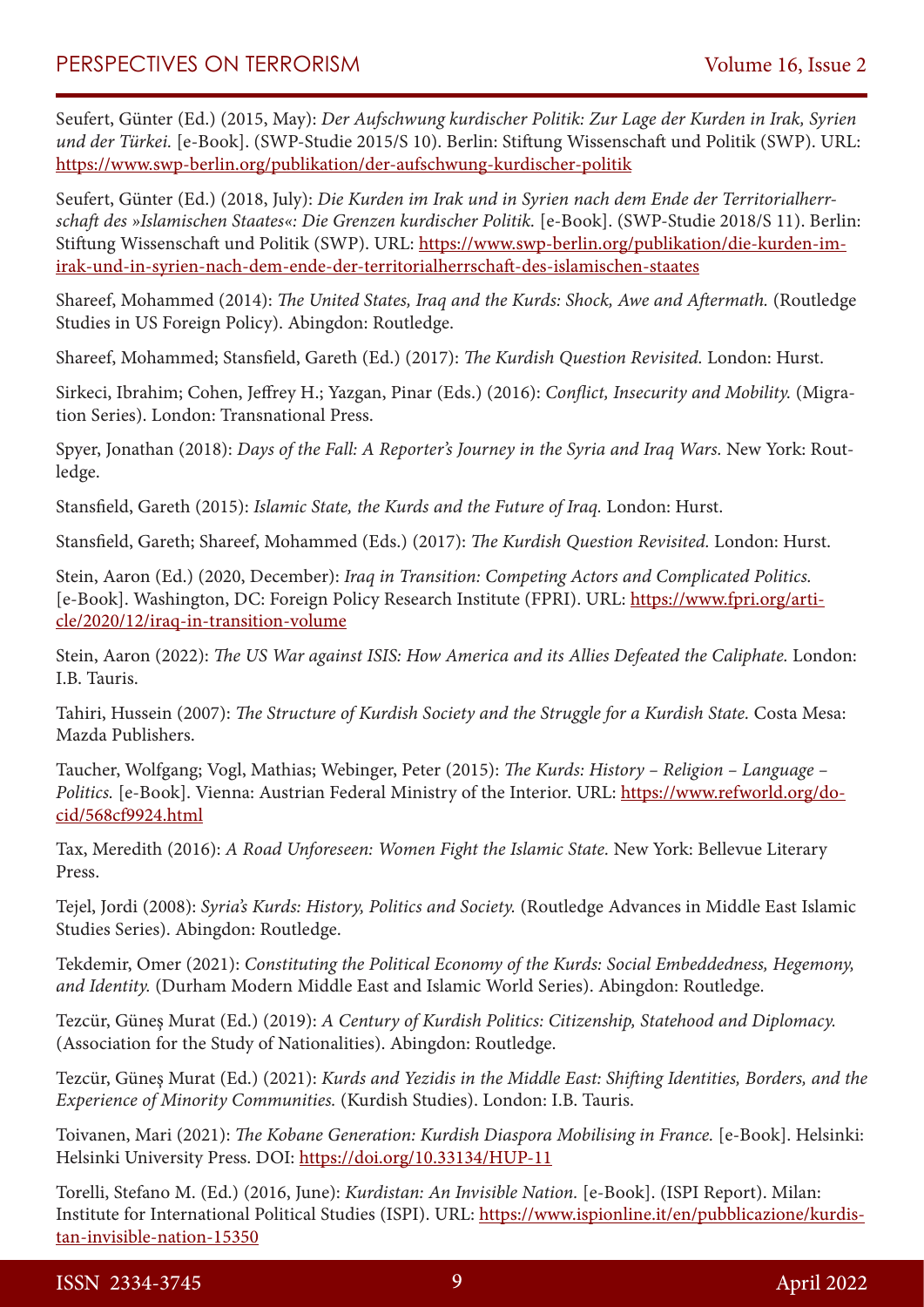Tugdar, Emel Elif; Al, Serhun (Eds.) (2018): *Comparative Kurdish Politics in the Middle East: Actors, Ideas, and Interests.* Cham: Palgrave Macmillan / Springer Nature. DOI: [https://doi.org/10.1007/978-3-319-](https://doi.org/10.1007/978-3-319-53715-3) [53715-3](https://doi.org/10.1007/978-3-319-53715-3)

Türkmen, Gülay (2021): *Under the Banner of Islam: Turks, Kurds, and the Limits of Religious Unity.* (Religion and Global Politics). New York: Oxford University Press.

Unver, Hamid Akin (2015): *Turkey's Kurdish Question: Discourse and Politics Since 1990.* Abingdon: Routledge.

Vali, Abbas (2020): *The Forgotten Years of Kurdish Nationalism in Iran.* (Minorities in West Asia and North Africa). Cham: Palgrave Macmillan / Springer Nature. DOI: <https://doi.org/10.1007/978-3-030-16069-2>

Voller, Yaniv (2014): *The Kurdish Liberation Movement in Iraq: From Insurgency to Statehood.* (Routledge Studies in Middle Eastern Politics, Vol. 69). Abingdon: Routledge.

Voller, Yaniv (2022): *Second-Generation Liberation Wars: Rethinking Colonialism in Iraqi Kurdistan and Southern Sudan.* New York: Cambridge University Press. DOI: <https://doi.org/10.1017/9781009071840>

White, Paul (2015): *The PKK: Coming Down from the Mountains.* (Rebels). London: Zed Books.

Yadirgi, Veli (2017): *The Political Economy of the Kurds of Turkey: From the Ottoman Empire to the Turkish Republic.* New York: Cambridge University Press. DOI: <https://doi.org/10.1017/9781316848579>

Yılmaz, Kamil (2014): *Disengaging from Terrorism – Lessons from the Turkish Penitents.* (Routledge Transnational Crime and Corruption Series, Vol. 9). Abingdon: Routledge.

### *Theses*

Abid, Istebrak Khalid (2019, May): *The Al-Anfal Campaign: Genocide or Politicide? A Literature Study About the Basis for the US Standpoint Towards the Al-Anfal Campaign.* (Master's Thesis, Arctic University of Norway, Tromsø, Norway). URL: <https://hdl.handle.net/10037/16463>

Ahmad, Sairan T. (2012, January): *The Role Played by the Kurdistan Regional Government in the Reconstruction of the Iraqi State.* (Doctoral Thesis, University of Exeter, Exeter, United Kingdom). URL: [http://](http://hdl.handle.net/10036/4116) [hdl.handle.net/10036/4116](http://hdl.handle.net/10036/4116)

Ahmed, Mohammed Ali (2010, November): *The Legal Status of the Kurds in the Middle East: The Twenty-First Century Policies of Turkey, Iran, Syria and Iraq Towards the Kurds.* (Doctoral Thesis, University of Exeter, Exeter, United Kingdom). URL:<http://hdl.handle.net/10036/3145>

Alduski, Avraz Hussein Tayib (2021, September): *Prospects for an Independent State for the Kurds in Iraq.* (Doctoral Thesis, University of Erfurt, Erfurt, Germany). URL: [https://www.db-thueringen.de/receive/](https://www.db-thueringen.de/receive/dbt_mods_00050022) [dbt\\_mods\\_00050022](https://www.db-thueringen.de/receive/dbt_mods_00050022)

Ardic, Zeynep (2018, September): *Searching for Transitional Justice Mechanisms in the Kurdish Question in Turkey: Addressing Violations of Social, Economic and Cultural Rights.* (Doctoral Thesis, University of Sussex, Brighton, United Kingdom). URL: <http://sro.sussex.ac.uk/id/eprint/82255>

Arnold, Nathaniel M. (2014): *Targeting the Minority: A New Theory of Diversionary Violence.* (Master's Thesis, Old Dominion University, Norfolk, United States). URL: [http://rave.ohiolink.edu/etdc/view?acc\\_](http://rave.ohiolink.edu/etdc/view?acc_num=wright1590166439219292) [num=wright1590166439219292](http://rave.ohiolink.edu/etdc/view?acc_num=wright1590166439219292)

Aslan, Isabella Berfin (2019, Spring): *The Last "Terrorist": Kurdish Marginalized Perspectives in the Turkish Social and Political Landscape.* (Bachelor's Thesis, Malmö University, Malmö, Sweden). URL: [http://urn.](http://urn.kb.se/resolve?urn=urn:nbn:se:mau:diva-22157) [kb.se/resolve?urn=urn:nbn:se:mau:diva-22157](http://urn.kb.se/resolve?urn=urn:nbn:se:mau:diva-22157)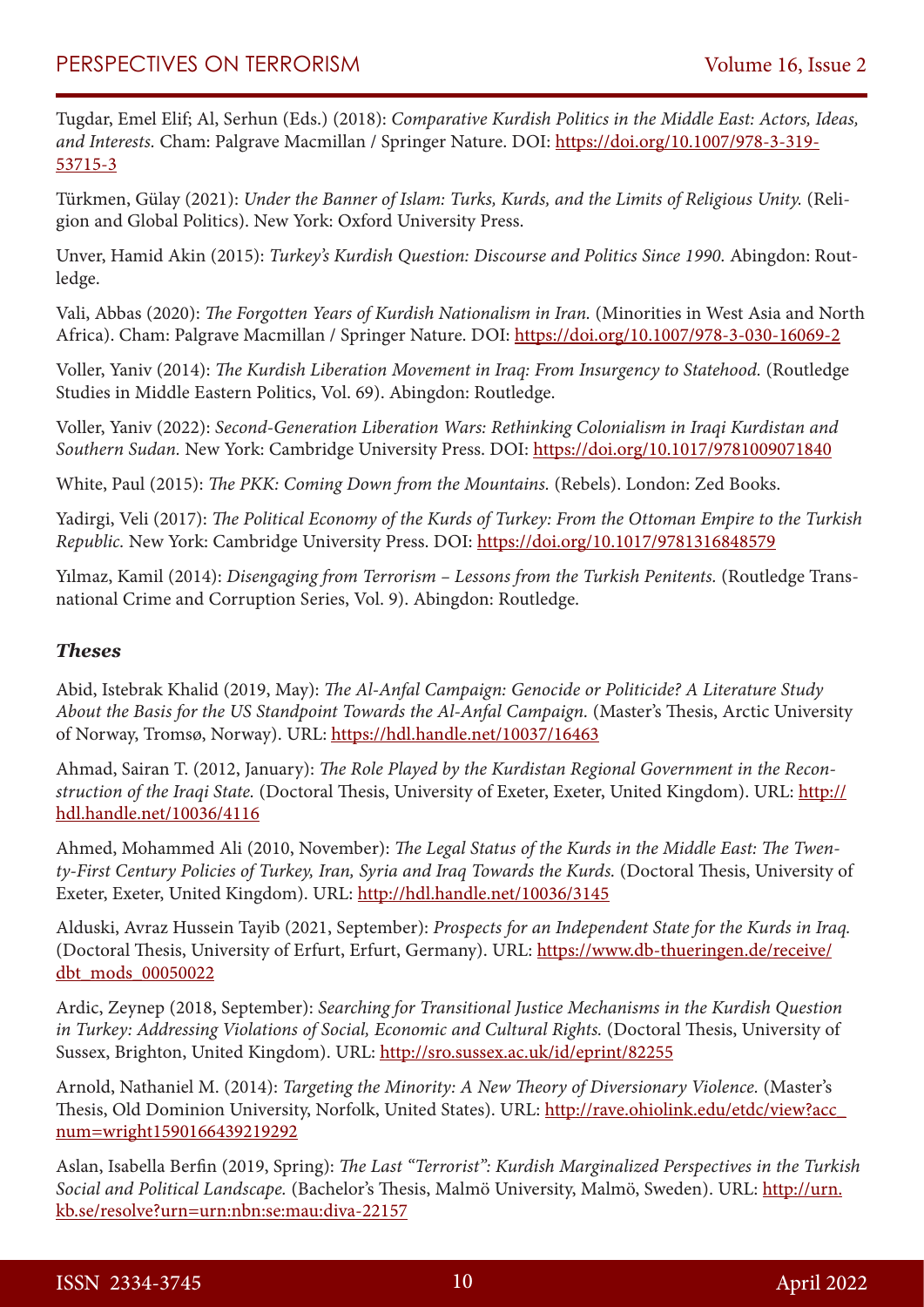Bahram, Haqqi (2018): *Kurdish Guests or Syrian Refugees? – Negotiating Displacement, Identity and Belong*ing in the Kurdistan Region. (Master's Thesis, Linköping University, Linköping, Sweden). URL: [http://urn.](http://urn.kb.se/resolve?urn=urn:nbn:se:liu:diva-149451) [kb.se/resolve?urn=urn:nbn:se:liu:diva-149451](http://urn.kb.se/resolve?urn=urn:nbn:se:liu:diva-149451)

Bal, Ihsan (1999, April): *Prevention of Terrorism in Liberal Democracies: A Case Study of Turkey.* (Doctoral Thesis, University of Leicester, Leicester, United Kingdom). URL:<https://hdl.handle.net/2381/30117>

Berg, Frida (2020): *Turkey's Security and the Syrian Civil War: A Case Study About How the Syrian Civil War has Impacted Turkey's State and Human Security from 2011 until 2019.* (Master's Thesis, Linnaeus University, Kalmar / Växjö, Sweden). URL: <http://urn.kb.se/resolve?urn=urn:nbn:se:lnu:diva-91065>

Bosch, Kirsten Menje (2015, August): *How the Expansion of the Islamic State Influences the Peace Process Between Turkey and the PKK and How it Affects the Prospects of an Independent Kurdish State.* (Master's Thesis, Utrecht University, Utrecht, The Netherlands). URL: [http://dspace.library.uu.nl/han](http://dspace.library.uu.nl/handle/1874/320424)[dle/1874/320424](http://dspace.library.uu.nl/handle/1874/320424)

Bulut, Ercan (2014, June): *A Checkmate, not a Stalemate: Turkey Versus the PKK.* (Master's Thesis, Naval Postgraduate School, Monterey, United States). URL:<http://hdl.handle.net/10945/42589>

Burke, Emily A. (2014, September): *Historical Roots of Terrorism and Challenges to Turkey's Territorial Sovereignty.* (Master's Thesis, Naval Postgraduate School, Monterey, United States). URL: [http://hdl.handle.](http://hdl.handle.net/10945/43883) [net/10945/43883](http://hdl.handle.net/10945/43883)

Caetano, Christina R. (2019, May): *United States Interests in the Debate on Self-Determination of Iraqi Kurds.* (Capstone Thesis, Naval Postgraduate School, Monterey, United States). URL: [http://hdl.handle.](http://hdl.handle.net/10945/63193) [net/10945/63193](http://hdl.handle.net/10945/63193)

Card, Kathryn (2016, Summer): *Comparative Study of Chechen and Kurdish Female Terrorists in the Mass Media.* (Master's Thesis, George Mason University, Fairfax, United States). URL: [http://hdl.handle.](http://hdl.handle.net/1920/10761) [net/1920/10761](http://hdl.handle.net/1920/10761)

Celebi, Erdogan (2006, December): *Systems Approach to Terrorism: Countering the Terrorist Training Subsystem.* (Master's Thesis, Naval Postgraduate School, Monterey, United States). URL: [http://hdl.handle.](http://hdl.handle.net/10945/2401) [net/10945/2401](http://hdl.handle.net/10945/2401)

Ciziri, Nubin (2018, May): *Education in Conflict and Crisis: The Case of Kurdish Refugees from Syr*ia in Turkey. (Master's Thesis, Uppsala University, Uppsala, Sweden). URL: [http://urn.kb.se/re](http://urn.kb.se/resolve?urn=urn:nbn:se:uu:diva-354985)[solve?urn=urn:nbn:se:uu:diva-354985](http://urn.kb.se/resolve?urn=urn:nbn:se:uu:diva-354985)

Couch, Christopher M. (2015, June): *Aghas, Sheiks, and Daesh in Iraq: Kurdish Robust Action in Tur*moil. (Master's Thesis, Naval Postgraduate School, Monterey, United States). URL: [http://hdl.handle.](http://hdl.handle.net/10945/45831) [net/10945/45831](http://hdl.handle.net/10945/45831)

Deewanee, Azad Abdullah Mohammed (2018): *The Discursive Construction of Terrorism: The Kurdistan Workers Party (PKK) and other Kurdish Political Movements in Turkish Official Discourse, and the Approach of the Turkish Authorities Regarding the Kurdish Question.* (Doctoral Thesis, University of Bradford, Bradford, United Kingdom). URL:<http://hdl.handle.net/10454/17226>

Degany, Ophir (2014, February): *Globalized Nations: The Effects of Globalization on Kurdish and Irish National Movements.* (Master's Thesis, Brandeis University, Waltham, United States). URL: [http://hdl.handle.](http://hdl.handle.net/10192/26326) [net/10192/26326](http://hdl.handle.net/10192/26326)

Duman, Gokhan (2014): *Political Terrorism: The Case of Turkey and Spain – Similarities and Differences.* (Doctoral Thesis, Universitat Rovira i Virgili, Tarragona, Spain). URL: <http://hdl.handle.net/10803/401814>

Eren, Yunus (2013, December): *The Impact of Land Border Security on Terrorism Financing: Turkey's Southeast Land Border and the PKK.* (Master's Thesis, Naval Postgraduate School, Monterey, United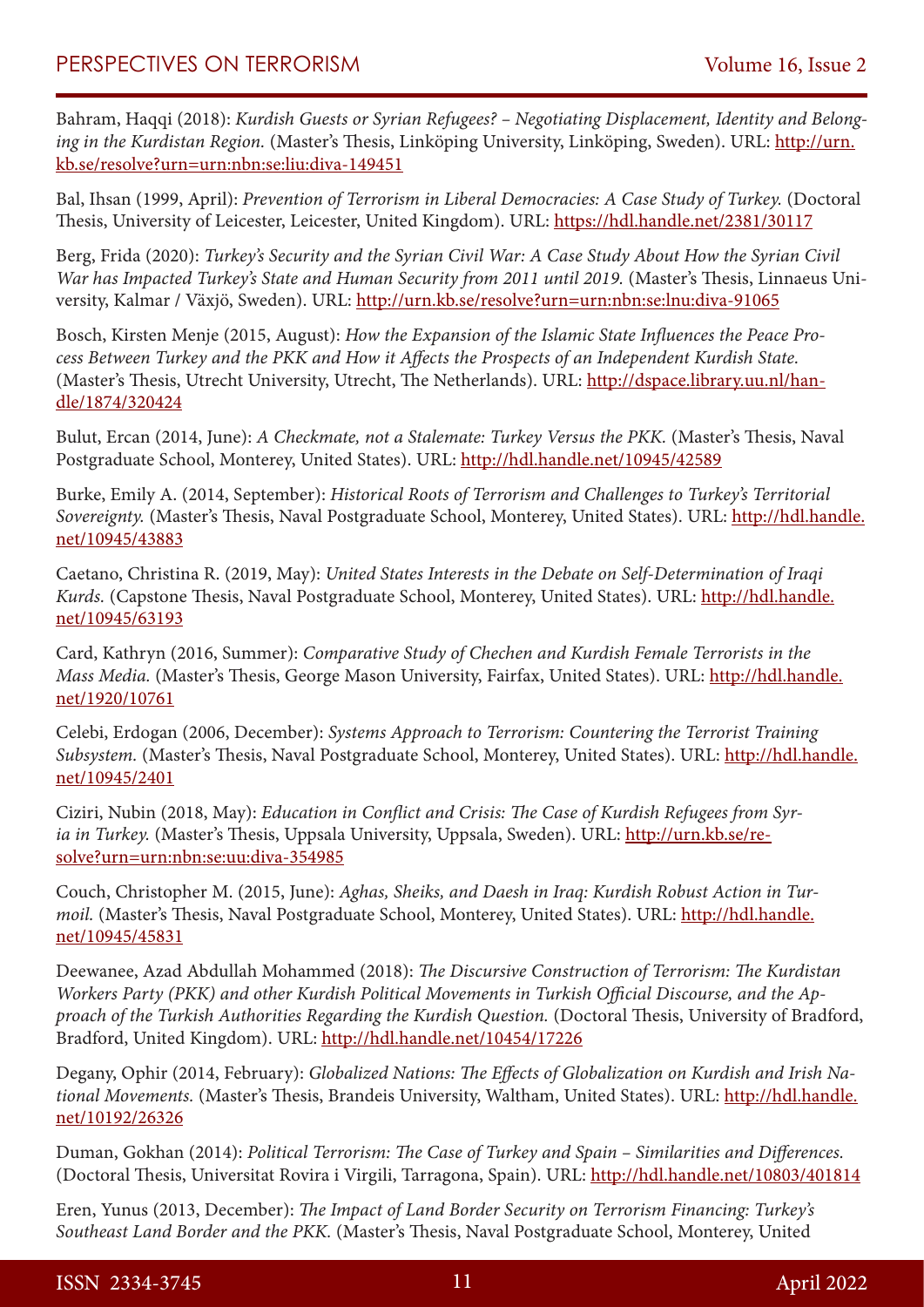States). URL: <http://hdl.handle.net/10945/38924>

Fisher, Daren Geoffrey (2014): *The Impact of Natural Disasters on Kurdish Terrorism in Turkey 1987-2011: The Importance of Adequate Government Responses to Natural Disasters.* (Master's Thesis, University of Maryland, College Park, United States). URL:<http://hdl.handle.net/1903/15266>

Fourman, Jeffrey F. (2014): *When Insurgents Go Terrorist: The Role of Foreign Support in the Adoption of Terrorism.* (Master's Thesis, Wright State University, Dayton, United States). URL: [http://rave.ohiolink.edu/](http://rave.ohiolink.edu/etdc/view?acc_num=wright1399546682) [etdc/view?acc\\_num=wright1399546682](http://rave.ohiolink.edu/etdc/view?acc_num=wright1399546682)

Gailan, Mohammed (2017): *National Security Concerns and the Kurdistan Region in a New Middle East: From Rebellion to Statehood.* (Master's Thesis, Swedish Defence University, Stockholm, Sweden). URL: <http://urn.kb.se/resolve?urn=urn:nbn:se:fhs:diva-7009>

Gergin, Nadir (2010, May): *The Nexus Between the Ballot and Bullet: Popular Support for the PKK and Post-Election Violence in Turkey.* (Doctoral Thesis, Virginia Commonwealth University, Richmond, United States). DOI:<https://doi.org/10.25772/KKMF-R387>

Geri, Maurizio (2017, May): *The Treatment of Ethnic Minorities in Democratizing Muslim Countries: The Securitization of Kurds in Turkey versus the Autonomization of Acehnese in Indonesia.* (Doctoral Thesis, Old Dominion University, Norfolk, United States). DOI:<https://doi.org/10.25777/579t-6s87>

Guneri, Akin (2013, August): *The Transformation of the PKK (Kurdistan Workers' Party): Exploring Domestic, Regional, and Global Dynamics.* (Doctoral Thesis, Old Dominion University, Norfolk, United States). DOI:<https://doi.org/10.25777/30pw-hz87>

Haner, Murat (2016, August): *The Freedom Fighter: A Terrorist's Own Story.* (Doctoral Thesis, University of Cincinnati, Cincinnati, United States). URL: [http://rave.ohiolink.edu/etdc/view?acc\\_](http://rave.ohiolink.edu/etdc/view?acc_num=ucin1479818030113573) [num=ucin1479818030113573](http://rave.ohiolink.edu/etdc/view?acc_num=ucin1479818030113573)

Holland-McCowan, John (2021): *From the Siege of Sinjar to the Battle for Baghuz: The PYD, the YPG, and their Global Coalition-Backed Campaign Against ISIS.* (Doctoral Thesis, King's College London, London, United Kingdom). URL: [https://kclpure.kcl.ac.uk/portal/en/theses/from-the-siege-of-sinjar-to-the-battle](https://kclpure.kcl.ac.uk/portal/en/theses/from-the-siege-of-sinjar-to-the-battle-for-baghuz(a3e1783c-c1e3-4158-8927-90ec1bbd6a58).html)[for-baghuz\(a3e1783c-c1e3-4158-8927-90ec1bbd6a58\).html](https://kclpure.kcl.ac.uk/portal/en/theses/from-the-siege-of-sinjar-to-the-battle-for-baghuz(a3e1783c-c1e3-4158-8927-90ec1bbd6a58).html)

Hugh, Brigitte E. (2020): *Perpetuating Peace: Context Versus Contents of the Power-Sharing Agreements Between the KDP and PUK of the Kurdistan Region of Iraq in 1992 and 1998.* (Master's Thesis, Utah State University, Logan, United States). DOI: <https://doi.org/10.26076/d005-191a>

Ibrahim, Abdulilah (2021, Spring): *Syrian Kurds Amid Violence: Depictions of Mass Violence Against Syrian Kurdistan in Kurdish Media, 2014–2019.* (Master's Thesis, Uppsala University, Uppsala, Sweden). URL: <http://urn.kb.se/resolve?urn=urn:nbn:se:uu:diva-445104>

Ilbiz, Ethem (2014, June): *The Impact of the European Union on Turkish Counter-Terrorism Policy Towards the Kurdistan Workers Party.* (Doctoral Thesis, University of Nottingham, Nottingham, United Kingdom). URL: <http://eprints.nottingham.ac.uk/id/eprint/14280>

Kanmaz, Mehmet A. (2014, December): *Countering Terrorist Financing: A Case Study of the Kurdistan Workers' Party (PKK).* (Master's Thesis, Naval Postgraduate School, Monterey, United States). URL: [http://](http://hdl.handle.net/10945/44591) [hdl.handle.net/10945/44591](http://hdl.handle.net/10945/44591)

Khorsheed, Hussein M. (2020, March): *The Role of Subnational Forces in Combating Terrorism During Civil War: The Case of Peshmerga of Kurdistan Region-Iraq Against ISIS (2014–2017).* (Master's Thesis, Naval Postgraduate School, Monterey, United States). URL:<http://hdl.handle.net/10945/64913>

Kilic, Kutbettin (2018, December): *Ethnicity, Religion and Political Behavior: The Kurdish Issue in Turkey.* (Doctoral Thesis, Indiana University, Bloomington, United States). URL: [https://www.proquest.com/dis-](https://www.proquest.com/dissertations-theses/ethnicity-religion-political-behavior-kurdish/docview/2169488835/se-2)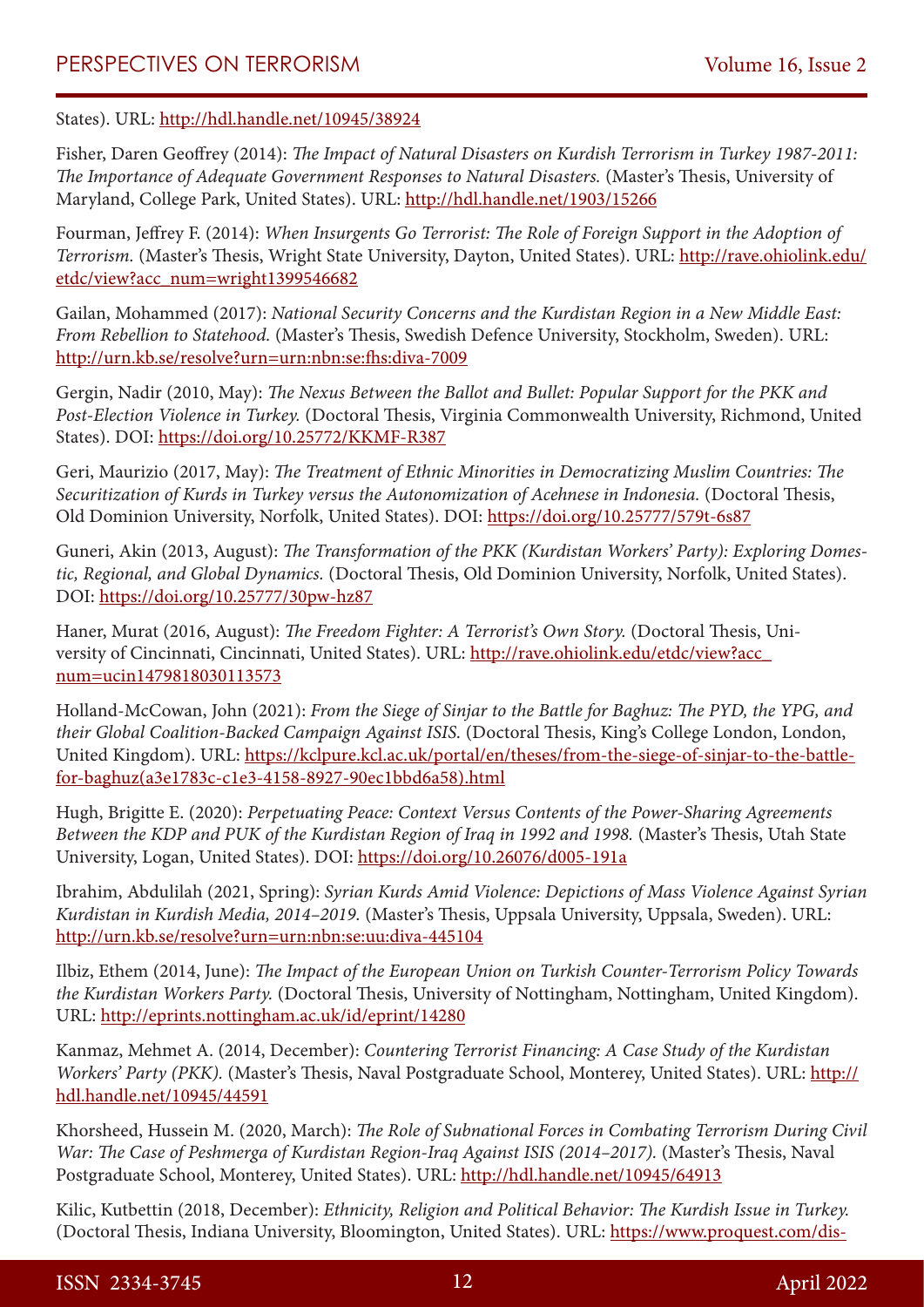[sertations-theses/ethnicity-religion-political-behavior-kurdish/docview/2169488835/se-2](https://www.proquest.com/dissertations-theses/ethnicity-religion-political-behavior-kurdish/docview/2169488835/se-2)

Kirchner, Magdalena (2014, February): *Why States Rebel: Understanding State Sponsorship of Terrorism.* (Doctoral Thesis, Heidelberg University, Heidelberg, Germany). DOI: [https://doi.org/10.11588/hei](https://doi.org/10.11588/heidok.00017170)[dok.00017170](https://doi.org/10.11588/heidok.00017170)

Knight, Charles Anthony Howard (2012): *The Iatrogenic Reflex and Belief that Repression Can Coercively Suppress Asymmetric Coercive Violence: Does Very Robust Action by the Government Decrease Functional Support for Insurgents?* (Doctoral Thesis, Queensland University of Technology, Brisbane, Australia). URL: <https://eprints.qut.edu.au/53229>

Köpsell, Lena (2018, November): *The Representation of Kurdish Women in US American Media After 2013.* (Master's Thesis, University of Vienna, Vienna, Austria). DOI: <https://doi.org/10.25365/thesis.55969>

Leinonen, Anu (2017, January): *Unity or Diversity? Turkish Nationalism, Kurds, and the Turkish Mainstream Press.* (Doctoral Thesis, University of Helsinki, Helsinki, Finland). URL: [http://urn.fi/](http://urn.fi/URN:ISBN:978-951-51-2890-4) [URN:ISBN:978-951-51-2890-4](http://urn.fi/URN:ISBN:978-951-51-2890-4)

Mazen, Richard S. (2019, December): *The Elusive State: The Failure of Iraqi Kurds to Secure Independence.* (Master's Thesis, Naval Postgraduate School, Monterey, United States). URL: [http://hdl.handle.](http://hdl.handle.net/10945/64021) [net/10945/64021](http://hdl.handle.net/10945/64021)

Muminovic, Fata (2021): *Turkey and Crimes Against Humanity: A Case Study on Turkish Treatment of Civilian Population.* (Master's Thesis, Linnaeus University, Kalmar / Växjö, Sweden). URL: [http://urn.kb.se/](http://urn.kb.se/resolve?urn=urn:nbn:se:lnu:diva-100655) [resolve?urn=urn:nbn:se:lnu:diva-100655](http://urn.kb.se/resolve?urn=urn:nbn:se:lnu:diva-100655)

Murad, Kamaran (2017, January): *Between Determination and Pragmatism: Justification for, and Odds Against, a Kurdish State in Northern Iraq.* (Doctoral Thesis, University of Leicester, Leicester, United Kingdom). URL:<https://hdl.handle.net/2381/40874>

Patton, Scott (2019, August): *Organisational Relations of Kurdish Political Parties and their Evolution.* (Doctoral Thesis, University of Melbourne, Melbourne, Australia). URL: [http://hdl.handle.](http://hdl.handle.net/11343/233319) [net/11343/233319](http://hdl.handle.net/11343/233319)

Pokalova, Elena (2011): *Shifting Faces of Terror After 9/11: Framing the Terrorist Threat.* (Doctoral Thesis, Kent State University, Kent, United States). URL: [http://rave.ohiolink.edu/etdc/view?acc\\_](http://rave.ohiolink.edu/etdc/view?acc_num=kent1322435499) [num=kent1322435499](http://rave.ohiolink.edu/etdc/view?acc_num=kent1322435499)

Sahin, Fuat Salih (2001, August): *Case Studies in Terrorism-Drug Connection: The Kurdistan Workers' Party, The Liberation Tigers of Tamil Eelam, and The Shining Path.* (Master's Thesis, University of North Texas, Denton, United States). URL:<https://digital.library.unt.edu/ark:/67531/metadc2871>

Shukri, Nawzad Abdullah (2017, January): *Explaining U.S. Foreign Policy Towards Kurdistan Region of Iraq (2003-2015).* (Doctoral Thesis, University of Leicester, Leicester, United Kingdom). URL: [https://hdl.](https://hdl.handle.net/2381/39353) [handle.net/2381/39353](https://hdl.handle.net/2381/39353)

Simsek, Yilmaz (2006, July): *Impact of Terrorism on Migration Patterns in Turkey.* (Doctoral Thesis, Virginia Commonwealth University, Richmond, United States). DOI:<https://doi.org/10.25772/6C8A-YV37>

Stolwijk, Jorien Martine (2015): *A Two Front Battle: A Feminist Perspective on the Dutch Discourse on the Two Folded Battle of the Kurdish Women's Movement.* (Master's Thesis, Utrecht University, Utrecht, The Netherlands). URL: <https://dspace.library.uu.nl/handle/1874/318220>

Teymur, Samih (2007, August): *A Conceptual Map for Understanding the Terrorist Recruitment Process: Observation and Analysis of DHKP/C, PKK, and Turkish Hezbollah Terrorist Organizations.* (Doctoral Thesis, University of North Texas, Denton, United States). URL: [https://digital.library.unt.edu/ark:/67531/](https://digital.library.unt.edu/ark:/67531/metadc3914) [metadc3914](https://digital.library.unt.edu/ark:/67531/metadc3914)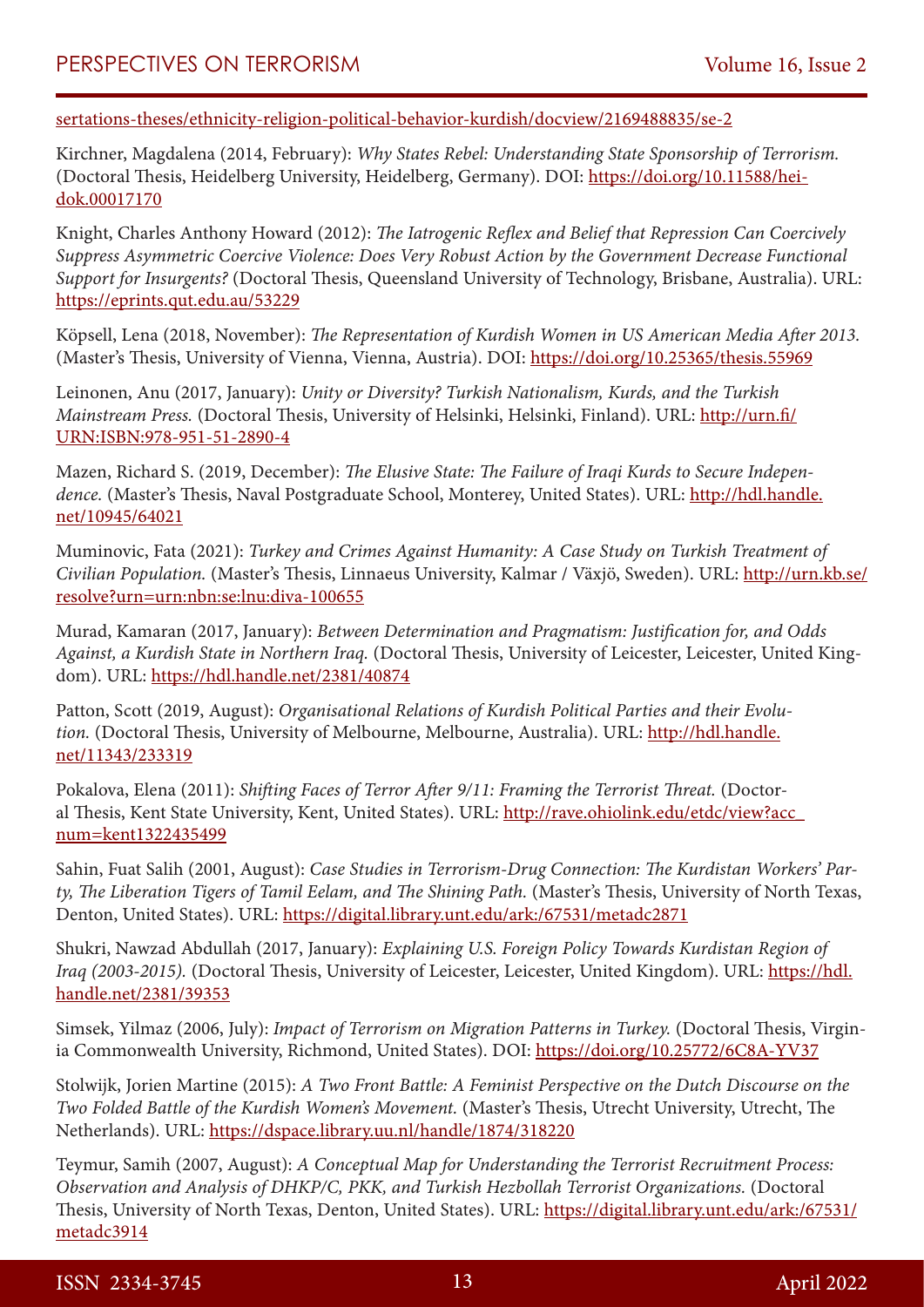Turhal, Tugrul (2015, Fall): *Organizational Structure of PKK and Non-PKK-Linked Turkish Drug Trafficking Organizations: The Influence of Social Bonds.* (Doctoral Thesis, George Mason University, Fairfax, United States). URL: <http://hdl.handle.net/1920/10137>

Wikner, Jess (2018): *Non-State Nations in International Relations: The Kurdish Question Revisited.* (Master's Thesis, Murdoch University, Perth, Australia). URL: [http://researchrepository.murdoch.edu.au/id/](http://researchrepository.murdoch.edu.au/id/eprint/45475) [eprint/45475](http://researchrepository.murdoch.edu.au/id/eprint/45475)

Yesiltas, Ozum (2014): *Rethinking the National Question: Anti-Statist Discourses Within the Kurdish National Movement.* (Doctoral Thesis, Florida International University, Miami, United States). DOI: [https://](https://doi.org/10.25148/etd.FI14040879) [doi.org/10.25148/etd.FI14040879](https://doi.org/10.25148/etd.FI14040879)

Yoltar, Cagri (2017): *The Politics of Indebtedness: The Dialectic of State Violence and Benevolence in Turkey.* (Doctoral Thesis, Duke University, Durham, United States). URL:<https://hdl.handle.net/10161/14535>

## *Journal Articles and Book Chapters*

Abbas, Tahir (2017): Perspectives on the "Kurdish Issue". *Contemporary Turkey in Conflict: Ethnicity, Islam and Politics.* Edinburgh: Edinburgh University Press, 72-95.

Abbas, Tahir; Yigit, Ismail Hakki (2016): Perspectives on Ethno-National Conflict Among Kurdish Families with Members in the PKK. *Terrorism and Political Violence*, *28*(2), 297-315. DOI: [https://doi.org/10.10](https://doi.org/10.1080/09546553.2014.908774) [80/09546553.2014.908774](https://doi.org/10.1080/09546553.2014.908774)

Abbas Zadeh, Yoosef; Kirmanj, Sherko (2017, Autumn): The Para-Diplomacy of the Kurdistan Region in Iraq and the Kurdish Statehood Enterprise. *The Middle East Journal*, *71*(4), 587-606. DOI: [https://doi.](https://doi.org/10.3751/71.4.14) [org/10.3751/71.4.14](https://doi.org/10.3751/71.4.14)

Abdulrazaq, Tallha; Stansfield, Gareth (2016): The Day After: What to Expect in Post-Islamic State Mosul. *The RUSI Journal*, *161*(3), 14-20. DOI:<https://doi.org/10.1080/03071847.2016.1184013>

Acar, Yasemin Gülsüm (2019, December): Village Guards as "In Between" in the Turkish-Kurdish Conflict: Re-Examining Identity and Position in Intergroup Conflict. *Journal of Social and Political Psychology*, *7*(2), 925-940. DOI:<https://doi.org/10.5964/jspp.v7i2.854>

Adisonmez, Umut Can (2019, December): When Conflict Traumas Fragment: Investigating the Sociopsychological Roots of Turkey's Intractable Conflict. *Political Psychology*, *40*(6), 1373-1390. DOI: [https://doi.](https://doi.org/10.1111/pops.12631) [org/10.1111/pops.12631;](https://doi.org/10.1111/pops.12631) URL:<https://kar.kent.ac.uk/79396>

Aghapouri, Jiyar; Ahmadi, Avin (2021, September): The Representation and Reconstruction of Ethno-National Identity on Social Media by Kurdish Women in Rojhelat, Kurdistan-Iran. *Studies in Ethnicity and Nationalism*, *21*(2), 104-125. DOI: <https://doi.org/10.1111/sena.12351>

Ahram, Ariel I. (2017, Summer): Territory, Sovereignty, and New Statehood in the Middle East and North Africa. *The Middle East Journal*, *71*(3), 345-362. DOI:<https://doi.org/10.3751/71.3.11>

Akbarzadeh, Shahram et al. (2019): The Kurds in Iran: Balancing National and Ethnic Identity in a Securitised Environment. *Third World Quarterly*, *40*(6), 1145-1162. DOI: [https://doi.org/10.1080/01436597.2019.](https://doi.org/10.1080/01436597.2019.1592671) [1592671](https://doi.org/10.1080/01436597.2019.1592671)

Akhtar, Marium (2018): Role of Identity Crisis and Relative Deprivation as Catalysts of Political Violence and Terrorism: Case Study of Kurd Fighters in Turkey. *RAIS Journal for Social Sciences*, *2*(1), 49-66. DOI: <https://doi.org/10.5281/zenodo.1196532>

Akin, Cihan Erdost (2020, October): Making the Revolution Intelligible, Rendering Political Imaginations Unthinkable: A Postcolonial Reading of British and American Media Representations of Rojava. *Kurdish Studies*, *8*(2), 313-338. DOI:<https://doi.org/10.33182/ks.v8i2.521>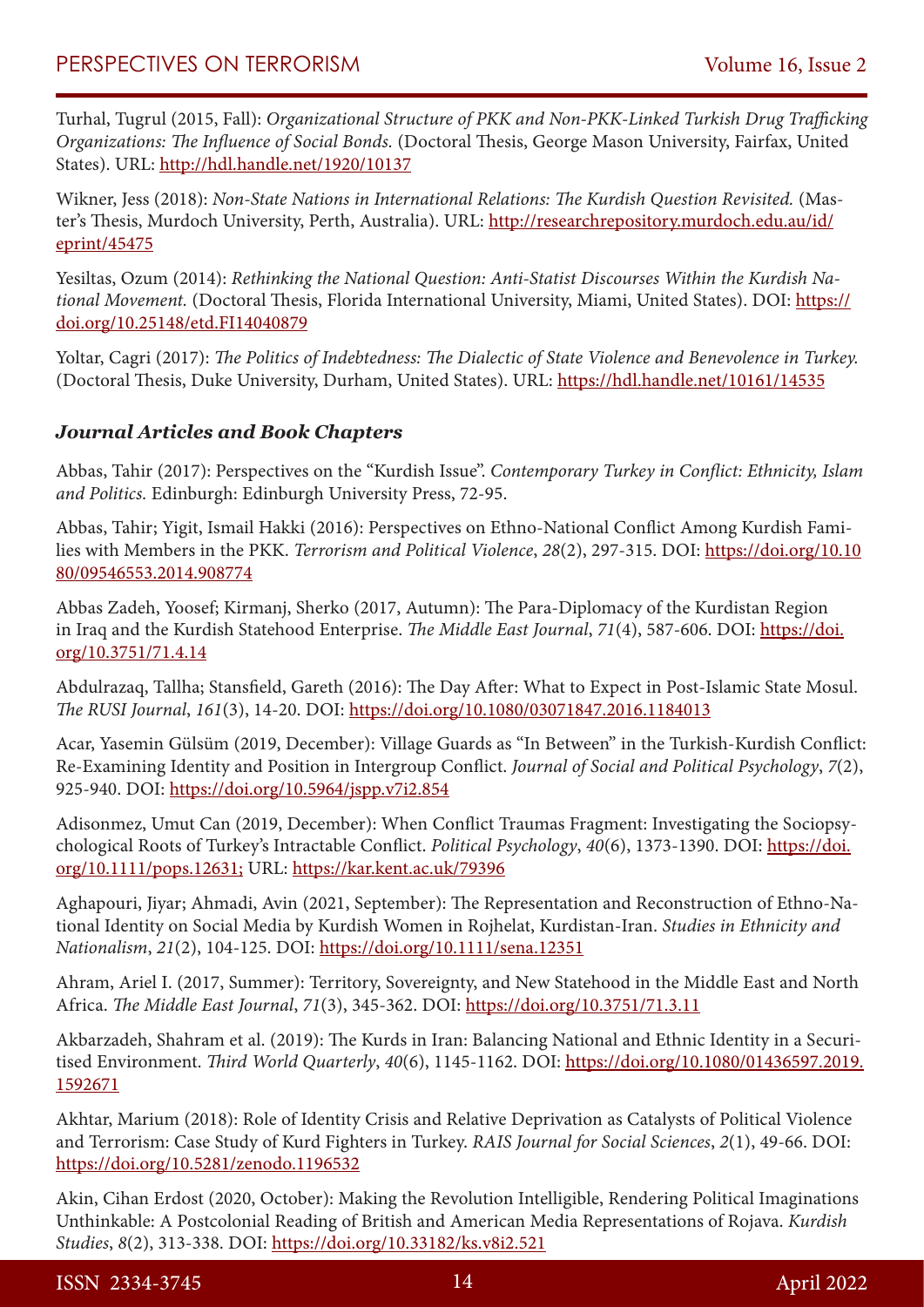Akkaya, Ahmet Hamdi (2015, May): The "Palestinian Dream" in the Kurdish Context. *Kurdish Studies*, *3*(1), 47-63. DOI: <https://doi.org/10.33182/ks.v3i1.391>

Al, Serhun (2019): Islam, Ethnicity and the State: Contested Spaces of Legitimacy and Power in the Kurdish-Turkish Public Sphere. *Southeast European and Black Sea Studies*, *19*(1), 119-137. DOI: [https://doi.org/](https://doi.org/10.1080/14683857.2019.1578052) [10.1080/14683857.2019.1578052](https://doi.org/10.1080/14683857.2019.1578052)

Al-Ali, Nadje; Tas, Latif (2021): Kurdish Women's Struggles with Gender Equality: From Ideology to Practice. *Third World Quarterly*, *42*(9), 2133-2151. DOI: <https://doi.org/10.1080/01436597.2021.1906642>

Alemdaroğlu, Aya et al. (Eds.) (2020, Summer): Kurdistan, One and Many. [Special Issue]. *Middle East Report*, 295. URL:<https://merip.org/magazine/295>

Alhamid, Lolav M. Hassan (2017, September): Kurdish Women and War-Related Violence in Iraqi Kurdistan. *International Journal of Contemporary Iraqi Studies*, *11*(3), 161-175. DOI: [https://doi.org/10.1386/](https://doi.org/10.1386/ijcis.11.3.161_1) [ijcis.11.3.161\\_1](https://doi.org/10.1386/ijcis.11.3.161_1)

Alhamid, Lolav M. Hassan (2018, May): The Representation of Post-Conflict Gender Violence in Iraqi Kurdish Novelistic Discourse in Bahdinan. *Kurdish Studies*, *6*(1), 31-57. DOI: [https://doi.org/10.33182/](https://doi.org/10.33182/ks.v6i1.433) [ks.v6i1.433](https://doi.org/10.33182/ks.v6i1.433)

Ali, Ali Abdul Kadir (2015): The Security Gap in Syria: Individual and Collective Security in "Rebel-Held" Territories. *Stability*, *4*(1), Article 40. DOI: <https://doi.org/10.5334/sta.gd>

Ali, Hadi (Interviewee); Ali, Rebaz (Interviewer) (2015, September): Kurdistan and the Challenge of Islamism: A Conversation with Dr. Hadi Ali, Former Chairman of Kurdistan Islamic Union's Political Bureau. *Current Trends in Islamist Ideology*, *19*, 109-119. URL: [http://s3.amazonaws.com/media.hudson.org/files/](http://s3.amazonaws.com/media.hudson.org/files/publications/20150929CurrentTrends19.pdf) [publications/20150929CurrentTrends19.pdf](http://s3.amazonaws.com/media.hudson.org/files/publications/20150929CurrentTrends19.pdf)

Ali, Majid Hassan; Hosseini, Seyedeh Behnaz (2018): Between Rights, Political Participation and Opposition: The Case of Yezidis in Syrian Kurdistan (Rojāvā). *Syrian Studies Association Bulletin*, *23*(1). URL: <https://ojcs.siue.edu/ojs/index.php/ssa/article/view/3283>

Alptekin, Hüseyin (2021, March): Tracking Terrorism and Counter-Terrorism: Introducing the Turkey Terrorism Incidents Database. *Mediterranean Politics.* Advance Online Publication. DOI: [https://doi.org/1](https://doi.org/10.1080/13629395.2021.1894727) [0.1080/13629395.2021.1894727](https://doi.org/10.1080/13629395.2021.1894727)

al-Tamimi, Aymenn Jawad (2017, September): The Islamic State and the Kurds: The Documentary Evidence. *CTC Sentinel*, *10*(8), 33-38. URL: [https://ctc.usma.edu/wp-content/uploads/2017/09/CTC-Senti](https://ctc.usma.edu/wp-content/uploads/2017/09/CTC-Sentinel_Vol10Iss8-9.pdf)[nel\\_Vol10Iss8-9.pdf](https://ctc.usma.edu/wp-content/uploads/2017/09/CTC-Sentinel_Vol10Iss8-9.pdf)

Arslan, Sinem (2019): Transborder Ethnic Kin and the Dynamics of Peace Processes: Insights from the Kurdish Conflict. *Civil Wars*, *21*(3), 410-433. DOI:<https://doi.org/10.1080/13698249.2019.1667721>

Askari, Lana (2015, October): Filming Family and Negotiating Return in Making "Haraka Baraka: Movement is a Blessing". *Kurdish Studies*, *3*(2), 192-208. DOI:<https://doi.org/10.33182/ks.v3i2.414>

Ayan Musil, Pelin; Maze, Jacob (2021): Pro-Rebel Party Behavior during Civil Wars: The Case of the Pro-Kurdish Parties in Turkey. *Civil Wars*, *23*(1), 25-56. DOI: [https://doi.org/10.1080/13698249.2021.1898](https://doi.org/10.1080/13698249.2021.1898159) [159](https://doi.org/10.1080/13698249.2021.1898159)

Aydin, Aysegul; Emrence, Cem (2021): Counterinsurgency as an Institution: Evidence from Turkey. *International Interactions*, *47*(3), 530-558. DOI: <https://doi.org/10.1080/03050629.2021.1898953>

Aydın, Bermal (2020): The Role of Kurdish Media in the Resistance Against Turkification: A Case Study of an Online Kurdish News Platform. *Turkish Studies*, *21*(5), 726-749. DOI: [https://doi.org/10.1080/14683849](https://doi.org/10.1080/14683849.2019.1699408) [.2019.1699408](https://doi.org/10.1080/14683849.2019.1699408)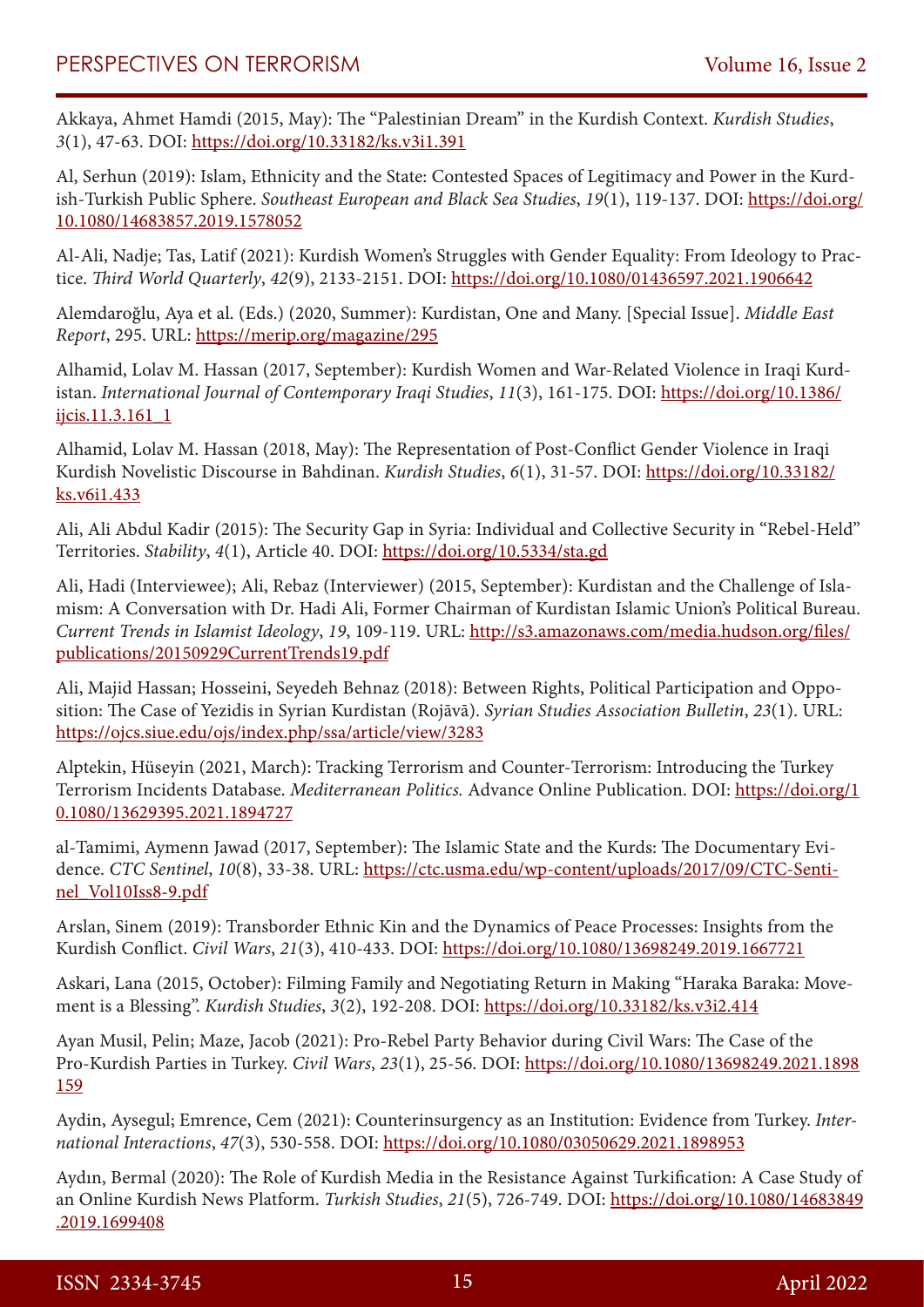Aytekin, Mahmut (2019): Radicalisation Processes of the Kurdistan Workers Party (PKK): Ideology and Recruitment Tactics. *Journal of Policing, Intelligence and Counter Terrorism*, *14*(1), 62-81. DOI: [https://doi.](https://doi.org/10.1080/18335330.2019.1572912) [org/10.1080/18335330.2019.1572912](https://doi.org/10.1080/18335330.2019.1572912)

Aziz, Sardar; Cottey, Andrew (2021): The Iraqi Kurdish Peshmerga: Military Reform and Nation-Building in a Divided Polity. *Defence Studies*, *21*(2), 226-241. DOI:<https://doi.org/10.1080/14702436.2021.1888644>

Bache, Christina (2018): Mutual Economic Interdependence or Economic Imbalance: Turkish Private Sector Presence in the Kurdistan Region of Iraq. *Middle East Critique*, *27*(1), 61-75. DOI: [https://doi.org/10.10](https://doi.org/10.1080/19436149.2017.1418206) [80/19436149.2017.1418206](https://doi.org/10.1080/19436149.2017.1418206)

Bachman, Jeffrey S. (2018): A History of Genocide in Iraq. In: *The United States and Genocide: (Re)Defining the Relationship.* (Routledge Studies in Genocide and Crimes Against Humanity). Abingdon: Routledge, 123-155.

Baczko, Adam; Dorronsoro, Gilles; Quesnay, Arthur (2018): The Kurds and the PKK. In: *Civil War in Syria: Mobilization and Competing Social Orders.* (Problems of International Politics). Cambridge: Cambridge University Press, 164-177. DOI: <https://doi.org/10.1017/9781108355322.010>

Badran, Yazan; De Angelis, Enrico (2016, January): "Independent" Kurdish Media in Syria. *Middle East Journal of Culture and Communication*, *9*(3), 334-351. DOI:<https://doi.org/10.1163/18739865-00903001> URL: [https://cris.vub.be/files/26813267/Kurdish\\_media\\_authors\\_version.pdf](https://cris.vub.be/files/26813267/Kurdish_media_authors_version.pdf)

Bagci, Hüseyin; Gullu, Hasan Hilmi (2015): A Comparison Between Ethnic-Driven and Religious-Driven Terrorism: A Study of PKK and IS in Turkey and their Future Prospects. In: Wilhelm Hofmeister; Megha Sarmah (Eds.): *From the Desert to World Cities: The New Terrorism.* (KAS Panorama, 01/2015). Singapore: Konrad-Adenauer-Stiftung (KAS), 71-89. URL: [https://www.kas.de/en/web/politikdialog-asien/panorama/](https://www.kas.de/en/web/politikdialog-asien/panorama/detail/-/content/from-the-desert-to-world-cities-the-new-terrorism) [detail/-/content/from-the-desert-to-world-cities-the-new-terrorism](https://www.kas.de/en/web/politikdialog-asien/panorama/detail/-/content/from-the-desert-to-world-cities-the-new-terrorism)

Bahadır Türk, H. (2020): Hegemonic Masculinity and Terrorism: The Case of the PKK and Abdullah Öcalan. *Critical Studies on Terrorism*, *13*(2), 258-279. DOI:<https://doi.org/10.1080/17539153.2019.1708039>

Bahcheli, Tozun; Fragiskatos, Peter (2008, July): Iraqi Kurdistan: Fending off Uneasy Neighbours. *International Journal of Contemporary Iraqi Studies*, *2*(1), 67-82. DOI: [https://doi.org/10.1386/ijcis.2.1.67\\_1](https://doi.org/10.1386/ijcis.2.1.67_1)

Bakan, Ronay (2020, October): Socio-Spatial Dynamics of Contentious Politics: A Case of Urban Warfare in the Kurdish Region of Turkey. *Kurdish Studies*, *8*(2), 245-270. DOI:<https://doi.org/10.33182/ks.v8i2.491>

Baker, Rauf (2021, Fall): Turkish Imperialism: When Will Turkey Annex Northern Syria? *Middle East Quarterly*, *28*(4). URL: <https://www.meforum.org/62607/when-will-turkey-annex-northern-syria>

Balanche, Fabrice (2018, February): Syrian Kurdistan Under the PYD. In: *Sectarianism in Syria's Civil War: A Geopolitical Study Featuring 70 Original Maps.* [e-Book]. Washington, DC: The Washington Institute for Near East Policy, 51-67. URL: [https://www.washingtoninstitute.org/policy-analysis/view/sectarian](https://www.washingtoninstitute.org/policy-analysis/view/sectarianism-in-syrias-civil-war)[ism-in-syrias-civil-war](https://www.washingtoninstitute.org/policy-analysis/view/sectarianism-in-syrias-civil-war)

Baser, Bahar (2017): Intricacies of Engaging Diasporas in Conflict Resolution and Transitional Justice: The Kurdish Diaspora and the Peace Process in Turkey. *Civil Wars*, *19*(4), 470-494. DOI: [https://doi.org/10.10](https://doi.org/10.1080/13698249.2017.1396528) [80/13698249.2017.1396528](https://doi.org/10.1080/13698249.2017.1396528) URL: [https://pureportal.coventry.ac.uk/en/publications/intricacies-of-engag](https://pureportal.coventry.ac.uk/en/publications/intricacies-of-engaging-diasporas-in-conflict-resolution-and-tran)[ing-diasporas-in-conflict-resolution-and-tran](https://pureportal.coventry.ac.uk/en/publications/intricacies-of-engaging-diasporas-in-conflict-resolution-and-tran)

Baser, Bahar (2017): Tailoring Strategies According to Ever-Changing Dynamics: The Evolving Image of the Kurdish Diaspora in Germany. *Terrorism and Political Violence*, *29*(4), 674-691. DOI: [https://doi.org/](https://doi.org/10.1080/09546553.2015.1060226) [10.1080/09546553.2015.1060226](https://doi.org/10.1080/09546553.2015.1060226) URL: [https://pure.coventry.ac.uk/ws/portalfiles/portal/11017763/Tailor](https://pure.coventry.ac.uk/ws/portalfiles/portal/11017763/Tailoring_Strategies_Bahar_Baser.pdf)[ing\\_Strategies\\_Bahar\\_Baser.pdf](https://pure.coventry.ac.uk/ws/portalfiles/portal/11017763/Tailoring_Strategies_Bahar_Baser.pdf)

Baser, Bahar (2018): Homeland Calling: Kurdish Diaspora and State-Building in the Kurdistan Region of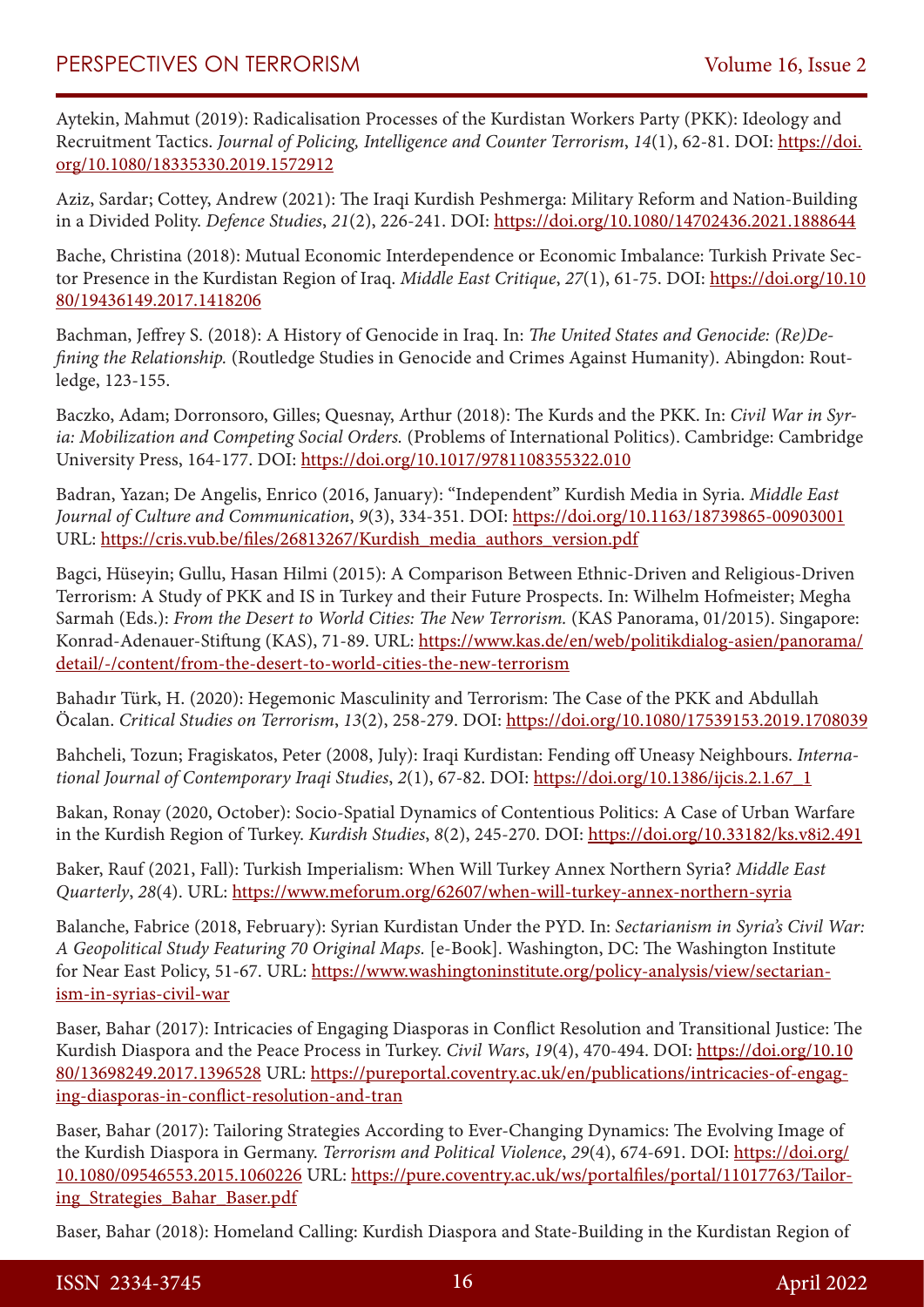Iraq in the Post-Saddam Era. *Middle East Critique*, *27*(1), 77-94. DOI: [https://doi.org/10.1080/19436149.20](https://doi.org/10.1080/19436149.2017.1415512) [17.1415512](https://doi.org/10.1080/19436149.2017.1415512)

Baser, Bahar; Akgönül, Samim; Öztürk, Ahmet Erdi (2017): "Academics for Peace" in Turkey: A Case of Criminalising Dissent and Critical Thought via Counterterrorism Policy. *Critical Studies on Terrorism*, *10*(2), 274-296. DOI: <https://doi.org/10.1080/17539153.2017.1326559> URL: [http://repository.londonmet.](http://repository.londonmet.ac.uk/5407) [ac.uk/5407](http://repository.londonmet.ac.uk/5407)

Baser, Bahar; Özerdem, Alpaslan (2021): Conflict Transformation and Asymmetric Conflicts: A Critique of the Failed Turkish-Kurdish Peace Process. *Terrorism and Political Violence*, *33*(8), 1775-1796. DOI: <https://doi.org/10.1080/09546553.2019.1657844>

Baser, Bahar; Toivanen, Mari (2017): The Politics of Genocide Recognition: Kurdish Nation-Building and Commemoration in the Post-Saddam Era. *Journal of Genocide Research*, *19*(3), 404-426. DOI: [https://doi.](https://doi.org/10.1080/14623528.2017.1338644) [org/10.1080/14623528.2017.1338644](https://doi.org/10.1080/14623528.2017.1338644) URL: <http://hdl.handle.net/10138/325889>

Başer, Zeynep; Çelik, Ayşe Betül (2014): Imagining Peace in a Conflict Environment: Kurdish Youths' Framing of the Kurdish Issue in Turkey. *Patterns of Prejudice*, *48*(3), 265-285. DOI: [https://doi.org/10.1080](https://doi.org/10.1080/0031322X.2014.925197) [/0031322X.2014.925197](https://doi.org/10.1080/0031322X.2014.925197)

Bayani, Farhad (2019): The Jurisprudence Trace Behind the DAESH Trench: Theoretical Basis of Islamic Fundamentalism Focusing on Kurdistan Province of Iran. *Asian Journal of Middle Eastern and Islamic Studies*, *13*(3), 370-386. DOI:<https://doi.org/10.1080/25765949.2019.1630577>

Beehner, Lionel M. (2018): A Means of First Resort: Explaining "Hot Pursuit" in International Relations. *Security Studies*, *27*(3), 379-409. DOI: <https://doi.org/10.1080/09636412.2017.1416815>

Begikhani, Nazand; Hamelink, Wendelmoet; Weiss, Nerina (Guest Eds.) (2018, May): Women and War in Kurdistan. [Special Issue]. *Kurdish Studies, 6*(1). URL:<https://kurdishstudies.net/journal/ks/issue/view/52>

Begikhani, Nazand; Hamelink, Wendelmoet; Weiss, Nerina (2018, May): Theorising Women and War in Kurdistan: A Feminist and Critical Perspective. [Editorial]. *Kurdish Studies*, *6*(1), 5-30. DOI: [https://doi.](https://doi.org/10.33182/ks.v6i1.432) [org/10.33182/ks.v6i1.432](https://doi.org/10.33182/ks.v6i1.432)

Belser, Eva Maria (2021): A Failure of State Transformation Rather than a Failure of Federalism? The Case of Iraq. In: Soeren Keil; Elisabeth Alber (Eds.): *Federalism as a Tool of Conflict Resolution.* Abingdon: Routledge, Chapter 4.

Bengio, Ofra (2015): The Kurds and the Islamic State: Redrawing the Map in Mesopotamia. In: Wilhelm Hofmeister; Megha Sarmah (Eds.): *From the Desert to World Cities: The New Terrorism.* (KAS Panorama, 01/2015). Singapore: Konrad-Adenauer-Stiftung (KAS), 91-103. URL: [https://www.kas.de/en/web/politik](https://www.kas.de/en/web/politikdialog-asien/panorama/detail/-/content/from-the-desert-to-world-cities-the-new-terrorism)[dialog-asien/panorama/detail/-/content/from-the-desert-to-world-cities-the-new-terrorism](https://www.kas.de/en/web/politikdialog-asien/panorama/detail/-/content/from-the-desert-to-world-cities-the-new-terrorism)

Bengio, Ofra (2016, Winter): Game Changers: Kurdish Women in Peace and War. *Middle East Journal*, *70*(1), 30-46. DOI:<https://doi.org/10.3751/70.1.12>

Bengio, Ofra (2017): The "Other Iraq" After Mosul: What Future for the Kurdish Region? In: Andrea Plebani (Ed.): *After Mosul: Re-Inventing Iraq.* Milan: Italian Institute for International Political Studies (ISPI) / Ledizioni LEDI, 69-90. DOI: <https://doi.org/10.14672/67056330>

Bengio, Ofra (2021): Jews, Israel and the Kurds: Unravelling the Myth. *Israel Affairs*, *27*(5), 827-851. DOI: <https://doi.org/10.1080/13537121.2021.1968209>

Beyribey, Tuncer (2020): Medico-Political Metaphors of Counter-Terrorism: The Case of Turkey. *Critical Studies on Terrorism*, *13*(3), 418-440. DOI: <https://doi.org/10.1080/17539153.2020.1791388>

Bezci, Egemen B. (Guest Ed.) (2018): Trajectory for Kurds. [Special Issue]. *Middle East Critique*, *27*(1). URL: <https://www.tandfonline.com/toc/ccri20/27/1>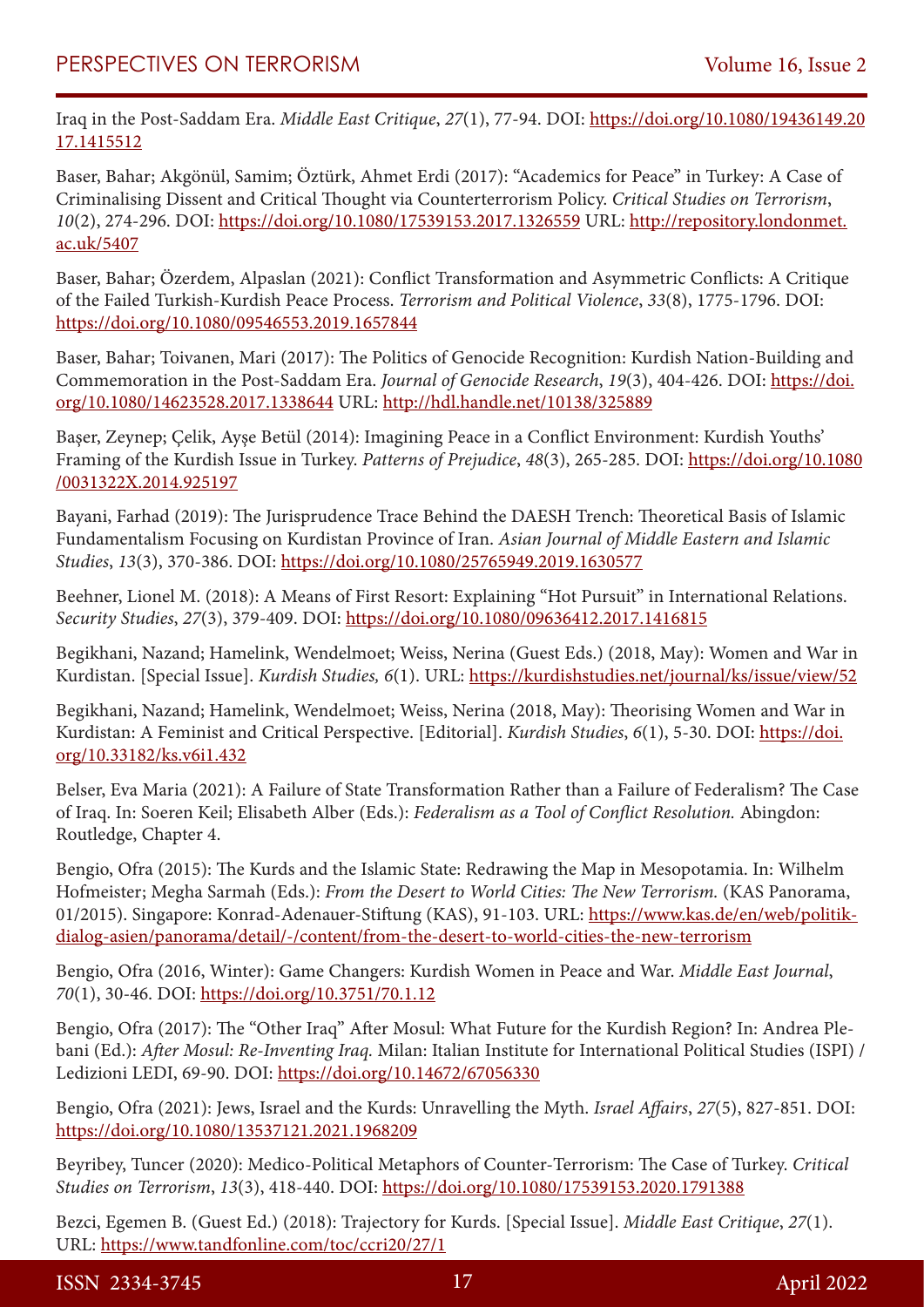Bezci, Egemen B. (2018): Guest Editor's Introduction: Trajectory for Kurds. *Middle East Critique*, *27*(1), 1-6. DOI: <https://doi.org/10.1080/19436149.2017.1411108>

Bezwan, Naif (2021, May): The State and Violence in Kurdistan: A Conceptual Framework. *Kurdish Studies*, *9*(1), 11-36. DOI: <https://doi.org/10.33182/ks.v9i1.582>

Bilgel, Firat; Karahasan, Burhan Can (2019): Thirty Years of Conflict and Economic Growth in Turkey: A Synthetic Control Approach. *Defence and Peace Economics*, *30*(5), 609-631. DOI: [https://doi.org/10.1080/1](https://doi.org/10.1080/10242694.2017.1389582) [0242694.2017.1389582](https://doi.org/10.1080/10242694.2017.1389582)

Bishku, Michael B. (2018, Winter): Israel and the Kurds: A Pragmatic Relationship in Middle Eastern Politics. *Journal of South Asian and Middle Eastern Studies*, *41*(2), 52-72. URL: [https://www.jstor.org/sta](https://www.jstor.org/stable/10.33428/jsoutasiamiddeas.41.2.0052)[ble/10.33428/jsoutasiamiddeas.41.2.0052](https://www.jstor.org/stable/10.33428/jsoutasiamiddeas.41.2.0052)

Bocheńska, Joanna (2018, November): Humanising the Actors and Working Through the Conflict: The Role of Kurdish Literary Narratives and Culture in the Reconciliation Process in Turkey. *International Journal of Conflict and Violence*, *12*, Article a636. DOI:<https://doi.org/10.4119/ijcv-3114>

Bozarslan, Hamit (2014, May): The Kurds and Middle Eastern "State of Violence": The 1980s and 2010s. *Kurdish Studies*, *2*(1), 4-13. DOI: <https://doi.org/10.33182/ks.v2i1.376>

Bozarslan, Hamit (2018): When the Present Sends Back to the Past: Reading the Kurdish Issue in the 2010s. *Middle East Critique*, *27*(1), 7-24. DOI:<https://doi.org/10.1080/19436149.2017.1411109>

Bozarslan, Hamit (2019): "Being in Time": Kurdish Movement and Quests of Universal. In: Peter Sluglett; Victor Kattan (Eds.): *Violent Radical Movements in the Arab World: The Ideology and Politics of Non-State Actors.* London: I.B. Tauris, 177-194.

Brandon, James (2018, January): Party for Free Life in Kurdistan: The PKK's Iranian Wing Bides its Time. *Terrorism Monitor*, *16*(1), 3-6. URL: [https://jamestown.org/wp-content/uploads/2018/01/Terrorism-Moni](https://jamestown.org/wp-content/uploads/2018/01/Terrorism-Monitor-January-15-2018.pdf)[tor-January-15-2018.pdf](https://jamestown.org/wp-content/uploads/2018/01/Terrorism-Monitor-January-15-2018.pdf)

Buffon, Veronica; Allison, Christine (2016, October): The Gendering of Victimhood: Western Media and the Sinjar Genocide. *Kurdish Studies*, *4*(2), 176-196. DOI: <https://doi.org/10.33182/ks.v4i2.427>

Burton, James (2017, January): Why America Should Care About the YPJ in Syria. *Small Wars Journal*, 1/2017. URL: <https://smallwarsjournal.com/jrnl/art/why-america-should-care-about-the-ypj-in-syria>

Butcher, Charity (2016): Terrorism and External Audiences: Influencing Foreign Intervention into Civil Wars. *Terrorism and Political Violence*, *28*(4), 774-794. DOI: <https://doi.org/10.1080/09546553.2014.955572>

Cagaptay, Soner (2016, December): Turkey Faces its Toughest Tests. In: Andrew J. Tabler (Ed.): *The Lines That Bind: 100 Years of Sykes-Picot.* (The Washington Institute for Near East Policy, Policy Focus 151). Washington, DC: The Washington Institute for Near East Policy, 53-57. URL: [https://www.washingtonin](https://www.washingtoninstitute.org/policy-analysis/lines-bind-100-years-sykes-picot)[stitute.org/policy-analysis/lines-bind-100-years-sykes-picot](https://www.washingtoninstitute.org/policy-analysis/lines-bind-100-years-sykes-picot)

Cagaptay, Soner (2017): The Future of the Turkish Kurds: Peace or Fire? In: *The New Sultan: Erdogan and the Crisis of Modern Turkey.* (2nd ed.). London: I.B. Tauris, 143-156.

Cambanis, Thanassis et al. (2019, November): The Kurdish Parties of Iraq. In: *Hybrid Actors: Armed Groups and State Fragmentation in the Middle East.* New York: The Century Foundation Press, 91-96. URL: <https://tcf.org/content/report/hybrid-actors>

Cancian, Matthew F. (2016, October): Untangling the Arab-Kurdish Web in Post-ISIL Northern Iraq. *Small Wars Journal*, 10/2016. URL: [https://smallwarsjournal.com/jrnl/art/untangling-the-arab-kurdish](https://smallwarsjournal.com/jrnl/art/untangling-the-arab-kurdish-web-in-post-isil-northern-iraq)[web-in-post-isil-northern-iraq](https://smallwarsjournal.com/jrnl/art/untangling-the-arab-kurdish-web-in-post-isil-northern-iraq)

Cancian, Matthew (2021, August): The Motivation to Enlist Among Kurds. *Armed Forces & Society.* Ad-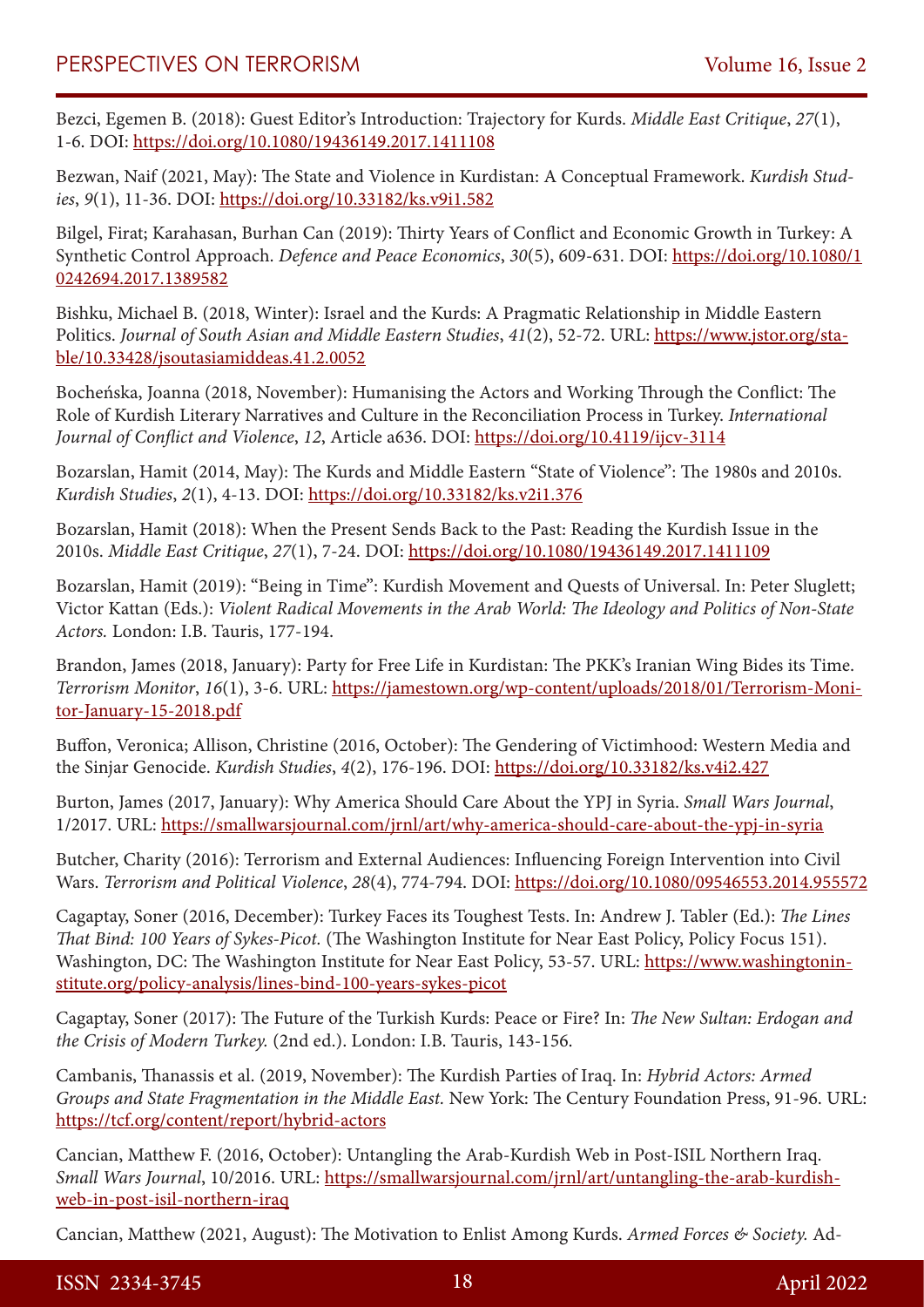vance Online Publication. DOI: <https://doi.org/10.1177/0095327X211038026>

Cancian, Matthew F.; Fabbe, Kristin E. (2019, April): Informal Institutions and Survey Research in the Kurdistan Region of Iraq. *PS: Political Science & Politics*, *52*(3), 485-489. DOI: [https://doi.org/10.1017/](https://doi.org/10.1017/S1049096519000131) [S1049096519000131](https://doi.org/10.1017/S1049096519000131)

Cantenar, Ömer Faruk (2021, July): Turkey Conducting Targeted Killings of PKK Leaders in Iraq: What's Next? *Terrorism Monitor*, *19*(15), 8-10. URL: [https://jamestown.org/program/turkey-conducting-targeted](https://jamestown.org/program/turkey-conducting-targeted-killings-of-pkk-leaders-in-iraq-whats-next)[killings-of-pkk-leaders-in-iraq-whats-next](https://jamestown.org/program/turkey-conducting-targeted-killings-of-pkk-leaders-in-iraq-whats-next)

Çelik, Adnan (2021, May): "Keep Your Mouth Shut in the Day and Your Door Shut at Night.": Intra-Kurdish Violence in the Shadow of the State: The Case of Hizbullah in Kurdistan of Turkey. *Kurdish Studies*, *9*(1), 37-57. DOI: <https://doi.org/10.33182/ks.v9i1.563>

Çelik, Ayşe Betül (2021): Inclusive Citizenship and Societal Reconciliation Within Turkey's Kurdish Issue. *Southeast European and Black Sea Studies*, *21*(2), 313-332. DOI: [https://doi.org/10.1080/14683857.2021.19](https://doi.org/10.1080/14683857.2021.1909284) [09284](https://doi.org/10.1080/14683857.2021.1909284)

Çelik, Ayşe Betül (2021, March): Agonistic Peace and Confronting the Past: An Analysis of a Failed Peace Process and the Role of Narratives. *Cooperation and Conflict*, *56*(1), 26-43. DOI: [https://doi.](https://doi.org/10.1177/0010836720938401) [org/10.1177/0010836720938401](https://doi.org/10.1177/0010836720938401)

Cemgil, Can; Hoffmann, Clemens (2016, May): The "Rojava Revolution" in Syrian Kurdistan: A Model of Development for the Middle East? *IDS Bulletin*, *47*(3). DOI:<https://doi.org/10.19088/1968-2016.144>

Cengiz, Mahmut; Özeren, Süleyman (2018): The Evolution of the PKK into a Criminal Enterprise. In: Kimberley L. Thachuk; Rollie Lal (Eds.): *Terrorist Criminal Enterprises: Financing Terrorism through Organized Crime.* (Praeger Security International). Santa Barbara: Praeger, 133-144.

Charountaki, Marianna (2015): Kurdish Policies in Syria Under the Arab Uprisings: A Revisiting of IR in the New Middle Eastern Order. *Third World Quarterly*, *36*(2), 337-356. DOI: [https://doi.org/10.1080/01436](https://doi.org/10.1080/01436597.2015.1015786) [597.2015.1015786](https://doi.org/10.1080/01436597.2015.1015786)

Charountaki, Marianna (2018): From Resistance to Military Institutionalisation: The Case of the Peshmerga Versus the Islamic State. *Third World Quarterly*, *39*(8), 1583-1603. DOI: [https://doi.org/10.1080/014365](https://doi.org/10.1080/01436597.2018.1449633) [97.2018.1449633](https://doi.org/10.1080/01436597.2018.1449633)

Chatty, Dawn (2017): The Kurds Seeking Freedom of Ethnic Identity Expression. In: *Syria: The Making and Unmaking of a Refuge State.* Oxford: Oxford University Press, 111-144.

Chomani, Kamal; Jasim, Dastan (2022, February): Kurdish Allies and Kurdish Enemies: Turkey's New War Against the PKK. *The Commentaries*, *2*(1), 13-23. DOI: <https://doi.org/10.33182/com.v2i1.2101> URL: <https://journals.tplondon.com/com/article/view/2101>

Çifçi, Deniz (2018): Political Incongruity Between the Kurds and the "Opposition" in the Syrian Uprising. In: Raymond Hinnebusch; Omar Imady (Eds.): *The Syrian Uprising: Domestic Origins and Early Trajectory.* (Routledge/ St. Andrews Syrian Studies Series). Abingdon: Routledge, 309-328. DOI [Book]: [https://doi.](https://doi.org/10.4324/9781315143798) [org/10.4324/9781315143798](https://doi.org/10.4324/9781315143798)

Ciftci, Irfan; Kula, Sedat (2015, January): The Evaluation of the Effectiveness of Counterterrorism Policies on the PKK-Inflicted Violence During the Democratization Process of Turkey. *Journal of Terrorism Research*, *6*(1), 27-42. DOI:<https://doi.org/10.15664/jtr.1075>

Corneau-Tremblay, Guillaume (2017, June): The Threat from Western Volunteers in Kurdish Groups. *Small Wars Journal*, 6/2017. URL: [https://smallwarsjournal.com/jrnl/art/the-threat-from-western-volun](https://smallwarsjournal.com/jrnl/art/the-threat-from-western-volunteers-in-kurdish-groups)[teers-in-kurdish-groups](https://smallwarsjournal.com/jrnl/art/the-threat-from-western-volunteers-in-kurdish-groups)

Costantini, Irene; O'Driscoll, Dylan (2020, June): Practices of Exclusion, Narratives of Inclusion: Violence,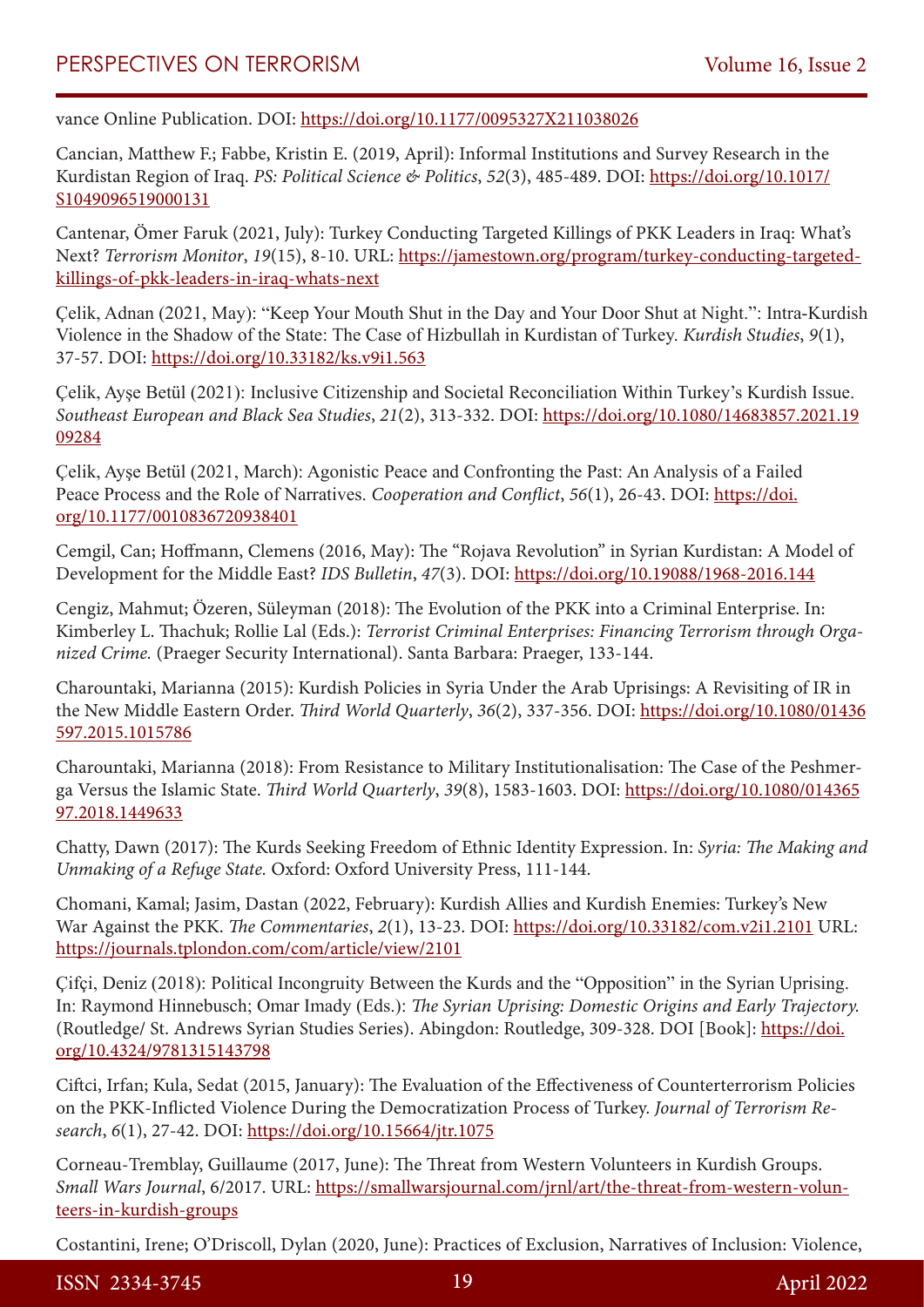Population Movements and Identity Politics in Post-2014 Northern Iraq. *Ethnicities*, *20*(3), 481-500. DOI: <https://doi.org/10.1177/1468796819858712>

Dag, Rahman (2018, December): The Spillover Effect of the Syrian Crisis on the Peace Process in Turkey. *Journal of Asian and African Studies*, *53*(8), 1251-1270. DOI: <https://doi.org/10.1177/0021909618781647>

Daher, Joseph (2019): The Kurdish Question in Syria. In: *Syria After the Uprisings: The Political Economy of State Resilience.* London: Pluto Press, 148-187.

Dalay, Galip (2018): The Kurdish Fight Against ISIS: Realizing the Virtual Kurdistan Through Factionalized Politics in a Fragmented Homeland. In: Murat Yeşiltaş; Tuncay Kardaş (Eds.): *Non-State Armed Actors in the Middle East: Geopolitics, Ideology, and Strategy.* Cham: Palgrave Macmillan / Springer Nature, 77-95. DOI: [https://doi.org/10.1007/978-3-319-55287-3\\_4](https://doi.org/10.1007/978-3-319-55287-3_4)

Daoudy, Marwa (2020, September): Water Weaponization in the Syrian Conflict: Strategies of Domination and Cooperation. *International Affairs*, *96*(5), 1347-1366. DOI: <https://doi.org/10.1093/ia/iiaa131>

Darden, Jessica Trisko; Henshaw, Alexis; Szekely, Ora (2019): The Kurdish Regions: Fighting as Kurds, Fighting as Women. In: *Insurgent Women: Female Combatants in Civil Wars.* Washington, DC: Georgetown University Press, 34-56.

Darweish, Marwan; Alsayid Mohammed, Maamoon (2020): War and Peace in Iraqi Kurdistan's History Curricula. In: Annick T. R. Wibben; Amanda E. Donahoe (Eds.): *Teaching Peace and War: Pedagogy and Curricula.* Abingdon: Routledge, Chapter 15.

Davidovic, Maja (2018, May): Mother-Activism Before the European Court of Human Rights: Gender Sensitivity Towards Kurdish Mothers and Wives in Enforced Disappearances Cases. *Kurdish Studies*, *6*(1), 133-153. DOI:<https://doi.org/10.33182/ks.v6i1.437>

Davis, Paul K. et al. (2012): Public Support for the Kurdistan Workers' Party (PKK) in Turkey. In: *Understanding and Influencing Public Support for Insurgency and Terrorism.* [e-Book]. (RAND Monographs, MG-1122-OSD). Santa Monica: RAND Corporation, 99-118. URL: [https://www.rand.org/pubs/mono](https://www.rand.org/pubs/monographs/MG1122.html)[graphs/MG1122.html](https://www.rand.org/pubs/monographs/MG1122.html)

Degli Esposti, Nicola (2021): The 2017 Independence Referendum and the Political Economy of Kurdish Nationalism in Iraq. *Third World Quarterly*, *42*(10), 2317-2333. DOI: [https://doi.org/10.1080/01436597.202](https://doi.org/10.1080/01436597.2021.1949978) [1.1949978](https://doi.org/10.1080/01436597.2021.1949978)

Dekmejian, Richard Hrair (2007): The Kurdish Genocide. In: *Spectrum of Terror.* Washington, DC: CQ Press, 265-276.

Demiralp, Emre (2017): The Uniqueness of Hybrid War and an Evaluation of PKK's Hybrid Capability. *Defence Against Terrorism Review*, *9*, 9-33. URL: [http://www.coedat.nato.int/publication/datr/volume9-](http://www.coedat.nato.int/publication/datr/volume9-2017/01-The_UniquenessofHybrid_WarandEvaluationofPKK_Hybrid_Cap.pdf) [2017/01-The\\_UniquenessofHybrid\\_WarandEvaluationofPKK\\_Hybrid\\_Cap.pdf](http://www.coedat.nato.int/publication/datr/volume9-2017/01-The_UniquenessofHybrid_WarandEvaluationofPKK_Hybrid_Cap.pdf)

Dietl, Gulshan (2022): Iraq: Wars, Kurds and the Islamic State. In: *The Global Game of Oil Pipelines.* Abingdon: Routledge, 107-130.

Dilek, Esra (2021): Rethinking the Role of Track Two Diplomacy in Conflict Resolution: The Democratic Progress Institute's Turkey Programme. *Southeast European and Black Sea Studies*, *21*(2), 293-311. DOI: <https://doi.org/10.1080/14683857.2021.1909291>

Doyle, Damian; Dunning, Tristan (2018): Recognizing Fragmented Authority: Towards a Post-Westphalian Security Order in Iraq. *Small Wars & Insurgencies*, *29*(3), 537-559. DOI: [https://doi.org/10.1080/09592](https://doi.org/10.1080/09592318.2018.1455324) [318.2018.1455324](https://doi.org/10.1080/09592318.2018.1455324)

Dulz, Irene (2016, October): The Displacement of the Yezidis After the Rise of ISIS in Northern Iraq. *Kurdish Studies*, *4*(2), 131-147. DOI: <https://doi.org/10.33182/ks.v4i2.425>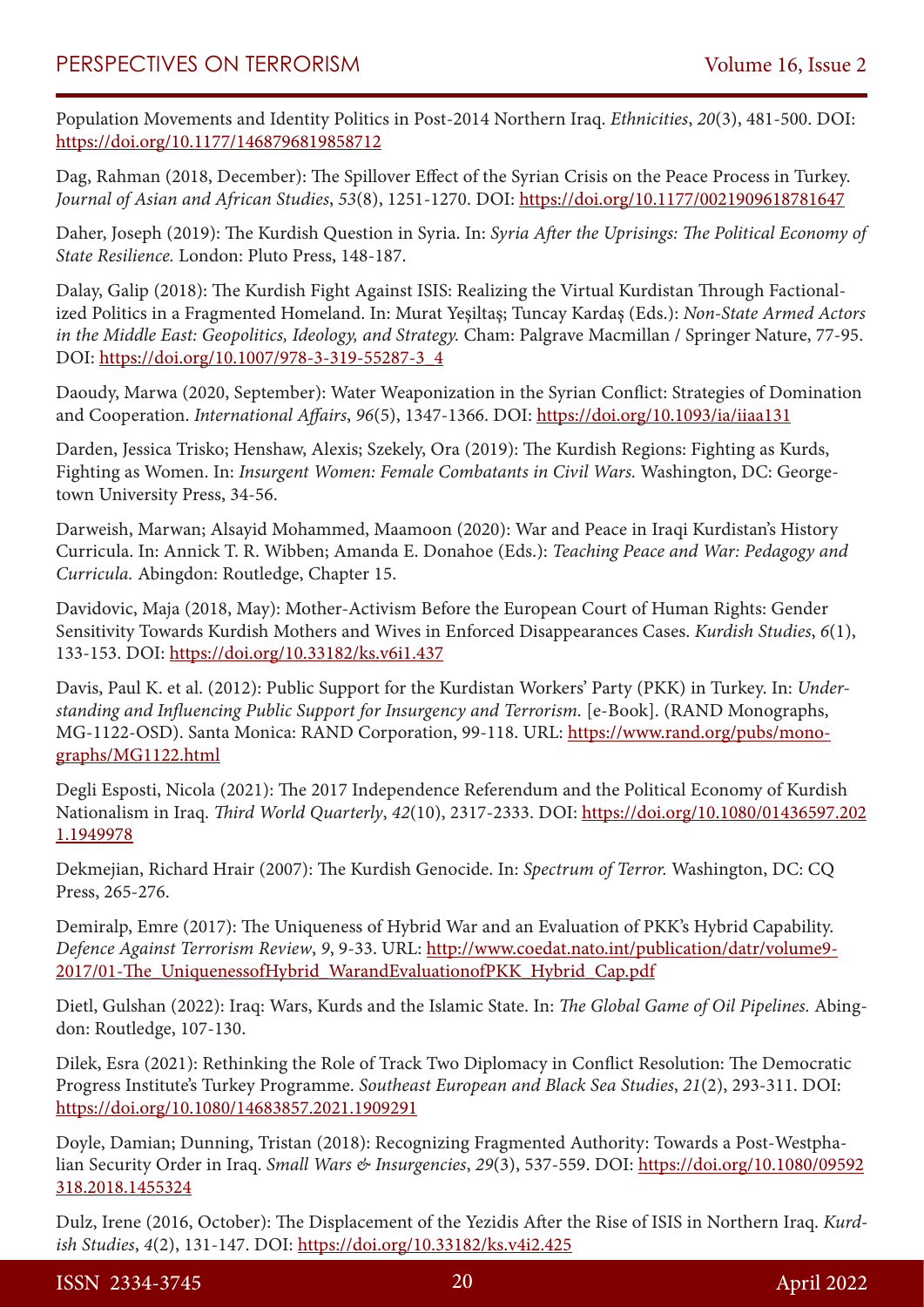Eliassi, Barzoo (2013): Kurdish Identities and Political Struggle in the Middle East. In: *Contesting Kurdish Identities in Sweden: Quest for Belonging Among Middle Eastern Youth.* New York: Palgrave Macmillan, 21- 36. DOI: [https://doi.org/10.1057/9781137282088\\_2](https://doi.org/10.1057/9781137282088_2)

El-Said, Hamed (2015): From Militarization to Democratization: The Transformation of Turkey's Counter Terrorism Strategy (CTS). In: *New Approaches to Countering Terrorism: Designing and Evaluating Counter Radicalization and De-Radicalization Programs.* (New Security Challenges). New York: Palgrave Macmillan / Springer Nature, 218-253. DOI: [https://doi.org/10.1057/9781137449979\\_8](https://doi.org/10.1057/9781137449979_8)

Eppel, Michael (2018, Spring): A Future for Kurdish Independence? *Middle East Quarterly*, *25*(2). URL: <https://www.meforum.org/7226/kurdish-independence>

Ergil, Doğu (2007): PKK: Partiya Karkarên Kurdistan. In: Marianne Heiberg; Brendan O'Leary; John Tirman (Eds.): *Terror, Insurgency, and the State: Ending Protracted Conflicts.* Philadelphia: University of Pennsylvania Press, 323-358.

Erlich, Reese (2014): Will the Kurds Have their Way? In: *Inside Syria: The Backstory of their Civil War and What the World Can Expect.* New York: Prometheus Books, 167-190.

Firmian, Federico Manfredi (2021): Strengthening the US Partnership with the Syrian Democratic Forces. *Survival*, *63*(6), 159-182. DOI: <https://doi.org/10.1080/00396338.2021.2006456>

Fishman, Louis (2019, December): Pushing for a Political Breakthrough: Kurds in Turkey and Palestinians in Israel. *Current History*, *118*(812), 355-360. DOI: <https://doi.org/10.1525/curh.2019.118.812.355>

Flood, Derek Henry (2017, October): The Hawija Offensive: A Liberation Exposes Faultlines. *CTC Sentinel*, *10*(9), 24-28. URL: [https://ctc.usma.edu/wp-content/uploads/2017/10/CTC-Sentinel\\_Vol10Iss9-21.pdf](https://ctc.usma.edu/wp-content/uploads/2017/10/CTC-Sentinel_Vol10Iss9-21.pdf)

Forestier-Peyrat, Etienne (2021, October): Communist Europe and the Kurdish Question During the Cold War (1940s 1980s). *Kurdish Studies*, *9*(2), 175-187. DOI: <https://doi.org/10.33182/ks.v9i2.568>

Frantzman, Seth J. (2016, Winter): Kurdistan After Islamic State: Six Crises Facing the Kurds in Iraq. *Middle East Review of International Affairs*, *20*(3), 12-23.

Fritz, Jason; Young, Joseph K. (2020): Transnational Volunteers: American Foreign Fighters Combating the Islamic State. *Terrorism and Political Violence*, *32*(3), 449-468. DOI: [https://doi.org/10.1080/09546553.2017](https://doi.org/10.1080/09546553.2017.1377075) [.1377075](https://doi.org/10.1080/09546553.2017.1377075)

Gazzini, Tarcisio (2018): Intervention in Iraq's Kurdish Region and the Creation of the No-Fly Zones in Northern and Southern Iraq – 1991-2003. In: Tom Ruys; Olivier Corten; Alexandra Hofer (Eds.): *The Use of Force in International Law: A Case-Based Approach.* Oxford: Oxford University Press, 469-481. DOI [Book]:<https://doi.org/10.1093/law/9780198784357.001.0001>

Gergin, Nadir; Duru, Haci; Çetin, Hakan Cem (2015): Profile and Life Span of the PKK Guerillas. *Studies in Conflict & Terrorism*, *38*(3), 219-232. DOI:<https://doi.org/10.1080/1057610X.2014.981989>

Getmansky, Anna; Sınmazdemir, Tolga; Zeitzoff, Thomas (2018, July): Refugees, Xenophobia, and Domestic Conflict: Evidence from a Survey Experiment in Turkey. *Journal of Peace Research*, *55*(4), 491-507. DOI: <https://doi.org/10.1177/0022343317748719>

Glastonbury, Nicholas S. (2018, May): Building Brand Kurdistan: Helly Luv, the Gender of Nationhood, and the War on Terror. *Kurdish Studies*, *6*(1), 111-132. DOI:<https://doi.org/10.33182/ks.v6i1.436>URL: [https://academicworks.cuny.edu/gc\\_pubs/436](https://academicworks.cuny.edu/gc_pubs/436)

Golubev, Denis S. (2021): Transnational Ethnic Channels as Factors of Contagion, Internationalization, and the "Proxyfication" of Internal Conflicts: The Contrasting Cases of Amazighs and Kurds. *The Journal of the Middle East and Africa*, *12*(1), 19-48. DOI: <https://doi.org/10.1080/21520844.2021.1877494>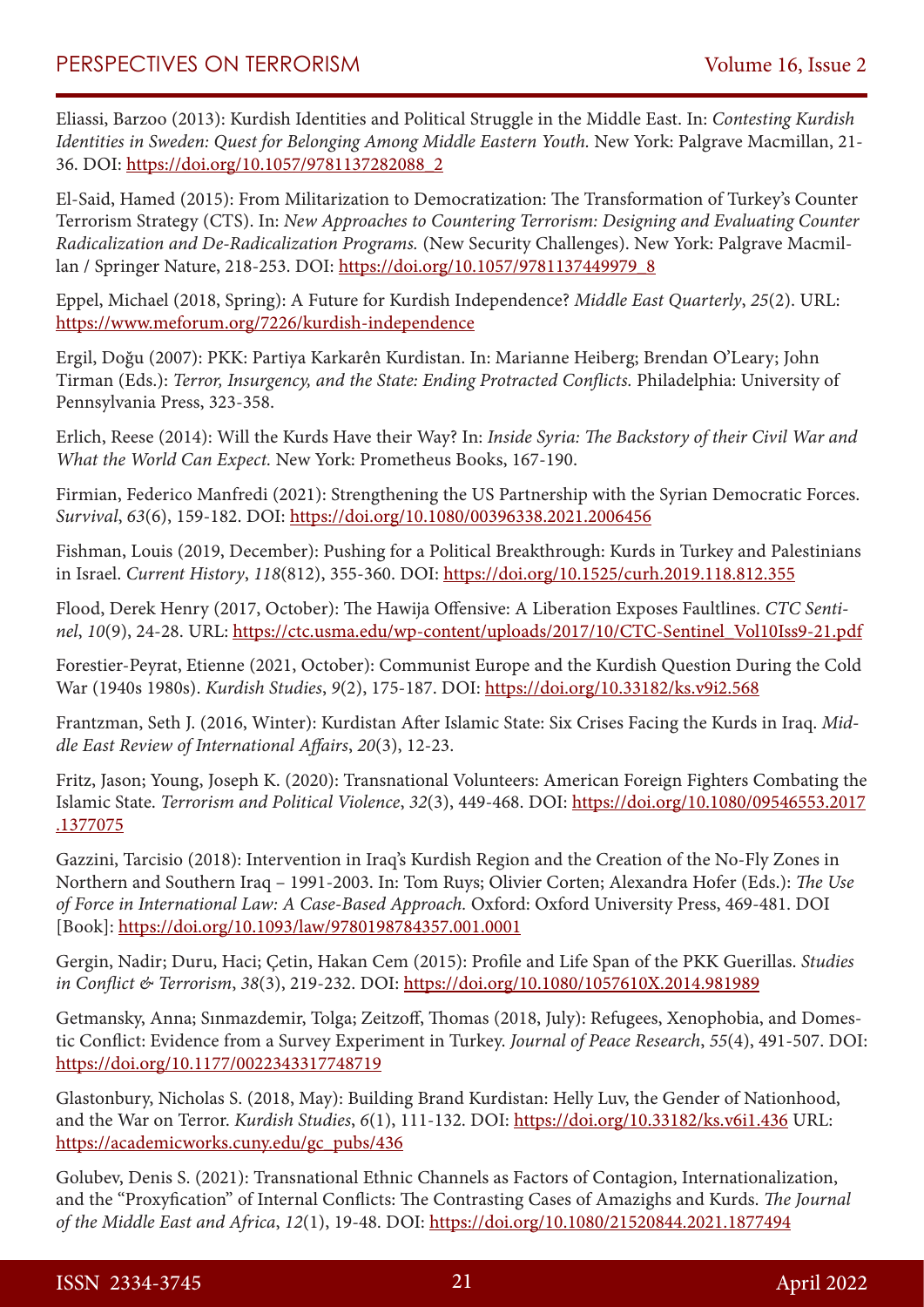Göral, Özgür Sevgi (2021, May): Memory as Experience in Times of Perpetual Violence: The Challenge of Saturday Mothers Vis-à-Vis Cultural Aphasia. *Kurdish Studies*, *9*(1), 77-95. DOI: [https://doi.org/10.33182/](https://doi.org/10.33182/ks.v9i1.569) [ks.v9i1.569](https://doi.org/10.33182/ks.v9i1.569)

Gourlay, William (2018): Kurdayetî: Pan-Kurdish Solidarity and Cross-Border Links in Times of War and Trauma. *Middle East Critique*, *27*(1), 25-42. DOI:<https://doi.org/10.1080/19436149.2017.1411110>

Gourlay, William (2018): Oppression, Solidarity, Resistance: The Forging of Kurdish Identity in Turkey. *Ethnopolitics*, *17*(2), 130-146. DOI:<https://doi.org/10.1080/17449057.2017.1339425> URL: [https://research.](https://research.monash.edu/en/publications/oppression-solidarity-resistance-the-forging-of-kurdish-identity-) [monash.edu/en/publications/oppression-solidarity-resistance-the-forging-of-kurdish-identity-](https://research.monash.edu/en/publications/oppression-solidarity-resistance-the-forging-of-kurdish-identity-)

Gourlay, William (2018): The Kurds and the "Others": Kurdish Politics as an Inclusive, Multi-Ethnic Vehicle in Turkey. *Journal of Muslim Minority Affairs*, *38*(4), 475-492. DOI: [https://doi.org/10.1080/13602004.2](https://doi.org/10.1080/13602004.2018.1541300) [018.1541300](https://doi.org/10.1080/13602004.2018.1541300)

Gourlay, William (2020): Beyond "Brotherhood" and the "Caliphate": Kurdish Relationships to Islam in an Era of AKP Authoritarianism and ISIS Terror. *British Journal of Middle Eastern Studies*, *47*(4), 612-631. DOI:<https://doi.org/10.1080/13530194.2018.1534679>

Green, Hannah; Sperlinger, David; Carswell, Kenneth (2012): Too Close to Home? Experiences of Kurdish Refugee Interpreters Working in UK Mental Health Services. *Journal of Mental Health*, *21*(3), 227-235. DOI:<https://doi.org/10.3109/09638237.2011.651659>

Grojean, Olivier (2007): Violence Against the Self: The Case of a Kurdish Non-Islamist Group. In: Amélie Blom; Laetitia Bucaille; Luis Martinez (Eds.): *The Enigma of Islamist Violence.* (The CERI Series in Comparative Politics and International Studies). London: Hurst, 105-120.

Gruber, Verena (2015, October): Revisiting Civil-Military-Relations Theory: The Case of the Kurdistan Regional Government of Iraq. *Small Wars Journal*, 10/2015. URL: [https://smallwarsjournal.com/jrnl/art/](https://smallwarsjournal.com/jrnl/art/revisiting-civil-military-relations-theory-the-case-of-the-kurdistan-regional-government-of) [revisiting-civil-military-relations-theory-the-case-of-the-kurdistan-regional-government-of](https://smallwarsjournal.com/jrnl/art/revisiting-civil-military-relations-theory-the-case-of-the-kurdistan-regional-government-of)

Gunter, Michael M. (2014, Spring): Unrecognized De Facto States in World Politics: The Kurds. *Brown Journal of World Affairs*, *20*(2), 161-178. URL: [http://bjwa.brown.edu/20-2/unrecognized-de-facto-states](http://bjwa.brown.edu/20-2/unrecognized-de-facto-states-in-world-politics-the-kurds)[in-world-politics-the-kurds](http://bjwa.brown.edu/20-2/unrecognized-de-facto-states-in-world-politics-the-kurds)

Gunter, Michael M. (2015, Spring): Iraq, Syria, ISIS and the Kurds: Geostrategic Concerns for the U.S. and Turkey. *Middle East Policy*, *22*(1), 102-111. DOI:<https://doi.org/10.1111/mepo.12116>

Gunter, Michael M. (2015, May): The Kurds in the Changing Political Map of the Middle East. [Viewpoint]. *Kurdish Studies*, *3*(1), 64-81. DOI: <https://doi.org/10.33182/ks.v3i1.392>

Gunter, Michael M. (2017, Summer): Trump, Turkey and the Kurds. *Middle East Policy*, *24*(2), 78-86. DOI: <https://doi.org/10.1111/mepo.12269>

Gunter, Michael M. (2018, Spring): Kurdish Disunity in Historical Perspective. *Journal of Diplomacy and International Relations*, *19*(1-2), 26-45. URL: [http://blogs.shu.edu/journalofdiplomacy/files/2018/06/Jour](http://blogs.shu.edu/journalofdiplomacy/files/2018/06/Journal-of-Diplomacy-Vol.-19-no-1-2.pdf)[nal-of-Diplomacy-Vol.-19-no-1-2.pdf](http://blogs.shu.edu/journalofdiplomacy/files/2018/06/Journal-of-Diplomacy-Vol.-19-no-1-2.pdf)

Gunter, Michael M. (2018, Winter): Erdogan's Future: The Failed Coup, the Kurds and the Gulenists. *Journal of South Asian and Middle Eastern Studies*, *41*(2), 1-15. URL: [https://www.jstor.org/stable/10.33428/](https://www.jstor.org/stable/10.33428/jsoutasiamiddeas.41.2.0001) [jsoutasiamiddeas.41.2.0001](https://www.jstor.org/stable/10.33428/jsoutasiamiddeas.41.2.0001)

Gunter, Michael M. (2021): Thinking Theoretically About the Kurds. *Middle East Critique*, *30*(3), 287-306. DOI:<https://doi.org/10.1080/19436149.2021.1957561>

Gunter, Michael M.; Yavuz, M. Hakan (2020, Spring): The October 2019 Turkish Incursion into Kurdish Syria: Its Background and Broader Implications. *Middle East Policy*, *27*(1), 86-101. DOI: [https://doi.](https://doi.org/10.1111/mepo.12476) [org/10.1111/mepo.12476](https://doi.org/10.1111/mepo.12476)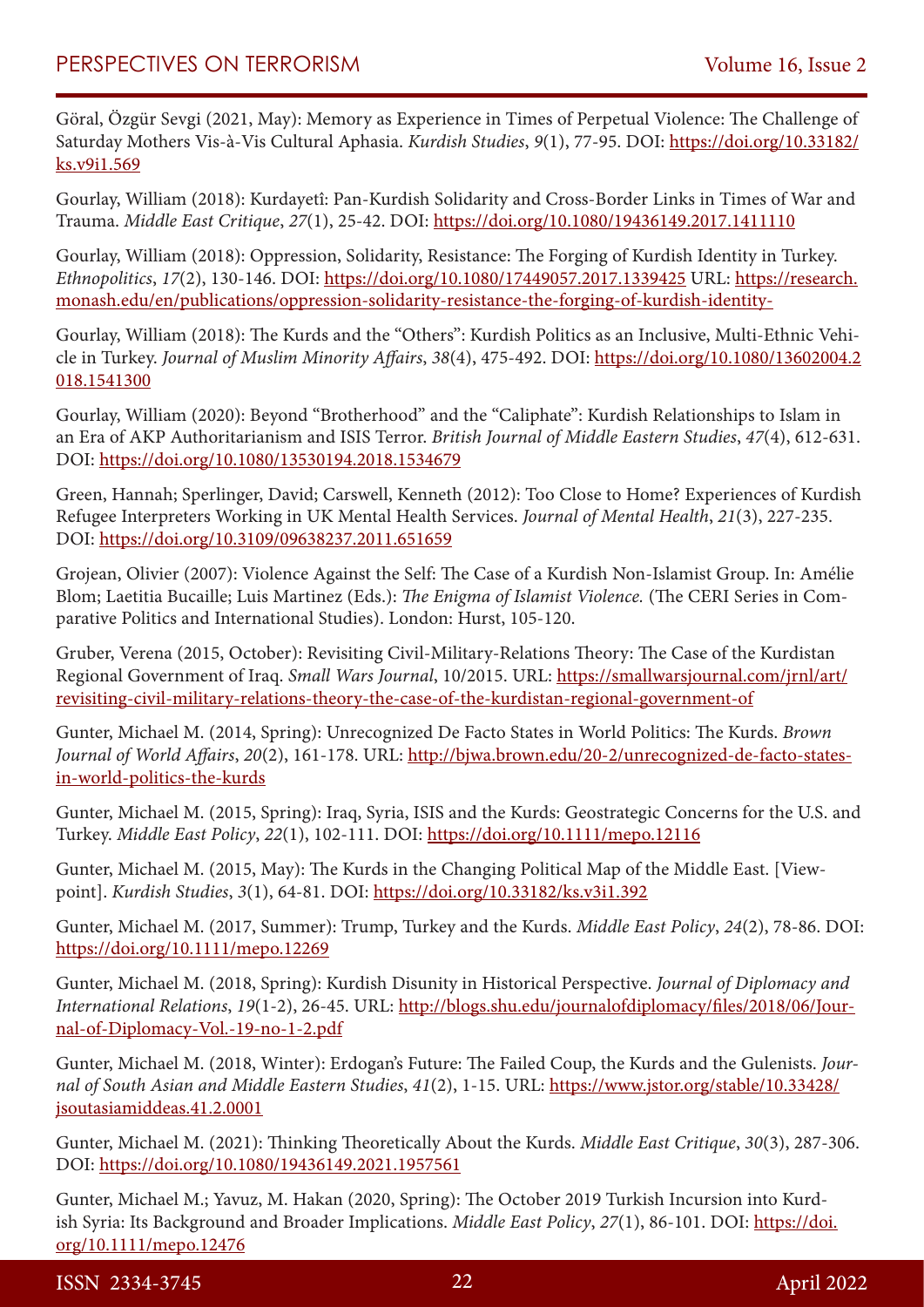Gürcan, Efe Can (2019): Political Geography of Turkey's Intervention in Syria: Underlying Causes and Consequences (2011-2016). *Journal of Aggression, Conflict and Peace Research*, *11*(1), 1-10. DOI: [https://](https://doi.org/10.1108/JACPR-10-2017-0329) [doi.org/10.1108/JACPR-10-2017-0329](https://doi.org/10.1108/JACPR-10-2017-0329) URL: [https://www.researchgate.net/profile/Efe\\_Guercan/publica](https://www.researchgate.net/profile/Efe_Guercan/publication/321917003_Political_geography_of_Turkey%27s_intervention_in_Syria_underlying_causes_and_consequences_2011-2016)tion/321917003 Political geography of Turkey%27s intervention in Syria underlying causes and [consequences\\_2011-2016](https://www.researchgate.net/profile/Efe_Guercan/publication/321917003_Political_geography_of_Turkey%27s_intervention_in_Syria_underlying_causes_and_consequences_2011-2016)

Gürcan, Metin (2015): Arming Civilians as a Counterterror Strategy: The Case of the Village Guard System in Turkey. *Dynamics of Asymmetric Conflict: Pathways toward terrorism and genocide*, *8*(1), 1-22. DOI: <https://doi.org/10.1080/17467586.2014.948026> URL: <http://repository.bilkent.edu.tr/handle/11693/23791>

Gürcan, Metin (2015, October): The Ankara Bombings and the Islamic State's Turkey Strategy. *CTC Sentinel*, *8*(10), 27-29. URL: [https://www.ctc.usma.edu/wp-content/uploads/2015/10/CTCSentinel-Vol8Iss1034.](https://www.ctc.usma.edu/wp-content/uploads/2015/10/CTCSentinel-Vol8Iss1034.pdf) [pdf](https://www.ctc.usma.edu/wp-content/uploads/2015/10/CTCSentinel-Vol8Iss1034.pdf)

Gürcan, Metin (2016, July): The Kurdistan Freedom Falcons: A Profile of the Arm's-Length Proxy of the Kurdistan Worker's Party. *CTC Sentinel*, *9*(7), 24-27. URL: [https://www.ctc.usma.edu/wp-content/up](https://www.ctc.usma.edu/wp-content/uploads/2016/08/CTC-SENTINEL_Vol9Iss79.pdf)[loads/2016/08/CTC-SENTINEL\\_Vol9Iss79.pdf](https://www.ctc.usma.edu/wp-content/uploads/2016/08/CTC-SENTINEL_Vol9Iss79.pdf)

Gürcan, Metin; Ünal, Mustafa Coșar (Ed.) (2019): *Reaching a Balance of Resolve: The Enduring Conflict Between Turkey and the PKK.* (Contemporary Terrorism Studies). Abingdon: Routledge, 181-218.

Gurses, Mehmet (2015, January): Is Islam a Cure for Ethnic Conflict? Evidence from Turkey. *Politics and Religion*, *8*(1), 135-154. <https://doi.org/10.1017/S1755048315000024>

Gurses, Mehmet (2020): The Evolving Kurdish Question in Turkey. *Middle East Critique*, *29*(3), 307-318. DOI:<https://doi.org/10.1080/19436149.2020.1770448>

Gurses, Mehmet; Ozturk, Ahmet Erdi (2020, June): Religion and Armed Conflict: Evidence from the Kurdish Conflict in Turkey. *Journal for the Scientific Study of Religion*, *59*(2), 327-340. DOI: [https://doi.](https://doi.org/10.1111/jssr.12652) [org/10.1111/jssr.12652](https://doi.org/10.1111/jssr.12652)

Hadad, Hamzeh; Wallace, Brandon L. (2017, September): The Iraqi Kurdish Security Apparatus: Vulnerability and Structure. *Small Wars Journal*, 9/2017. URL: [https://smallwarsjournal.com/jrnl/art/](https://smallwarsjournal.com/jrnl/art/the-iraqi-kurdish-security-apparatus-vulnerability-and-structure) [the-iraqi-kurdish-security-apparatus-vulnerability-and-structure](https://smallwarsjournal.com/jrnl/art/the-iraqi-kurdish-security-apparatus-vulnerability-and-structure)

Hader, Thomas; Forster, Peter K. (2018, March): Virtual Recruitment of Foreign Fighters and their Threat Upon Return: The Case of the Peshmerga and the People's Protection Units. *Small Wars Journal*, 3/2018. URL: [https://smallwarsjournal.com/jrnl/art/virtual-recruitment-foreign-fighters-and-their-threat-upon](https://smallwarsjournal.com/jrnl/art/virtual-recruitment-foreign-fighters-and-their-threat-upon-return-case-peshmerga-and)[return-case-peshmerga-and](https://smallwarsjournal.com/jrnl/art/virtual-recruitment-foreign-fighters-and-their-threat-upon-return-case-peshmerga-and)

Hama, Hawre Hasan (2019): Framing the Fall of Sinjar: Kurdish Media's Coverage of the Yazidi Genocide. *Middle Eastern Studies*, *55*(5), 798-812. DOI: <https://doi.org/10.1080/00263206.2019.1580192>

Hama, Hawre Hasan (2020): Iraqi Kurdistan's 2017 Independence Referendum: The KDP's Public and Private Motives. *Asian Affairs*, *51*(1), 109-125. DOI: <https://doi.org/10.1080/03068374.2019.1706338>

Hama, Hawre Hasan (2021): The Consequences of the Fragmented Military in Iraqi Kurdistan. *British Journal of Middle Eastern Studies*, *48*(2), 331-346. DOI:<https://doi.org/10.1080/13530194.2019.1582321>

Hama, Hawre Hasan; Abdullah, Farhad Hassan (2021, June): Political Parties and the Political System in Iraqi Kurdistan. *Journal of Asian and African Studies*, 56(4), 754-773. DOI: [https://doi.](https://doi.org/10.1177/0021909620941548) [org/10.1177/0021909620941548](https://doi.org/10.1177/0021909620941548)

Harris, Winston (2014, August): Chaos in Iraq: Are the Kurds Truly Set to Win? *Small Wars Journal*, 8/2014. URL: <https://smallwarsjournal.com/jrnl/art/chaos-in-iraq-are-the-kurds-truly-set-to-win>

Hartman, Alexandra C.; Morse, Benjamin S.; Weber, Sigrid (2021, November): Violence, Displacement, and Support for Internally Displaced Persons: Evidence from Syria. *Journal of Conflict Resolution*, *65*(10),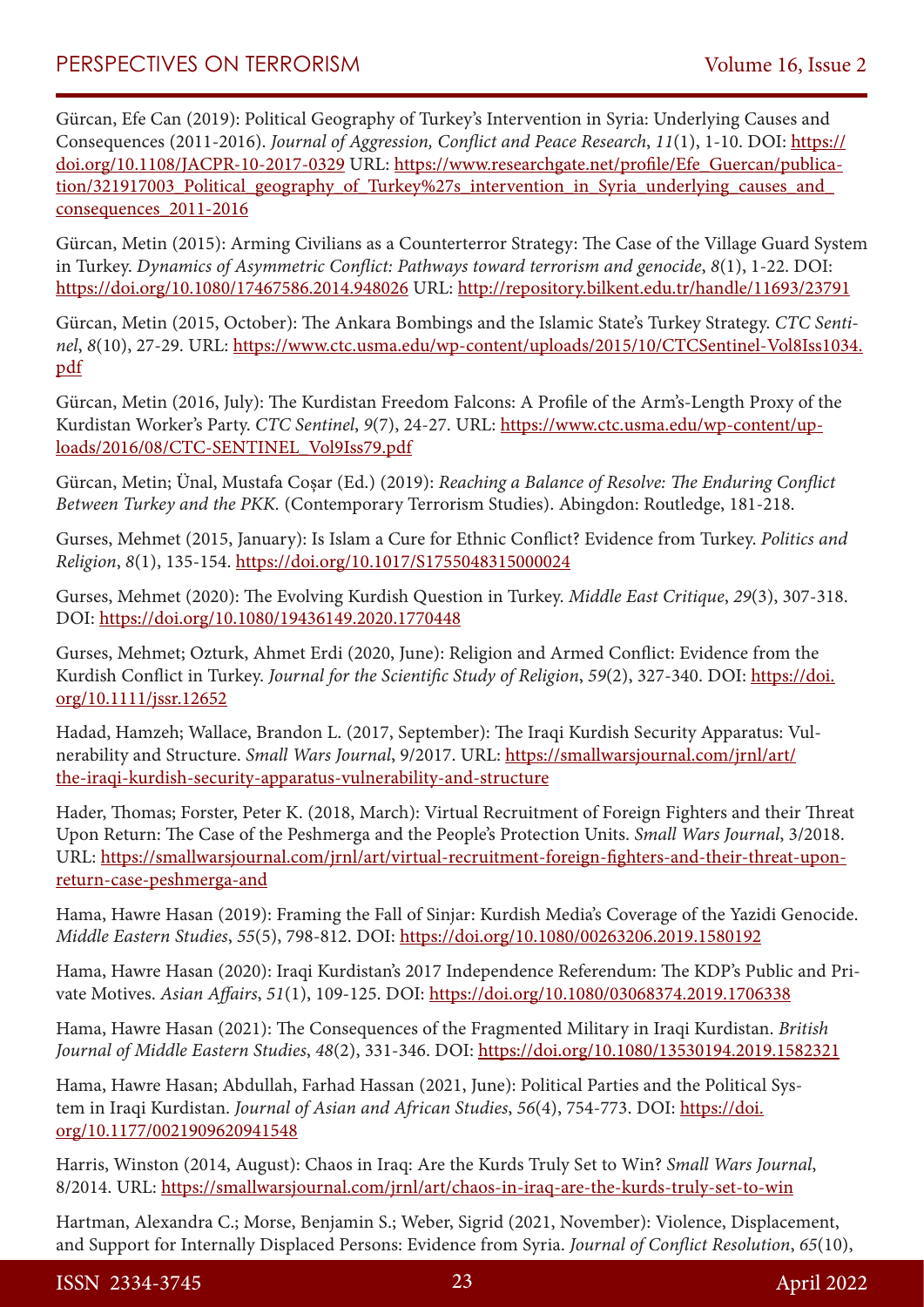1791-1819. DOI: <https://doi.org/10.1177/00220027211011523>

Hashemi, Mukhtar (2014): Contemporary Kurdish Diaspora in Europe: A Driving Force Toward Peace and Democracy in the Middle East. In: Galia Golan; Walid Salem (Eds.): *Non-State Actors in the Middle East: Factors for Peace and Democracy.* (UCLA Center for Middle East Development [CMED], Vol. 5). Abingdon: Routledge, 117-145.

Hashimoto, Chikara; Bezci, Egemen B. (2016): Do the Kurds Have "no Friends but the Mountains"? Turkey's Secret War Against Communists, Soviets and the Kurds. *Middle Eastern Studies*, *52*(4), 640-655. DOI: <https://doi.org/10.1080/00263206.2016.1175344>

Hassan, Hassan (2017, June-July): The Battle for Raqqa and the Challenges After Liberation. *CTC Sentinel*, *10*(6), 1-10. URL: [https://ctc.westpoint.edu/wp-content/uploads/2017/07/CTC-Sentinel\\_Vol10Iss6-4.pdf](https://ctc.westpoint.edu/wp-content/uploads/2017/07/CTC-Sentinel_Vol10Iss6-4.pdf)

Hassan, Zheger (2013, June): Kurdish Nationalism: What are its Origins? *International Journal of Contemporary Iraqi Studies*, *7*(2), 75-89. DOI: [https://doi.org/10.1386/ijcis.7.2.75\\_1](https://doi.org/10.1386/ijcis.7.2.75_1)

Hazelton, Jacqueline L. (2021): How Much Does the Compellence Theory Explain? Turkey and the PKK. In: *Bullets Not Ballots: Success in Counterinsurgency Warfare.* (Cornell Studies in Security Affairs). Ithaca: Cornell University Press, 130-146.

Heras, Nicholas A. (2015, April): The Struggle for Syria's al-Hasakah Governorate: Kurds, the Islamic State and the IRGC. *Terrorism Monitor*, *13*(7), 8-11. URL: [https://jamestown.org/wp-content/uploads/2015/04/](https://jamestown.org/wp-content/uploads/2015/04/TerrorismMonitorVol13Issue7_03.pdf) [TerrorismMonitorVol13Issue7\\_03.pdf](https://jamestown.org/wp-content/uploads/2015/04/TerrorismMonitorVol13Issue7_03.pdf)

Heras, Nicholas A. (2016, January): Powerful Turkmen Iraqi Leader, Arshad Al-Salehi. *Militant Leadership Monitor*, *7*(1). URL: <https://jamestown.org/brief/january-2016-briefs-free>

Heras, Nicholas A. (2017, September): The Yazidi Commander in Sinjar: Haydar Shasho's Push for Independence. *Militant Leadership Monitor*, *8*(8). URL: [https://jamestown.org/brief/the-yazidi-commander-in](https://jamestown.org/brief/the-yazidi-commander-in-sinjar-haydar-shashos-push-for-independence)[sinjar-haydar-shashos-push-for-independence](https://jamestown.org/brief/the-yazidi-commander-in-sinjar-haydar-shashos-push-for-independence)

Hinnebusch, Raymond (2015): Back to Enmity: Turkey-Syria Relations Since the Syrian Uprising. *ORI-ENT*, *56*(1), 14-22. URL: <http://hdl.handle.net/10023/6068>

Honigman, Jonathan (2022): Never Mind Betrayal: America's Indifference to the Kurds is a Strategic Blunder. *Journal of Strategic Security*, *15*(1), 54-74. DOI: <https://doi.org/10.5038/1944-0472.15.1.1973>

Hoover, Patrick (2019, August): Understanding Turkey's National Security Priorities in Syria. *Georgetown Security Studies Review*, *7*(2), 6-21. URL: [https://georgetownsecuritystudiesreview.org/wp-content/up](https://georgetownsecuritystudiesreview.org/wp-content/uploads/2019/09/Download-File.pdf)[loads/2019/09/Download-File.pdf](https://georgetownsecuritystudiesreview.org/wp-content/uploads/2019/09/Download-File.pdf)

Hürman, Hazal (2020, October): Penalisation of Kurdish Children Under the Turkish Anti-Terror Law: Abandonment, Sovereignty and Lawfare. *Kurdish Studies*, *8*(2), 271-295. DOI: [https://doi.org/10.33182/](https://doi.org/10.33182/ks.v8i2.464) [ks.v8i2.464](https://doi.org/10.33182/ks.v8i2.464)

Hussain, Serena (2021, October): Islamic Universalism or Ethno-Nationalism? Exploring Identity Salience Within a Kurdish Migrant Community in Britain. *Kurdish Studies*, *9*(2), 205-221. DOI: [https://doi.](https://doi.org/10.33182/ks.v9i2.619) [org/10.33182/ks.v9i2.619](https://doi.org/10.33182/ks.v9i2.619)

Işık, Ayhan (2021): Pro-State Paramilitary Violence in Turkey Since the 1990s. *Southeast European and Black Sea Studies*, *21*(2), 231-249. DOI: <https://doi.org/10.1080/14683857.2021.1909285>

Jalal, Pishtiwan; Ahram, Ariel I. (2021 Autumn): Salafism, Sectarianism, and National Identity in Iraqi Kurdistan. *The Middle East Journal*, *75*(3), 386-406. DOI: <https://doi.org/10.3751/75.3.12>

Jameel, Rami (2020, December): The Iraqi and Kurdish Regional Government's Sinjar Agreement: Consequences for U.S., Turkish, and Iranian Influence and Rebel Rivalries. *Terrorism Monitor*, *18*(23), 9-12.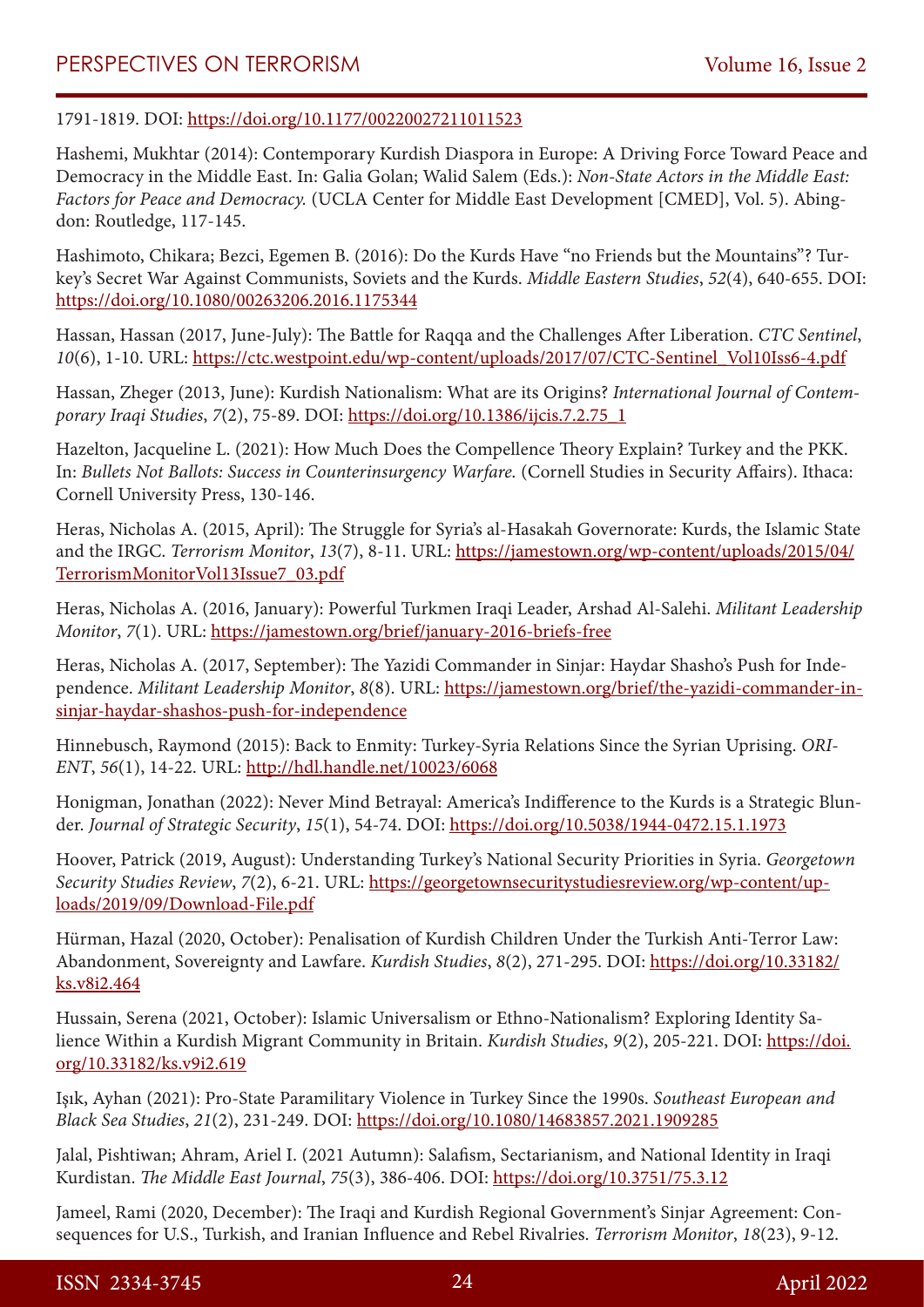URL: <https://jamestown.org/wp-content/uploads/2020/12/TM-December-17-2020-Issue.pdf>

Jongerden, Joost (2018): From Containment and Rollback to Escalation: Turkey's Kurdish Issue Under the AKP. *europa ethnica*, *75*(1-2), 40-48. DOI:<https://doi.org/10.24989/0014-2492-2018-12-40>

Jongerden, Joost (2019, June): Learning from Defeat: Development and Contestation of the "New Paradigm" Within Kurdistan Workers' Party (PKK). *Kurdish Studies*, *7*(1), 72-92. DOI: [https://doi.](https://doi.org/10.33182/ks.v7i1.507) [org/10.33182/ks.v7i1.507](https://doi.org/10.33182/ks.v7i1.507)

Jüde, Johannes (2017, July): Contesting Borders? The Formation of Iraqi Kurdistan's De Facto State. *International Affairs*, *93*(4), 847-863. DOI:<https://doi.org/10.1093/ia/iix125>

Kadıoğlu, İ. Aytaç (2019): The Oslo Talks: Revealing the Turkish Government's Secret Negotiations with the PKK. *Studies in Conflict & Terrorism*, *42*(10), 915-933. DOI: [https://doi.org/10.1080/105761](https://doi.org/10.1080/1057610X.2018.1430658) [0X.2018.1430658](https://doi.org/10.1080/1057610X.2018.1430658)

Kanmaz, Mehmet Asım (2015, May): Turkey's Fight to Shut Off the Flow of PKK Finances. *CTX*, *5*(2), 13- 27. URL:<https://nps.edu/documents/110773463/120118754/CTX+Vol+5+No+2.pdf>

Kaptan, Senem (2017, March): Gendering Landscapes of War Through the Narratives of Soldiers' Mothers: Military Service and the Kurdish Conflict in Turkey. *Journal of Middle East Women's Studies*, *13*(1), 47-68. DOI:<https://doi.org/10.1215/15525864-3728635>

Karakoç, Ekrem; Sarıgil, Zeki (2020, June): Why Religious People Support Ethnic Insurgency? Kurds, Religion and Support for the PKK. *Politics and Religion*, *13*(2), 245-272. DOI: [https://doi.org/10.1017/](https://doi.org/10.1017/S1755048319000312) [S1755048319000312](https://doi.org/10.1017/S1755048319000312) URL:<http://hdl.handle.net/11693/53234>

Karakoç, Ercan; Taslı, İlkut Taha (2021): Political Conjuncture, Intended Audience and the "Historiography" of the Kurdistan Workers' Party (PKK) Terrorist Organisation. *Journal of Policing, Intelligence and Counter Terrorism*, *16*(2), 157-172. DOI:<https://doi.org/10.1080/18335330.2021.1892807>

Karakoç, Jülide (2021): Revisiting Multilateralism in the Middle East Between Securitization and Desecuritization of the Kurds. *British Journal of Middle Eastern Studies*, *48*(5), 960-978. DOI: [https://doi.org/10.10](https://doi.org/10.1080/13530194.2020.1737915) [80/13530194.2020.1737915](https://doi.org/10.1080/13530194.2020.1737915)

Kardaş, Şaban (2018): Transformation of Turkey's Regional Policies: The Case of the KRG Referendum Debacle. *The International Spectator*, *53*(4), 16-34. DOI:<https://doi.org/10.1080/03932729.2018.1528004>

Kardaş, Şaban (2021, Fall-Winter): Turkey's Military Operations in Iraq: Context and Implications. *Middle East Policy*, *28*(3-4), 133-143. DOI:<https://doi.org/10.1111/mepo.12582>

Kardaş, Tuncay; Balci, Ali (2016): Inter-Societal Security Trilemma in Turkey: Understanding the Failure of the 2009 Kurdish Opening. *Turkish Studies*, *17*(1), 155-180. DOI: [https://doi.org/10.1080/14683849.2015](https://doi.org/10.1080/14683849.2015.1126183) [.1126183](https://doi.org/10.1080/14683849.2015.1126183)

Kardaş, Tuncay; Yesiltaş, Murat (2017): Rethinking Kurdish Geopolitical Space: The Politics of Image, Insecurity and Gender. *Cambridge Review of International Affairs*, *30*(2-3), 256-282. DOI: [https://doi.org/10.](https://doi.org/10.1080/09557571.2017.1410098) [1080/09557571.2017.1410098](https://doi.org/10.1080/09557571.2017.1410098)

Kardaş, Tuncay; Yesiltaş, Murat (2018): Global Politics of Image and the Making of a Legitimate Non-State Armed Actor: Syrian Kurds and "The Secular West" in Kobane. In: Murat Yeşiltaş; Tuncay Kardaş (Eds.): *Non-State Armed Actors in the Middle East: Geopolitics, Ideology, and Strategy.* Cham: Palgrave Macmillan / Springer Nature, 97-118. DOI: [https://doi.org/10.1007/978-3-319-55287-3\\_5](https://doi.org/10.1007/978-3-319-55287-3_5)

Karimi, Yusef; Nussbaum, David; Mohammadi, Razgar (2021, March): Recruitment Process in Salafi-Jihadist Groups in the Middle East (A Qualitative Study). *Journal of Interpersonal Violence.* Advance Online Publication. DOI: <https://doi.org/10.1177/0886260521997931>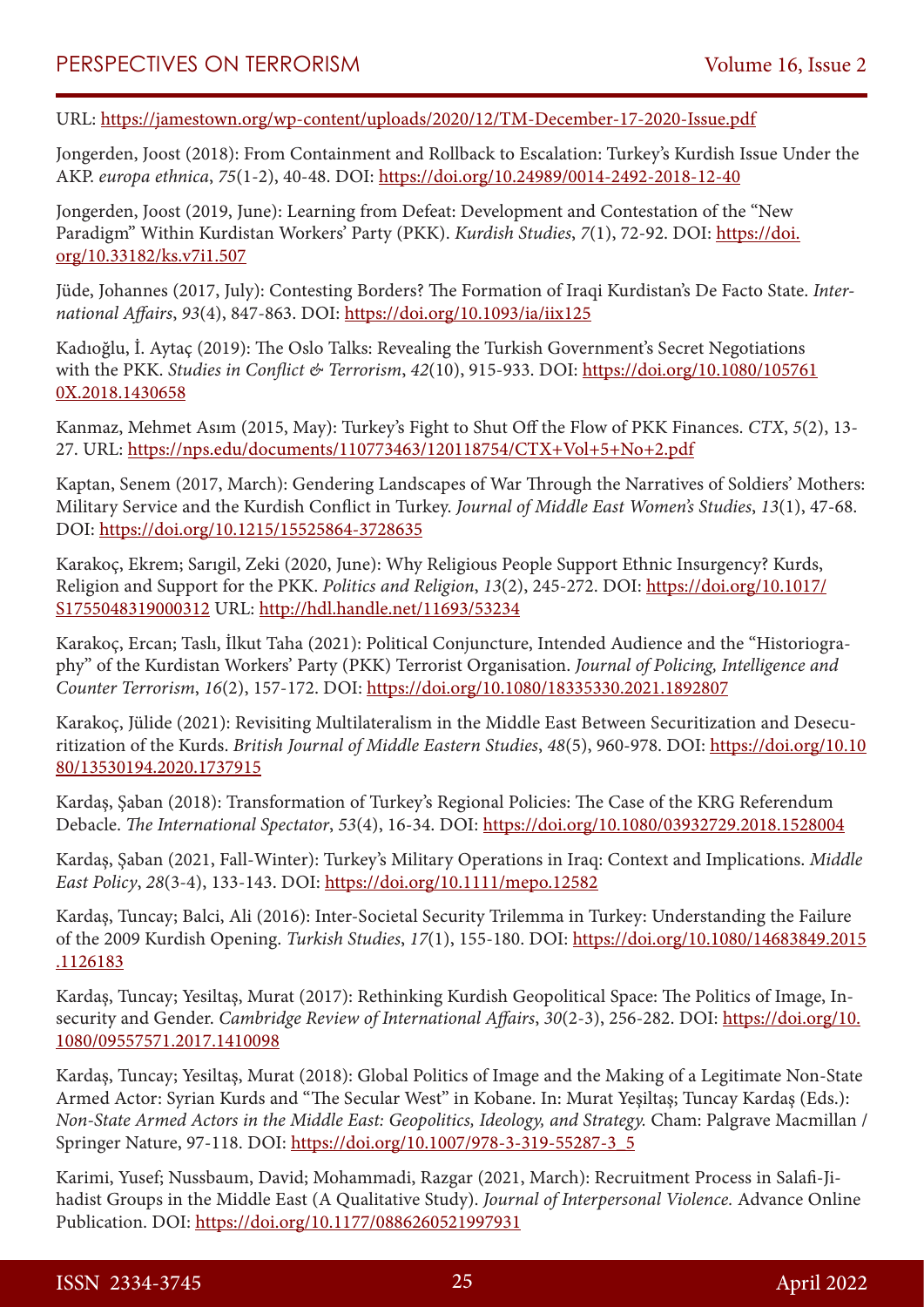Kasapoglu, Can (2021, May): Maximum Pressure: Turkey's Anti-PKK Counter-Terrorism Campaigns in Northern Iraq. *Terrorism Monitor*, *19*(9), 3-5. URL: [https://jamestown.org/wp-content/uploads/2021/05/](https://jamestown.org/wp-content/uploads/2021/05/TM-May-7-2021-Issue.pdf) [TM-May-7-2021-Issue.pdf](https://jamestown.org/wp-content/uploads/2021/05/TM-May-7-2021-Issue.pdf)

Katman, Filiz; Muhammad, Dilshad (2022): Tracing Kurdish Politics in Syria and its Prospects. In: Jasmine K. Gani; Raymond Hinnebusch (Eds.): *Actors and Dynamics in the Syrian Conflict's Middle Phase: Between Contentious Politics, Militarization and Regime Resilience.* Abingdon: Routledge, Chapter 12.

Kaya, İlhan (2016): Marginality as a Site of Youth Kurdish Resistance. In: Sıddık Ekici et al. (Eds.): *Countering Terrorist Recruitment in the Context of Armed Counter-Terrorism Operations.* (NATO Science for Peace and Security Series – E: Human and Societal Dynamics, Vol. 125). Amsterdam: IOS Press, 33-39. DOI:<https://doi.org/10.3233/978-1-61499-613-2-33>

Kaya, Zeynep; Whiting, Matthew (2017, Spring): Sowing Division: Kurds in the Syrian War. *Middle East Policy*, *24*(1), 79-91. DOI: <https://doi.org/10.1111/mepo.12253>URL: <http://eprints.lse.ac.uk/69930>

Kevers, Ruth; Rober, Peter; De Haene, Lucia (2017, October): The Role of Collective Identifications in Family Processes of Post-Trauma Reconstruction: An Exploratory Study with Kurdish Refugee Families and their Diasporic Community. *Kurdish Studies*, *5*(2), 107-133. DOI:<https://doi.org/10.33182/ks.v5i2.440>

Kibris, Arzu (2015, June): The Conflict Trap Revisited: Civil Conflict and Educational Achievement. *Journal of Conflict Resolution*, *59*(4), 645-670. DOI: <https://doi.org/10.1177/0022002713516845>

Kibris, Arzu (2021, September): The Geo-Temporal Evolution of Violence in Civil Conflicts: A Micro Analysis of Conflict Diffusion on a New Event Data Set. *Journal of Peace Research*, *58*(8), 885-899. DOI: <https://doi.org/10.1177/0022343320978695>

Kim, Eunyoung; Yun, Minwoo (2008): What Works? Countermeasures to Terrorism: A Case Study of PKK. International Journal of Comparative and Applied Criminal Justice, 32(1), 65-88. DOI: [https://doi.org/](https://doi.org/10.1080/01924036.2008.9678778) [10.1080/01924036.2008.9678778](https://doi.org/10.1080/01924036.2008.9678778)

Kışlıoğlu, Reșit; Cohrs, J. Christopher (2018): Nationhood as a Social Representation: Making Sense of the Kurdish Opening in Turkey. *Peace and Conflict: Journal of Peace Psychology*, *24*(2), 165-174. DOI: [https://](https://doi.org/10.1037/pac0000317) [doi.org/10.1037/pac0000317](https://doi.org/10.1037/pac0000317)

Kizilhan, Jan Ilhan; Noll-Hussong, Michael; Wenzel, Thomas (2022): Transgenerational Transmission of Trauma Across Three Generations of Alevi Kurds. *International Journal of Environmental Research and Public Health*, *19*(1), Article 81. DOI: <https://doi.org/10.3390/ijerph19010081>

Klein, Janet (2020, June): The Kurds and the Territorialization of Minorityhood. *Journal of Contemporary Iraq & the Arab World*, *14*(1-2), 13-30. DOI: [https://doi.org/10.1386/jciaw\\_00016\\_1](https://doi.org/10.1386/jciaw_00016_1)

Klich, Sebastian (2022): The Kurdistan Region of Iraq. In: *De Facto State Identity and International Legitimation.* (Routledge Advances in International Relations and Global Politics). Abingdon: Routledge, Chapter 5.

Knapp, Michael; Jongerden, Joost (2020, October): Peace Committees, Platforms and the Political Ordering of Society: Doing Justice in the Federation of Northern and Eastern Syria (NES). *Kurdish Studies*, *8*(2), 297-312. DOI:<https://doi.org/10.33182/ks.v8i2.534>

Knoope, Peter; Knoope, Saré (2018, April): The Breakdown of State-Building: From the Nation to Radicalisation: The Security Aspects of Exclusion and Identity Formation. *Security and Human Rights*, *28*(1-4), 145-160. DOI:<https://doi.org/10.1163/18750230-02801001>

Koch, Ariel (2021): The Non-Jihadi Foreign Fighters: Western Right-Wing and Left-Wing Extremists in Syria. *Terrorism and Political Violence*, *33*(4), 669-696. DOI: [https://doi.org/10.1080/09546553.2019.15816](https://doi.org/10.1080/09546553.2019.1581614) [14](https://doi.org/10.1080/09546553.2019.1581614)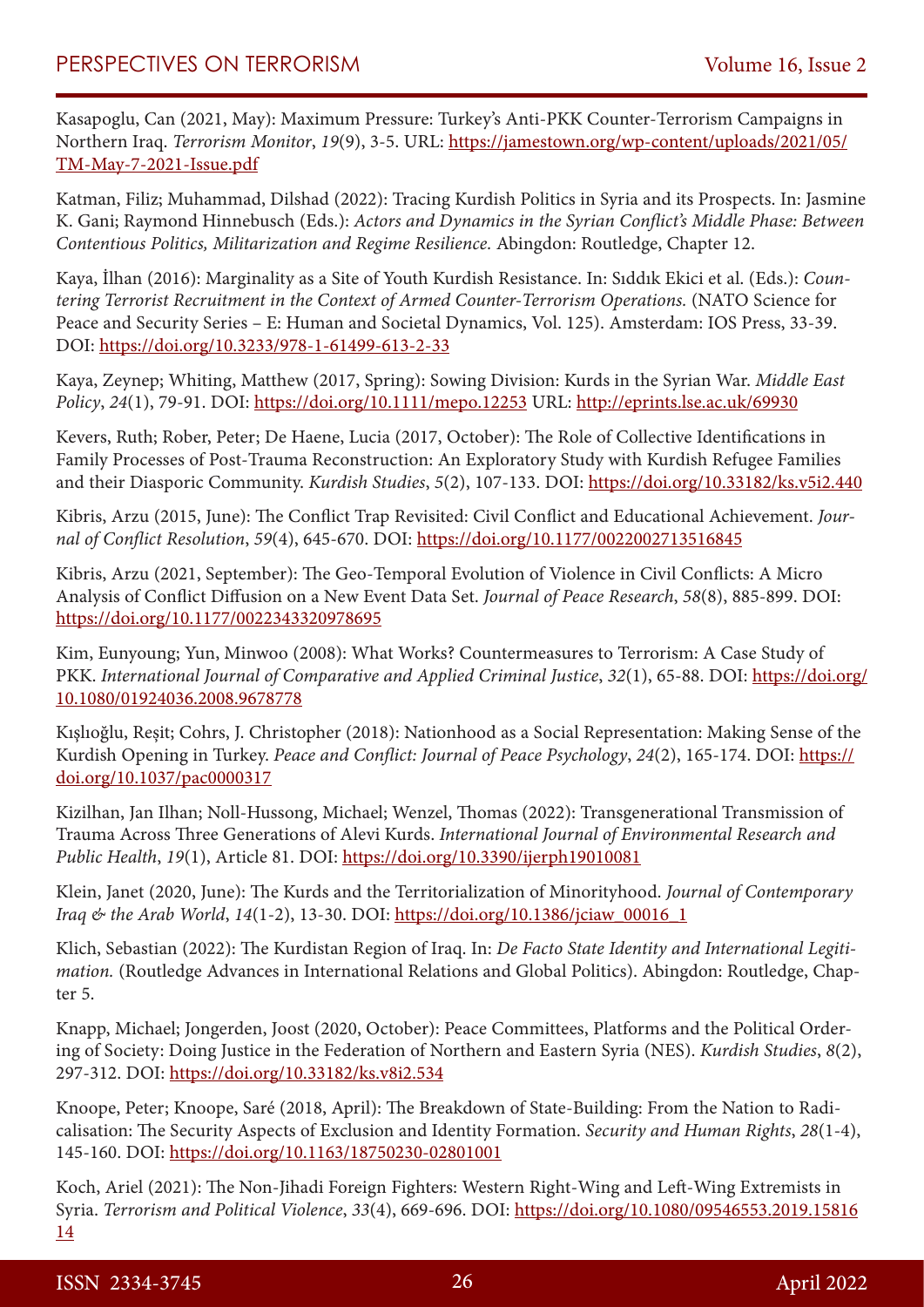Kofman, Michael (2017): A Tale of Two Campaigns: U.S. and Russian Military Operations in Syria. *Pathways to Peace and Security*, 2017/1(52), 163-170. DOI:<https://doi.org/10.20542/2307-1494-2017-1-163-170>

Körpe, Özgür (2021, September-October): Framing Turkey's Cross-Border Counterterrorism Operations in the Context of Pragmatic Strategic Culture: An Operational Design. *Military Review*, 9-10/2021, 116- 128. URL: [https://www.armyupress.army.mil/Portals/7/military-review/Archives/English/SO-21/kor](https://www.armyupress.army.mil/Portals/7/military-review/Archives/English/SO-21/korpe-turkey/korpe.pdf)[pe-turkey/korpe.pdf](https://www.armyupress.army.mil/Portals/7/military-review/Archives/English/SO-21/korpe-turkey/korpe.pdf)

Kösebalaban, Hasan (2020): Transformation of Turkish Foreign Policy Toward Syria: The Return of Securitization. *Middle East Critique*, *29*(3), 335-344. DOI:<https://doi.org/10.1080/19436149.2020.1770450>

Koseli, Mutlu et al. (2021): Use of Kidnapping and Extortion as a Tool for Financing Terrorism: The Case of the PKK. *Behavioral Sciences of Terrorism and Political Aggression*, *13*(3), 215-230. DOI: [https://doi.org/](https://doi.org/10.1080/19434472.2020.1745257) [10.1080/19434472.2020.1745257](https://doi.org/10.1080/19434472.2020.1745257)

Kosker, Maksut (2014, July): Oil Fuels the Kurdistan-ISIS Conflict. *Terrorism Monitor*, *12*(14), 6-7. URL: [https://jamestown.org/wp-content/uploads/2014/07/TerrorismMonitorVol12Issue14\\_01.pdf](https://jamestown.org/wp-content/uploads/2014/07/TerrorismMonitorVol12Issue14_01.pdf)

Kreyenbroek, Philip G.; Omarkhali, Khanna (2016, October): Introduction to the Special Issue: Yezidism and Yezidi Studies in the Early 21st Century. *Kurdish Studies*, *4*(2), 122-130. DOI: [https://doi.org/10.33182/](https://doi.org/10.33182/ks.v4i2.424) [ks.v4i2.424](https://doi.org/10.33182/ks.v4i2.424)

Kunst, Jonas R. et al. (2018, January): Engaging in Extreme Activism in Support of Others' Political Struggles: The Role of Politically Motivated Fusion with Out-Groups. *PLoS ONE*, *13*(1), Article e0190639. DOI: <https://doi.org/10.1371/journal.pone.0190639>

Larrabee, F. Stephen (2016): Turkey and the Changing Dynamics of the Kurdish Issue. *Survival*, *58*(2), 67- 73. DOI:<https://doi.org/10.1080/00396338.2016.1161900>

Li, Ruiheng (2021, Autumn): The Failed Ba'thification of Iraqi Kurdistan: The Ideological and Organizational Strategies of the Ba'th Party in Northern Iraq, 1968–2003. *The Middle East Journal*, *75*(3), 407-427. DOI:<https://doi.org/10.3751/75.3.13>

Lindenstrauss, Gallia M. (2014): Turkey, the Kurds, and Turkey's Incursions into Iraq: The Effects of Securitization and Desecuritization Processes. In: Dan Miodownik; Oren Barak (Eds.): *Nonstate Actors in Intrastate Conflicts.* Philadelphia: University of Pennsylvania Press, 125-139.

Lucas, Rebecca (2017, December): US Assistance to Syrian Kurdish Forces. *Georgetown Security Studies Review*, *6*(1), 22-32. URL: [https://georgetownsecuritystudiesreview.org/wp-content/uploads/2018/01/](https://georgetownsecuritystudiesreview.org/wp-content/uploads/2018/01/GSSR-6.1-December-2017.pdf) [GSSR-6.1-December-2017.pdf](https://georgetownsecuritystudiesreview.org/wp-content/uploads/2018/01/GSSR-6.1-December-2017.pdf)

Lucas, Rebecca (2020): Taking to the Streets: The Kurdistan Workers' Party and the Urbanization of Insurgency. *Small Wars & Insurgencies*, *31*(1), 61-86. DOI:<https://doi.org/10.1080/09592318.2020.1672963>

Machlis, Elisheva (2021, Fall-Winter): Shii-Kurd Relations in Post-2003 Iraq: Visions of Nationalism. *Middle East Policy*, *28*(3-4), 116-132. DOI:<https://doi.org/10.1111/mepo.12572>

Malmvig, Helle (2017): Wars Within Wars: Regional Actors' Involvement in the Battle for Syria. In: Rasmus Alenius Boserup et al. (Eds.): *New Conflict Dynamics: Between Regional Autonomy and Intervention in the Middle East and North Africa.* [e-Book]. (Defence and Security Studies). Copenhagen / Beirut: Danish Institute for International Studies (DIIS) / American University of Beirut, 67-78. URL: [http://pure.diis.dk/](http://pure.diis.dk/ws/files/841797/2017_DIIS_New_Conflict_Dynamics_in_the_Middle_East_and_North_Africa_web.pdf) [ws/files/841797/2017\\_DIIS\\_New\\_Conflict\\_Dynamics\\_in\\_the\\_Middle\\_East\\_and\\_North\\_Africa\\_web.pdf](http://pure.diis.dk/ws/files/841797/2017_DIIS_New_Conflict_Dynamics_in_the_Middle_East_and_North_Africa_web.pdf)

Marsili, Marco (2016): The Islamic State: A Clash Within the Muslim Civilization for the New Caliphate. *Studies in Conflict & Terrorism*, *39*(2), 85-105. DOI: <https://doi.org/10.1080/1057610X.2015.1100010>

Masullo, Juan; O'Connor, Francis (2020): PKK Violence Against Civilians: Beyond the Individual, Understanding Collective Targeting. *Terrorism and Political Violence*, *32*(1), 77-99. DOI: [https://doi.org/10.1080/](https://doi.org/10.1080/09546553.2017.1347874)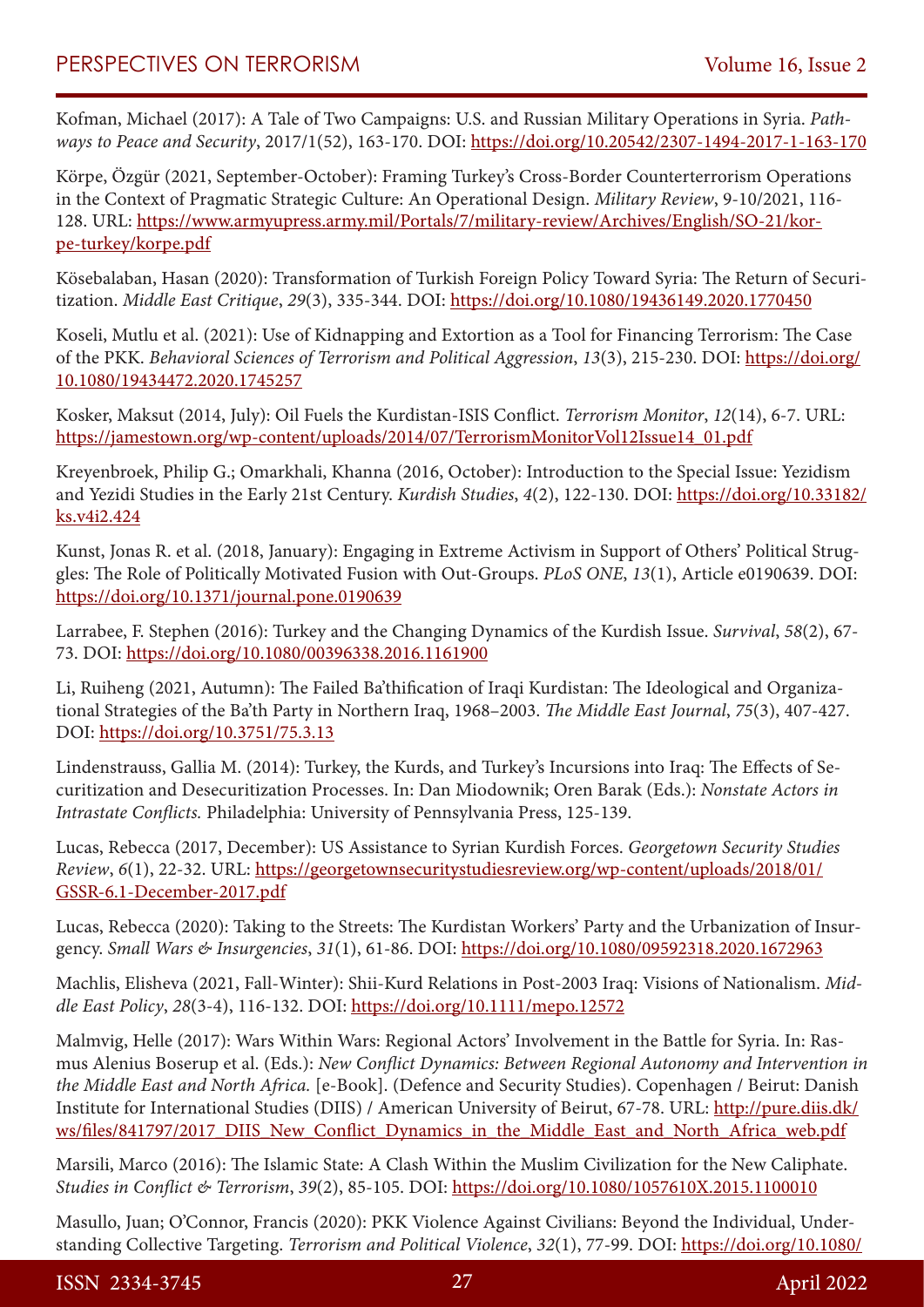#### [09546553.2017.1347874](https://doi.org/10.1080/09546553.2017.1347874)

McCauley, Clark (2016, August): What Comes After ISIS? A Peace Proposal. *Perspectives on Terrorism*, *10*(4), 64-68. URL: [https://www.universiteitleiden.nl/binaries/content/assets/customsites/perspec](https://www.universiteitleiden.nl/binaries/content/assets/customsites/perspectives-on-terrorism/2016/issue-4/407-what-comes-after-isis-a-peace-proposal-by-clark-mccauley.pdf)[tives-on-terrorism/2016/issue-4/407-what-comes-after-isis-a-peace-proposal-by-clark-mccauley.pdf](https://www.universiteitleiden.nl/binaries/content/assets/customsites/perspectives-on-terrorism/2016/issue-4/407-what-comes-after-isis-a-peace-proposal-by-clark-mccauley.pdf)

McDowall, David (Interviewee); Atmaca, Metin (Interviewer) (2020, October): Kurds and their History: An Interview with David McDowall. *Kurdish Studies*, *8*(2), 233-244. DOI: [https://doi.org/10.33182/](https://doi.org/10.33182/ks.v8i2.587) [ks.v8i2.587](https://doi.org/10.33182/ks.v8i2.587)

McGee, Thomas (2018, May): Saving the Survivors: Yezidi Women, Islamic State and the German Admissions Program. *Kurdish Studies*, *6*(1), 85-109. DOI:<https://doi.org/10.33182/ks.v6i1.435>

Meier, Daniel (2020): "Disputed Territories" in Northern Iraq: The Frontiering of In-Between Spaces. *Mediterranean Politics*, *25*(3), 351-371. DOI:<https://doi.org/10.1080/13629395.2019.1681733>

Meininghaus, Esther; Schlüsing, Carina (2020): War in Syria: The Translocal Dimension of Fighter Mobilization. *Small Wars & Insurgencies*, *31*(3), 475-510. DOI: <https://doi.org/10.1080/09592318.2020.1726568>

Milburn, Franc (2017, May): Iranian Kurdish Militias: Terrorist-Insurgents, Ethno Freedom Fighters, or Knights on the Regional Chessboard? *CTC Sentinel*, *10*(5), 29-35. URL: [https://ctc.westpoint.edu/wp-con](https://ctc.westpoint.edu/wp-content/uploads/2017/05/CTC-Sentinel_Vol10Iss512.pdf)[tent/uploads/2017/05/CTC-Sentinel\\_Vol10Iss512.pdf](https://ctc.westpoint.edu/wp-content/uploads/2017/05/CTC-Sentinel_Vol10Iss512.pdf)

Moghadam, Assaf; Wyss, Michel (2020, Spring): The Political Power of Proxies: Why Nonstate Actors Use Local Surrogates. *International Security*, *44*(4), 119-157. DOI: [https://doi.org/10.1162/isec\\_a\\_00377](https://doi.org/10.1162/isec_a_00377)

Mohammed, Jihan A.; Alrebh, Abdullah F. (2020, Fall): Iraqi Kurds: The Dream of Nation State. *Digest of Middle East Studies*, *29*(2), 215-229. DOI: <https://doi.org/10.1111/dome.12216>

Mohséni, Chirine (2018): The Instrumentalization of Ethnic Conflict by the State: The Azeri-Kurdish Conflict in Iran. In: Gilles Dorronsoro; Olivier Grojean (Eds.): *Identity, Conflict and Politics in Turkey, Iran and Pakistan.* (Comparative Politics and International Studies Series). New York: Oxford University Press, 217-231.

Mojab, Shahrzad (Interviewee); Schäfers, Marlene (Interviewer) (2021, May): Feminism, Gender and Power in Kurdish Studies: An Interview with Prof. Shahrzad Mojab. *Kurdish Studies*, 9(1), 97-111. DOI: [https://](https://doi.org/10.33182/ks.v9i1.637) [doi.org/10.33182/ks.v9i1.637](https://doi.org/10.33182/ks.v9i1.637)

Morad, Kawa (2014): Living on the Edge: Syrian Kurdish Refugees in the KRG. *Syrian Studies Association Bulletin*, *19*(1). URL:<https://ojcs.siue.edu/ojs/index.php/ssa/article/view/3019>

Muhammedally, Sahr (2015): Iraq: Learning Civilian Protection the Hard Way. *Stability*, *4*(1), Article 42. DOI:<https://doi.org/10.5334/sta.ge>

Mustafa, Sara D. (2021): Iraqi Kurdistan Independence Referendum: Political Parties, Opportunity and Timing. *British Journal of Middle Eastern Studies*, *48*(5), 890-907. DOI: [https://doi.org/10.1080/13530194.2](https://doi.org/10.1080/13530194.2020.1724077) [020.1724077](https://doi.org/10.1080/13530194.2020.1724077)

Natali, Denise (2015): The Kurdish Quasi-State: Leveraging Political Limbo. *The Washington Quarterly*, *38*(2), 145-164. DOI: <https://doi.org/10.1080/0163660X.2015.1064715>

Natali, Denise (2017, Spring): Syria's Spillover on Iraq: State Resilience. *Middle East Policy*, *24*(1), 48-61. DOI:<https://doi.org/10.1111/mepo.12251>

Nilsson, Marco (2016): Mental Strategies for Fighting the IS: A Field Study of the Peshmerga Soldiers in Northern Iraq. *Studies in Conflict & Terrorism*, *39*(11), 1007-1018. DOI: [https://doi.org/10.1080/105761](https://doi.org/10.1080/1057610X.2016.1154750) [0X.2016.1154750](https://doi.org/10.1080/1057610X.2016.1154750)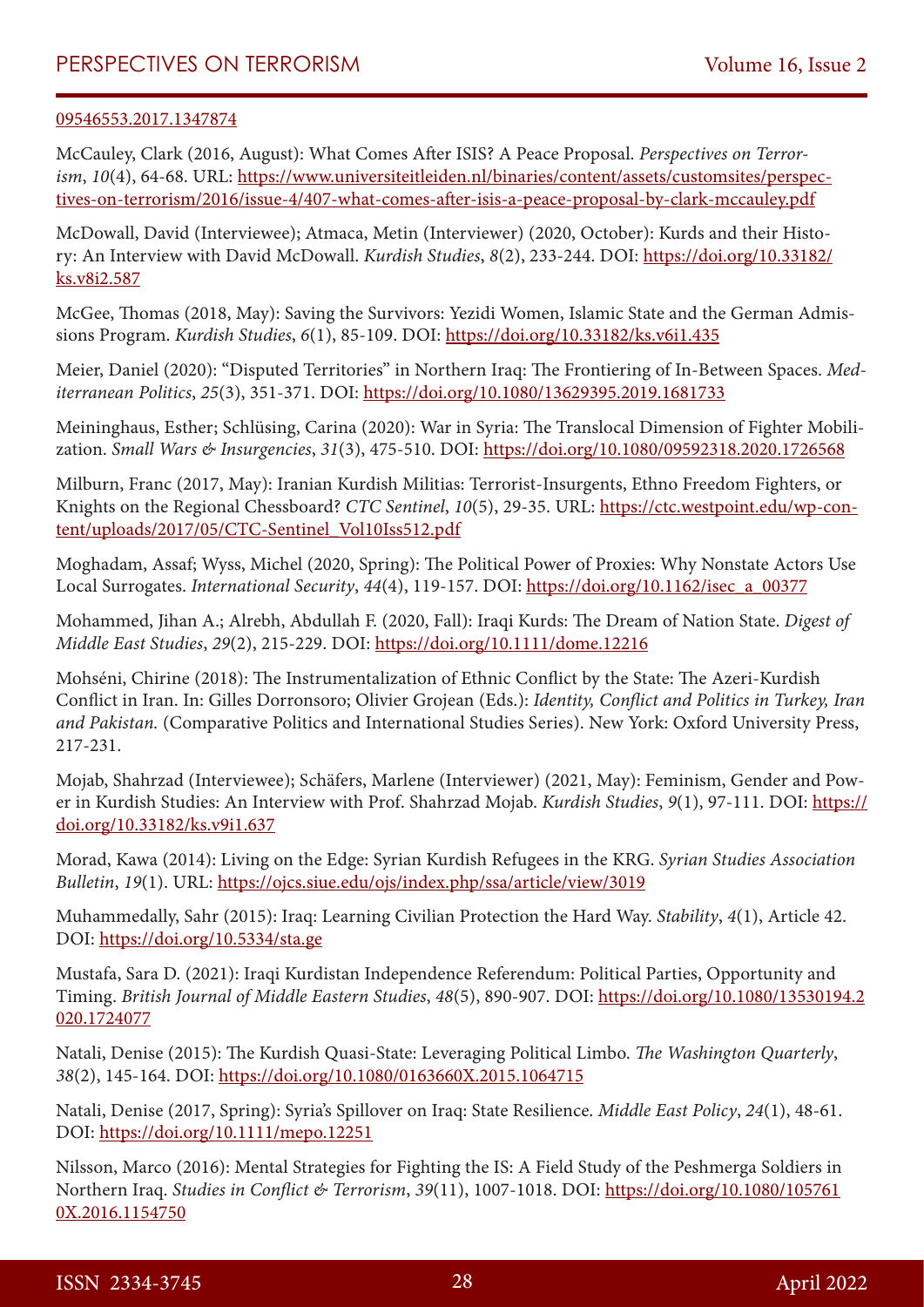Nilsson, Marco (2018, April): Muslim Mothers in Ground Combat Against the Islamic State: Women's Identities and Social Change in Iraqi Kurdistan. *Armed Forces & Society*, *44*(2), 261-279. DOI: [https://doi.](https://doi.org/10.1177/0095327X17699568) [org/10.1177/0095327X17699568](https://doi.org/10.1177/0095327X17699568)

Nilsson, Marco (2018, October): Primary Unit Cohesion Among the Peshmerga and Hezbollah. *Armed Forces & Society*, *44*(4), 647-665. DOI:<https://doi.org/10.1177/0095327X17720922>

Nilsson, Marco; Esmaiel, Leah (2021, November): Kurdish Women and TV Journalism in Iraqi Kurdistan: Experiences and Strategies. *Journal of Arab & Muslim Media Research*, *14*(2), 169-188. DOI: [https://doi.](https://doi.org/10.1386/jammr_00036_1) [org/10.1386/jammr\\_00036\\_1](https://doi.org/10.1386/jammr_00036_1)

Ocakli, Feryaz (2015, August): Why is Turkey Attacking the Kurdish Militants Instead of ISIS? *Small Wars Journal*, 8/2015. URL: [https://smallwarsjournal.com/jrnl/art/why-is-turkey-attacking-the-kurdish-mili](https://smallwarsjournal.com/jrnl/art/why-is-turkey-attacking-the-kurdish-militants-instead-of-isis)[tants-instead-of-isis](https://smallwarsjournal.com/jrnl/art/why-is-turkey-attacking-the-kurdish-militants-instead-of-isis)

O'Connor, Francis Patrick (2015, October): Radical Political Participation and the Internal Kurdish Diaspora in Turkey. *Kurdish Studies*, *3*(2), 151-171. DOI: <https://doi.org/10.33182/ks.v3i2.412>

O'Connor, Francis Patrick; Baser, Bahar (2018): Communal Violence and Ethnic Polarization Before and After the 2015 Elections in Turkey: Attacks Against the HDP and the Kurdish Population. *Southeast European and Black Sea Studies*, *18*(1), 53-72. DOI: <https://doi.org/10.1080/14683857.2018.1451035>

Odintsov, Nikita (2018, Fall): The PKK in Regional Energy Security. *Middle East Policy*, *25*(3), 97-110. DOI:<https://doi.org/10.1111/mepo.12364>

O'Driscoll, Dylan (2021): Everyday Peace and Conflict: (Un)privileged Interactions in Kirkuk, Iraq. *Third World Quarterly*, *42*(10), 2227-2246. DOI:<https://doi.org/10.1080/01436597.2021.1925104>

O'Driscoll, Dylan; Baser, Bahar (2019): Independence Referendums and Nationalist Rhetoric: The Kurdistan Region of Iraq. *Third World Quarterly*, *40*(11), 2016-2034. DOI: [https://doi.org/10.1080/01436597.2019](https://doi.org/10.1080/01436597.2019.1617631) [.1617631](https://doi.org/10.1080/01436597.2019.1617631)

O'Driscoll, Dylan; van Zoonen, Dave (2017, Fall): The Future of Iraq: Is Reintegration Possible? *Middle East Policy*, *24*(3), 34-47. DOI:<https://doi.org/10.1111/mepo.12285>

Öğür, Berkan; Baykal, Zana (2018): Understanding "Foreign Policy" of the PYD/YPG as a Non-State Actor in Syria and Beyond. In: Murat Yeşiltaş; Tuncay Kardaş (Eds.): *Non-State Armed Actors in the Middle East: Geopolitics, Ideology, and Strategy.* Cham: Palgrave Macmillan / Springer Nature, 43-75. DOI: [https://doi.](https://doi.org/10.1007/978-3-319-55287-3_3) [org/10.1007/978-3-319-55287-3\\_3](https://doi.org/10.1007/978-3-319-55287-3_3)

Omarkhali, Khanna; Kreyenbroek, Philip G. (Guest Eds.) (2016, October): Yezidism and Yezidi Studies in the Early 21st Century. [Special Issue]. *Kurdish Studies*, *4*(2). URL: [https://kurdishstudies.net/journal/ks/](https://kurdishstudies.net/journal/ks/issue/view/51) [issue/view/51](https://kurdishstudies.net/journal/ks/issue/view/51)

Onat, Ismail; Çubukçu, Suat (2019): Unresolved Conflict, Urban Insurgency and Devastating Consequences in Turkey Between 2015 and 2016. *Journal of Policing, Intelligence and Counter Terrorism*, *14*(2), 164- 182. DOI:<https://doi.org/10.1080/18335330.2019.1617431>

Orhan, Mehmet (2012): Kurdish Rebellions and Conflict Groups in Turkey During the 1920s and 1930s. *Journal of Muslim Minority Affairs*, *32*(3), 339-358. DOI: <https://doi.org/10.1080/13602004.2012.727294>

Orhan, Mehmet (2020, Summer): Research Methodology in Kurdish Studies: Interactions Between Fieldwork, Epistemology and Theory. *Anthropology of the Middle East*, *15*(1), 1-19. DOI: [https://doi.](https://doi.org/10.3167/ame.2020.150102) [org/10.3167/ame.2020.150102](https://doi.org/10.3167/ame.2020.150102)

Orton, Kyle (2019, June): The PKK Roots of America's Ally in Syria. *Terrorism Monitor*, *17*(12), 6-8. URL: <https://jamestown.org/wp-content/uploads/2019/06/TM-June-14-2019-1.pdf>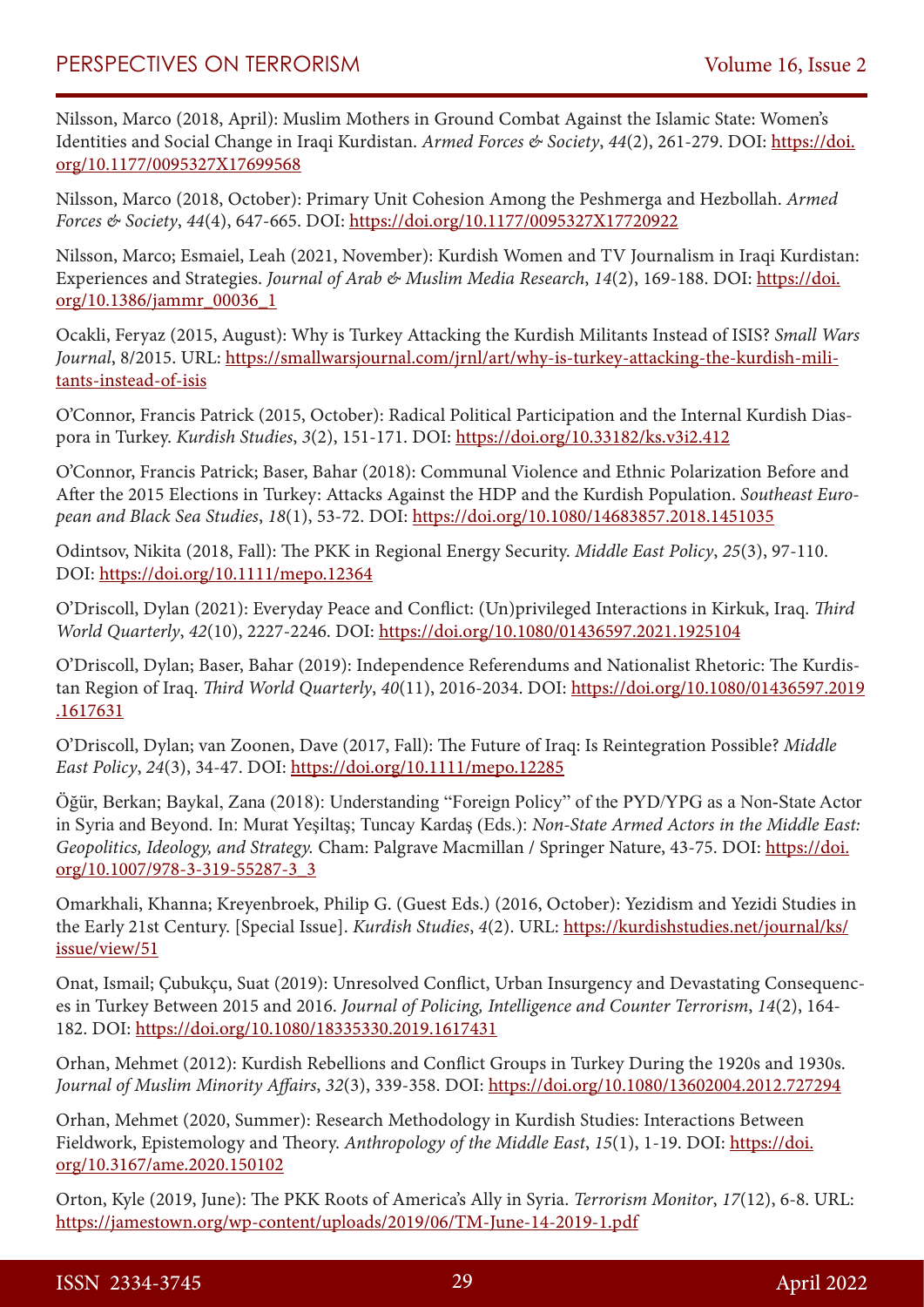Orton, Kyle (2019, November): Rift Emerges in PKK Command Structure Over Ties to U.S. Coalition Forces in Syria. *Terrorism Monitor*, *17*(22), 7-8. URL: [https://jamestown.org/wp-content/uploads/2019/11/](https://jamestown.org/wp-content/uploads/2019/11/TM-Nov.-18-2019-Issue.pdf) [TM-Nov.-18-2019-Issue.pdf](https://jamestown.org/wp-content/uploads/2019/11/TM-Nov.-18-2019-Issue.pdf)

Ozkahraman, Cemal (2021): Kurdish Cross-Border Trade Between Syria and Turkey: The Socio-Political Trajectories of Syrian Kurds. *Middle Eastern Studies*, *57*(4), 567-580. DOI: [https://doi.org/10.1080/0026320](https://doi.org/10.1080/00263206.2021.1874365) [6.2021.1874365](https://doi.org/10.1080/00263206.2021.1874365)

Özpek, Burak Bilgehan (2018): Paradigm Shift Between Turkey and the Kurds: From "Clash of the Titans" to "Game of Thrones". *Middle East Critique*, *27*(1), 43-60. DOI: [https://doi.org/10.1080/19436149.2017.141](https://doi.org/10.1080/19436149.2017.1415513) [5513](https://doi.org/10.1080/19436149.2017.1415513)

Oztig, Lacin Idil (2019, Spring): Syria and Turkey: Border-Security Priorities. *Middle East Policy*, *26*(1), 117-126. DOI:<https://doi.org/10.1111/mepo.12404>

Paasche, Till F. (2015): Fighting Falcons Over Northern Iraq: A Kurdish Perspective on F-16 Fighters and Regional Security. *Critical Studies on Security*, *3*(1), 122-126. DOI: [https://doi.org/10.1080/21624887.2015.](https://doi.org/10.1080/21624887.2015.1005421) [1005421](https://doi.org/10.1080/21624887.2015.1005421)

Paasche, Till F. (2015, Spring): Syrian and Iraqi Kurds: Conflict and Cooperation. *Middle East Policy*, *22*(1), 77-88. DOI:<https://doi.org/10.1111/mepo.12114>

Paasche, Till F.; Gunter, Michael M. (2016, Winter): Revisiting Western Strategies Against the Islamic State in Iraq and Syria. *The Middle East Journal*, *70*(1), 9-29. DOI: <https://doi.org/10.3751/70.1.11>

Palani, Kamaran et al. (2019): The Development of Kurdistan's De Facto Statehood: Kurdistan's September 2017 Referendum for Independence. *Third World Quarterly*, *40*(12), 2270-2288. DOI: [https://doi.org/10.10](https://doi.org/10.1080/01436597.2019.1619452) [80/01436597.2019.1619452](https://doi.org/10.1080/01436597.2019.1619452)

Palani, Kamaran et al. (2021): De Facto States Engagement with Parent States: Kurdistan's Engagement with the Iraqi Government. *British Journal of Middle Eastern Studies*, 48(4), 770-788. DOI: [https://doi.org/](https://doi.org/10.1080/13530194.2020.1714429) [10.1080/13530194.2020.1714429](https://doi.org/10.1080/13530194.2020.1714429)

Park, Bill (2016): The Kurds: A Nation Divided, a Nation Without a State. In: Karl Cordell; Stefan Wolff (Eds.): *The Routledge Handbook of Ethnic Conflict.* (2nd ed.). Abingdon: Routledge, 313-329.

Park, Bill et al. (2017, October): On the Independence Referendum in the Kurdistan Region of Iraq and Disputed Territories in 2017. [Field Notes]. *Kurdish Studies*, *5*(2), 199-214. DOI: [https://doi.org/10.33182/](https://doi.org/10.33182/ks.v5i2.445) [ks.v5i2.445](https://doi.org/10.33182/ks.v5i2.445)

Peic, Goran (2021): Divide and Co-Opt: Private Agendas, Tribal Groups, and Militia Formation in Counterinsurgency Wars. *Studies in Conflict & Terrorism*, *44*(12), 1022-1049. DOI: [https://doi.org/10.1080/1057](https://doi.org/10.1080/1057610X.2019.1620432) [610X.2019.1620432](https://doi.org/10.1080/1057610X.2019.1620432)

Peled-Shapira, Hilla (2014, May): Was Halabja a Turning Point for the Poet Buland al-Haydari? *Kurdish Studies*, *2*(1), 14-33. DOI: <https://doi.org/10.33182/ks.v2i1.377>

Perkins, Joshua A. (2015, December): Kurdistan: The Permanent Solution to Daesh. *Small Wars Journal*, 12/2015. URL: <https://smallwarsjournal.com/jrnl/art/kurdistan-the-permanent-solution-to-daesh>

Phillips, David L. (2009): Kurdistan Worker's Party. In: *From Bullets to Ballots: Violent Muslim Movements in Transition.* New Brunswick: Transaction Publishers, 107-138.

Pischedda, Costantino (2020): Inter-Rebel War in the Shadow of Genocide: The Kurdish Insurgencies in Iraq. In: *Conflict Among Rebels: Why Insurgent Groups Fight Each Other.* New York: Columbia University Press, 41-79.

Plakoudas, Spyridon (2017, March): The Syrian Kurds and the Democratic Union Party: The Outsider in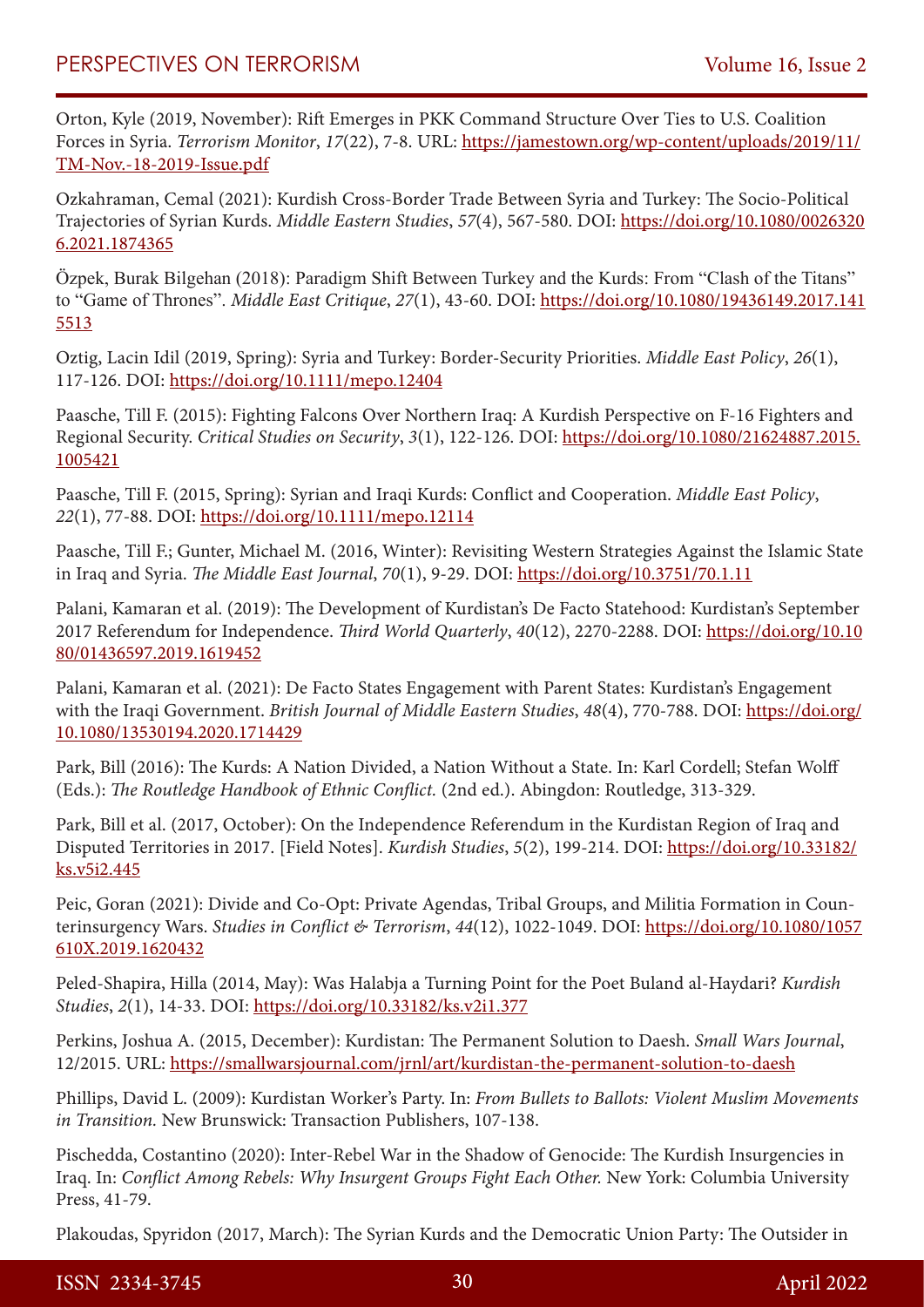the Syrian War. *Mediterranean Quarterly*, *28*(1), 99-116. DOI: <https://doi.org/10.1215/10474552-3882819>

Plakoudas, Spyridon (2017, October): "Phil-Kurdism" Like Philhellenism? The Role and Impact of the Western Volunteers Alongside Kurds. *Small Wars Journal*, 10/2017. URL: [https://smallwarsjournal.com/](https://smallwarsjournal.com/jrnl/art/phil-kurdism-philhellenism-role-and-impact-western-volunteers-alongside-kurds) [jrnl/art/phil-kurdism-philhellenism-role-and-impact-western-volunteers-alongside-kurds](https://smallwarsjournal.com/jrnl/art/phil-kurdism-philhellenism-role-and-impact-western-volunteers-alongside-kurds)

Plakoudas, Spyridon; Michnik, Wojciech (2021, Fall): Turkish Imperialism: Whither the Syrian Kurds? *Middle East Quarterly*, *28*(4). URL:<https://www.meforum.org/62609/whither-the-syrian-kurds>

Pollock, David (2016, December): Ending a Century of Subjugation: Sykes-Picot's Kurdish Legacy. In: Andrew J. Tabler (Ed.): *The Lines That Bind: 100 Years of Sykes-Picot.* (The Washington Institute for Near East Policy, Policy Focus 151). Washington, DC: The Washington Institute for Near East Policy, 32-37. URL: <https://www.washingtoninstitute.org/policy-analysis/lines-bind-100-years-sykes-picot>

Polo, Sara M. T. (2020, November): How Terrorism Spreads: Emulation and the Diffusion of Ethnic and Ethnoreligious Terrorism. *Journal of Conflict Resolution*, *64*(10), 1916-1942. DOI: [https://doi.](https://doi.org/10.1177/0022002720930811) [org/10.1177/0022002720930811](https://doi.org/10.1177/0022002720930811)

Portzer, Joshua M. M. (2020, May-June): The People's Protection Units' Branding Problem: Syrian Kurds and Potential Destabilization in Northeastern Syria. *Military Review*, 5-6/2020, 92-103. URL: [https://www.](https://www.armyupress.army.mil/Journals/Military-Review/English-Edition-Archives/May-June-2020/Portzer-Peoples-Protection-Unit) [armyupress.army.mil/Journals/Military-Review/English-Edition-Archives/May-June-2020/Portzer-Peo](https://www.armyupress.army.mil/Journals/Military-Review/English-Edition-Archives/May-June-2020/Portzer-Peoples-Protection-Unit)[ples-Protection-Unit](https://www.armyupress.army.mil/Journals/Military-Review/English-Edition-Archives/May-June-2020/Portzer-Peoples-Protection-Unit)

Post, Jerrold M. (2007): Kurdistan Workers Party (PKK). In: *The Mind of the Terrorist: The Psychology of Terrorism from the IRA to al-Qaeda.* New York: Palgrave Macmillan, 67-82.

Pothecary, James (2017, June): Russia a Fair-Weather Friend for Syria's Kurds. *Terrorism Monitor*, *15*(11), 3-5. URL: <https://jamestown.org/wp-content/uploads/2017/06/Terrorism-Monitor-June-2-2017.pdf>

Protner, Beja (2018, May): Reading and Feeling Gender in Perpetrator Graffiti and Photography in Turkey. *Kurdish Studies*, *6*(1), 59-83. DOI: <https://doi.org/10.33182/ks.v6i1.434>

Rasheed, Amjed (2019): The Kurdish Cause in Iraq: From the Second Republic to the Fall of Kirkuk (2003–2018). In: Jacob Eriksson; Ahmed Khaleel (Eds.): *Iraq After ISIS: The Challenges of Post-War Recovery.* Cham: Palgrave Pivot, 57-78. DOI: [https://doi.org/10.1007/978-3-030-00955-7\\_5](https://doi.org/10.1007/978-3-030-00955-7_5)

Renahan, Thomas M. (2017): Part 3. Kurdistan from the Inside. In: *The Struggle for Iraq: A View from the Ground Up.* Lincoln: Potomac Books, 341-390.

Rifai, Ola (2016): The Kurdish Identity: From Banishment to Empowerment. *Syria Studies*, *8*(2), 12-24. URL: <https://ojs.st-andrews.ac.uk/index.php/syria/article/view/1377>

Romano, David (2020, October): Sub-State Actors and Foreign Policy Risk-Taking: The Kurdistan Regional Government of Iraq. *Kurdish Studies*, *8*(2), 339-369. DOI:<https://doi.org/10.33182/ks.v8i2.533>

Rørbæk, Lasse Lykke (2019): Ethnic Exclusion and Civil Resistance Campaigns: Opting for Nonviolent or Violent Tactics? *Terrorism and Political Violence*, *31*(3), 475-493. DOI: [https://doi.org/10.1080/09546553.20](https://doi.org/10.1080/09546553.2016.1233872) [16.1233872](https://doi.org/10.1080/09546553.2016.1233872)

Roussinos, Aris (2017, June): After Raqqa: The Challenges Posed by Syria's Tribal Networks. *Terrorism Monitor*, 15(12), 8-10. URL: [https://jamestown.org/wp-content/uploads/2017/06/Terrorism-Moni](https://jamestown.org/wp-content/uploads/2017/06/Terrorism-Monitor-June-16-2017.pdf)[tor-June-16-2017.pdf](https://jamestown.org/wp-content/uploads/2017/06/Terrorism-Monitor-June-16-2017.pdf)

Ruehsen, Moyara (2016): Partiya Karkeren Kurdistan (PKK). In: Michael Freeman (Ed.): *Financing Terrorism: Case Studies.* Abingdon: Routledge, 63-74. (Original work published 2012).

Rumelili, Bahar; Çelik, Ayşe Betül (2017, August): Ontological Insecurity in Asymmetric Conflicts: Reflections on Agonistic Peace in Turkey's Kurdish Issue. *Security Dialogue*, *48*(4), 279-296. DOI: [https://doi.](https://doi.org/10.1177/0967010617695715)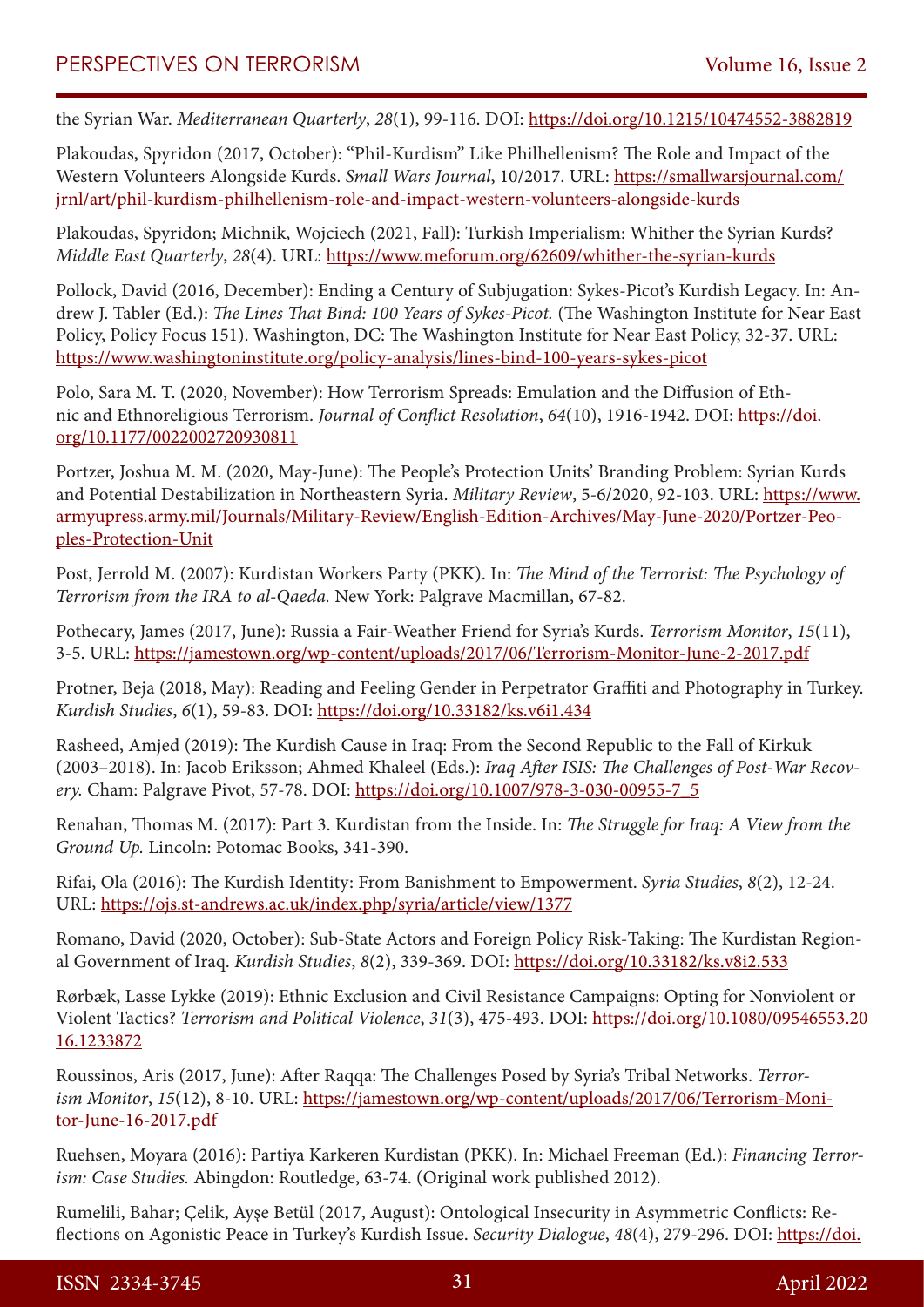#### [org/10.1177/0967010617695715](https://doi.org/10.1177/0967010617695715)

Sahin, Selver B. (2015): The Kurdish Regional Government and the Question of Increasing Autonomy. In: *International Intervention and State-Making: How Exception Became the Norm.* (Routledge Studies in Intervention and Statebuilding). Abingdon: Routledge, 87-109.

Salt, Jeremy (2016, Summer): Erdogan's "New Turkey" Slides into Turmoil. *Middle East Policy*, *23*(2), 119- 131. DOI:<https://doi.org/10.1111/mepo.12199>

Sarigil, Zeki (2021, July): A Micro-Level Analysis of the Contagion Effect: Evidence from the Kurdish Conflict. *Journal of Peace Research*, *58*(4), 763-777. DOI: <https://doi.org/10.1177/0022343320957386>

Savran, Arin (2020): The Peace Process Between Turkey and the Kurdistan Workers' Party, 2009–2015. *Journal of Balkan and Near Eastern Studies*, *22*(6), 777-792. DOI: [https://doi.org/10.1080/19448953.2020.1](https://doi.org/10.1080/19448953.2020.1801243) [801243](https://doi.org/10.1080/19448953.2020.1801243)

Scalbert-Yücel; Clémence (2018): Cultural Diversity and Ethnic Hierarchy: The Use of Categories in the Kurdish Conflict in Turkey. In: Gilles Dorronsoro; Olivier Grojean (Eds.): *Identity, Conflict and Politics in Turkey, Iran and Pakistan.* (Comparative Politics and International Studies Series). New York: Oxford University Press, 45-64.

Scham, Sandra (2018): "The Fanged Serpents of the Mountain": Kurdish Separatism in the Context of the Ancient Past. In: *Extremism, Ancient and Modern: Insurgency, Terror and Empire in the Middle East.* Abingdon: Routledge, 53-73.

Schoon, Eric W. (2019): Building Legitimacy: Interactional Dynamics and the Popular Evaluation of the Kurdistan Worker's Party (PKK) in Turkey. In: Isabelle Duyvesteyn (Ed.): *Rebels and Legitimacy: Processes and Practices.* Abingdon: Routledge, 66-86.

Self, Andrew; Ferris, Jared (2016): Dead Men Tell No Lies: Using Killed-in-Action (KIA) Data to Expose the PKK's Regional Shell Game. *Defence Against Terrorism Review*, *8*, 9-35. URL: [http://www.coedat.nato.](http://www.coedat.nato.int/publication/datr/volume8-2016/01-Dead_Men_Tell_No_Lies.pdf) [int/publication/datr/volume8-2016/01-Dead\\_Men\\_Tell\\_No\\_Lies.pdf](http://www.coedat.nato.int/publication/datr/volume8-2016/01-Dead_Men_Tell_No_Lies.pdf)

Sentas, Vicki (2016, September): Policing the Diaspora: Kurdish Londoners, MI5 and the Proscription of Terrorist Organizations in the United Kingdom. *The British Journal of Criminology*, *56*(5), 898–918. DOI: <https://doi.org/10.1093/bjc/azv094>

Sentas, Vicki (2018): Terrorist Organization Proscription as Counterinsurgency in the Kurdish Conflict. *Terrorism and Political Violence*, *30*(2), 298-317. DOI:<https://doi.org/10.1080/09546553.2018.1432215>

Shannon, Vaughn (2019): Terrorism and Counterterrorism on Europe's Edge: Turkey, the PKK, and the TAK. In: Glen Duerr (Ed.): *Secessionism and Terrorism: Bombs, Blood and Independence in Europe and Eurasia.* (Political Violence). Abingdon: Routledge, 105-124.

Shkolnik, Michael (2021, August): Rival Consolidation in Nascent Insurrections: Why Some Militant Groups Wage Sustained Insurgencies. *Perspectives on Terrorism*, *15*(4), 11-26. URL: [https://www.universi](https://www.universiteitleiden.nl/binaries/content/assets/customsites/perspectives-on-terrorism/2021/issue-4/shkolnik.pdf)[teitleiden.nl/binaries/content/assets/customsites/perspectives-on-terrorism/2021/issue-4/shkolnik.pdf](https://www.universiteitleiden.nl/binaries/content/assets/customsites/perspectives-on-terrorism/2021/issue-4/shkolnik.pdf)

Sirkeci, Ibrahim; Privara, Andrej (2017, October): Kurdish Studies in Russian Language: 1917-2017. *Kurdish Studies*, *5*(2), 187-198. DOI: <https://doi.org/10.33182/ks.v5i2.444>

Smets, Kevin (2016): Ethnic Media, Conflict, and the Nation-State: Kurdish Broadcasting in Turkey and Europe and Mediated Nationhood. *Media*, Culture & Society, 38(5), 738-754. DOI: [https://doi.](https://doi.org/10.1177/0163443715620928) [org/10.1177/0163443715620928](https://doi.org/10.1177/0163443715620928)

Smets, Kevin; Akkaya, Ahmet Hamdi (2016, April): Media and Violent Conflict: Halil Dağ, Kurdish Insurgency, and the Hybridity of Vernacular Cinema of Conflict. *Media, War & Conflict*, *9*(1), 76-92. DOI: <https://doi.org/10.1177/1750635215611611>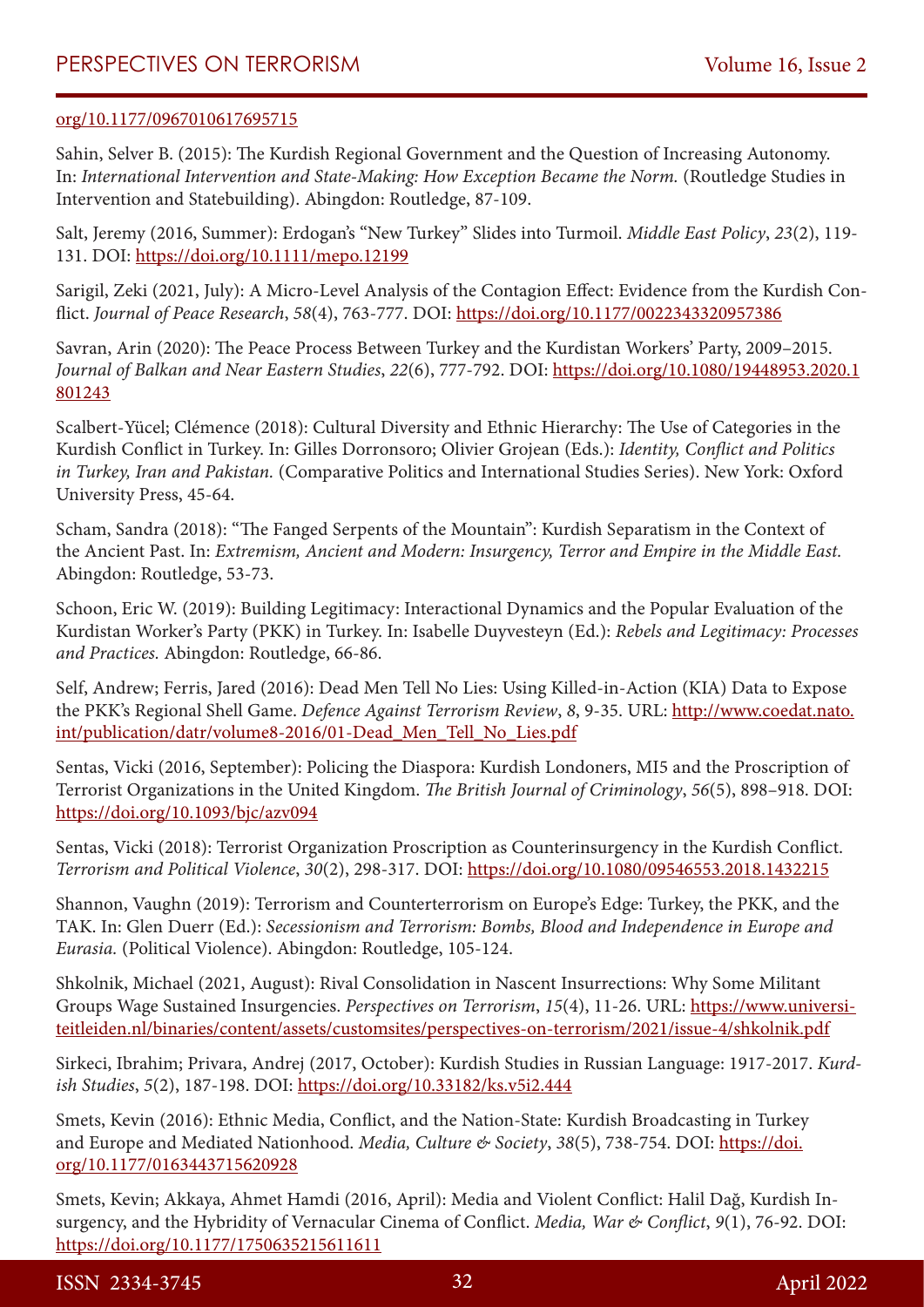Smith, Crispin (2018, Winter): Independent Without Independence: The Iraqi-Kurdish Peshmerga in International Law. *Harvard International Law Journal*, *59*(1), 245-277. URL: [https://harvardilj.org/wp-con](https://harvardilj.org/wp-content/uploads/sites/15/HLI102_crop-1.pdf)[tent/uploads/sites/15/HLI102\\_crop-1.pdf](https://harvardilj.org/wp-content/uploads/sites/15/HLI102_crop-1.pdf)

Soleimani, Kamal; Mohammadpour, Ahmad (2020): The Securitisation of Life: Eastern Kurdistan Under the Rule of a Perso-Shi'i State. *Third World Quarterly*, *41*(4), 663-682. DOI: [https://doi.org/10.1080/014365](https://doi.org/10.1080/01436597.2019.1695199) [97.2019.1695199](https://doi.org/10.1080/01436597.2019.1695199)

Sönmez, Göktuğ (2017, April): A Scorecard for Turkey's Operation Euphrates Shield. *Terrorism Monitor*, *15*(7), 3-5. URL: [https://jamestown.org/wp-content/uploads/2017/04/TM\\_April-7-2017.pdf](https://jamestown.org/wp-content/uploads/2017/04/TM_April-7-2017.pdf)

Sönmez, Göktuğ (2017, May): The Dangerous Implications of Raising the Kurdish Flag in Kirkuk. *Terrorism Monitor*, *15*(10), 6-8. URL: [https://jamestown.org/program/dangerous-implications-raising-kurd](https://jamestown.org/program/dangerous-implications-raising-kurdish-flag-kirkuk)[ish-flag-kirkuk](https://jamestown.org/program/dangerous-implications-raising-kurdish-flag-kirkuk)

Sönmez, Göktuğ (2016, August): Political Turmoil in KRG Risks Hindering Kurdish Efforts Against Islamic State. *Terrorism Monitor*, *14*(17), 5-7. URL: [https://jamestown.org/wp-content/uploads/2016/08/](https://jamestown.org/wp-content/uploads/2016/08/TM_Vol_14_Issue_08.pdf) [TM\\_Vol\\_14\\_Issue\\_08.pdf](https://jamestown.org/wp-content/uploads/2016/08/TM_Vol_14_Issue_08.pdf)

Sozer, Mehmet Alper; Yilmaz, Kamil (2019): The PKK and its Evolution in Britain (1984–Present). *Terrorism and Political Violence*, *31*(2), 185-203. DOI: <https://doi.org/10.1080/09546553.2016.1194269>

Spät, Eszter (2016, October): Hola hola Tawûsî Melek, hola hola şehidêt Şingalê: Persecution and the Development of Yezidi Ritual Life. *Kurdish Studies*, *4*(2), 155-175. DOI: <https://doi.org/10.33182/ks.v4i2.426>

Speckhard, Anne; Shajkovci, Ardian (2019, July 9): With International Help, SDF Can Lead in Prepping ISIS Fighters for Prosecution, Rehabilitation. *Homeland Security Today.* URL: [https://www.hstoday.us/sub](https://www.hstoday.us/subject-matter-areas/terrorism-study/perspective-with-international-help-sdf-can-lead-in-prepping-isis-fighters-for-prosecution-rehabilitation)[ject-matter-areas/terrorism-study/perspective-with-international-help-sdf-can-lead-in-prepping-isis-fight](https://www.hstoday.us/subject-matter-areas/terrorism-study/perspective-with-international-help-sdf-can-lead-in-prepping-isis-fighters-for-prosecution-rehabilitation)[ers-for-prosecution-rehabilitation](https://www.hstoday.us/subject-matter-areas/terrorism-study/perspective-with-international-help-sdf-can-lead-in-prepping-isis-fighters-for-prosecution-rehabilitation)

Stansfield, Gareth (2017): The Consolidation of the Kurdistan Region of Iraq and the Integrity of the Iraqi State. In: Benjamin Isakhan; Shamiran Mako; Fadi Dawood (Eds.): *State and Society in Iraq: Citizenship Under Occupation, Dictatorship and Democratisation.* London: I.B. Tauris, 217-237. DOI: [https://doi.](https://doi.org/10.5040/9781350988217.ch-010) [org/10.5040/9781350988217.ch-010](https://doi.org/10.5040/9781350988217.ch-010)

Talhami, Ghada Hashem (2013, March): Diplomacy of the Kurdish Territorial Nation. *International Journal of Contemporary Iraqi Studies*, *7*(1), 21-42. DOI: [https://doi.org/10.1386/ijcis.7.1.21\\_1](https://doi.org/10.1386/ijcis.7.1.21_1)

Tank, Pinar (2017): Kurdish Women in Rojava: From Resistance to Reconstruction. *Die Welt des Islams*, *57*(3-4), 404-428. DOI:<https://doi.org/10.1163/15700607-05734p07>

Tekdemir, Omer; Toivanen, Mari; Baser, Bahar (2018): Peace Profile: Academics for Peace in Turkey. *Peace Review*, *30*(1), 103-111. DOI:<https://doi.org/10.1080/10402659.2017.1419968>

Tezcür, Güneş Murat (2021): Kurdish Politics in Post-2011 Syria: From Fragmentation to Hegemony. *Mediterranean Politics*, *26*(1), 130-138. DOI:<https://doi.org/10.1080/13629395.2019.1671677>

Tezcür, Güneş Murat; Gurses, Mehmet (2017, January): Ethnic Exclusion and Mobilization: The Kurdish Conflict in Turkey. *Comparative Politics*, *49*(2), 213-234. DOI: [https://doi.](https://doi.org/10.5129/001041517820201378) [org/10.5129/001041517820201378](https://doi.org/10.5129/001041517820201378)

Thornton, Rod (2015): Problems with the Kurds as Proxies Against Islamic State: Insights from the Siege of Kobane. *Small Wars & Insurgencies*, *26*(6), 865-885. DOI: <https://doi.org/10.1080/09592318.2015.1095844>

Tokdemir, Efe (2021, September): Feels Like Home: Effect of Transnational Identities on Attitudes Towards Foreign Countries. *Journal of Peace Research*, *58*(5), 1034-1048. DOI: [https://doi.](https://doi.org/10.1177/0022343320943251) [org/10.1177/0022343320943251](https://doi.org/10.1177/0022343320943251)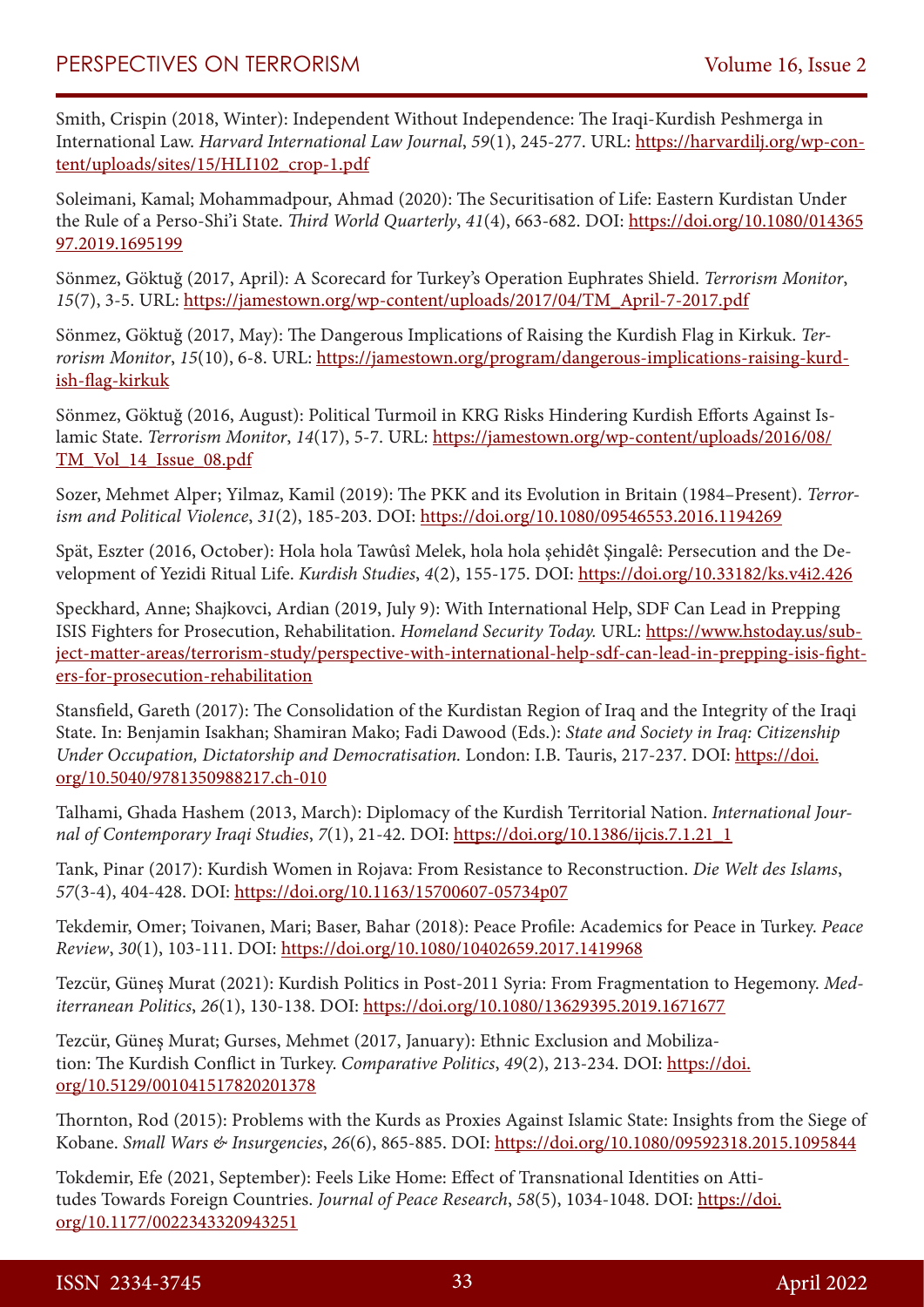Tokdemir, Efe; Klein, Graig R. (2021, June): Strategic Interaction of Governments and Terrorist Groups in Times of Economic Hardship. *Defence and Peace Economics*, *32*(6), 742-756. DOI: [https://doi.org/10.1080/](https://doi.org/10.1080/10242694.2021.1940457) [10242694.2021.1940457](https://doi.org/10.1080/10242694.2021.1940457)

Tokdemir, Efe et al. (2020): "Wars of Others": National Cleavages and Attitudes Towards External Conflicts. *International Interactions*, *46*(6), 953-986. DOI:<https://doi.org/10.1080/03050629.2020.1792898>

Tsafrir, Eliezer (2015): Rediscovering the Kurds. *Israel Journal of Foreign Affairs*, *9*(3), 453-458. DOI: <https://doi.org/10.1080/23739770.2015.1128740>

Tuğrul, Barış; Lafaye, Caroline Guibet (2022): Kurdish "Patriotic" Families: An Incentive or an Impediment to Joining the PKK Through the Generations and According to Gender. *Critical Studies on Terrorism.* Advance Online Publication. DOI:<https://doi.org/10.1080/17539153.2022.2049947>

Turkut, Emre (2017): Accommodating Security Imperatives v. Protecting Fundamental Rights: The Challenge of States of Emergency in the Context of Countering Terrorism in Turkey. *Security and Human Rights*, *28*, 62-91. DOI:<https://doi.org/10.1163/18750230-02801002>

Uluğ, Özden Melis; Cohrs, J. Christopher (2016): An Exploration of Lay People's Kurdish Conflict Frames in Turkey. *Peace and Conflict: Journal of Peace Psychology*, *22*(2), 109-119. [https://doi.org/10.1037/](https://doi.org/10.1037/pac0000165) [pac0000165](https://doi.org/10.1037/pac0000165)

Uluğ, Özden Melis; Cohrs, J. Christopher (2017): "If We Become Friends, Maybe I Can Change My Perspective": Intergroup Contact, Endorsement of Conflict Narratives, and Peace-Related Attitudes in Turkey. *Peace and Conflict: Journal of Peace Psychology*, *23*(3), 278-287. <https://doi.org/10.1037/pac0000216>URL: [https://www.researchgate.net/publication/313815514\\_If\\_We\\_Become\\_Friends\\_Maybe\\_I\\_Can\\_Change\\_](https://www.researchgate.net/publication/313815514_If_We_Become_Friends_Maybe_I_Can_Change_My_Perspective_Intergroup_Contact_Endorsement_of_Conflict_Narratives_and_Peace-Related_Attitudes_in_Turkey) My Perspective Intergroup Contact Endorsement of Conflict Narratives and Peace-Related Atti[tudes\\_in\\_Turkey](https://www.researchgate.net/publication/313815514_If_We_Become_Friends_Maybe_I_Can_Change_My_Perspective_Intergroup_Contact_Endorsement_of_Conflict_Narratives_and_Peace-Related_Attitudes_in_Turkey)

Uluğ, Özden Melis; Cohrs, J. Christopher (2017, April): "Who Will Resolve this Conflict if the Politicians Don't?": Members' of Parliament Understandings of the Kurdish Conflict in Turkey. *International Journal of Conflict Management*, *28*(2), 245-266. <https://doi.org/10.1108/IJCMA-10-2015-0071>

Uluğ, Özden Melis; Cohrs, J. Christopher (2017, Winter): How Do Experts Differ from Politicians in Understanding a Conflict? A Comparison of Track I and Track II Actors. *Conflict Resolution Quarterly*, *35*(2), 147-172. DOI:<https://doi.org/10.1002/crq.21208>

Uluğ, Özden Melis; Cohrs, J. Christopher (2019, March): Examining the Ethos of Conflict by Exploring Lay People's Representations of the Kurdish Conflict in Turkey. *Conflict Management and Peace Science*, *36*(2), 169-190. DOI: <https://doi.org/10.1177/0738894216674969>

Uluğ, Özden Melis et al. (2017, August): Understanding the Kurdish Conflict Through the Eyes of Kurds and Turks: New Conflict Reflections from Lay People in Turkey. *International Journal of Conflict Management*, *28*(4), 483-508.<https://doi.org/10.1108/IJCMA-05-2016-0035>

Ünal, Mustafa Coşar (2016): Is it Ripe yet? Resolving Turkey›s 30 Years of Conflict with the PKK. *Turkish Studies*, *17*(1), 91-125. DOI: <https://doi.org/10.1080/14683849.2015.1124020>URL: [http://hdl.handle.](http://hdl.handle.net/11693/36604) [net/11693/36604](http://hdl.handle.net/11693/36604)

Ünal, Mustafa Coşar (2016): Opening a Door for Return to Home: Impact and Effectiveness of Turkish Repentance Laws. *Studies in Conflict & Terrorism*, *39*(2), 128-164. DOI: [https://doi.org/10.1080/105761](https://doi.org/10.1080/1057610X.2015.1093889) [0X.2015.1093889](https://doi.org/10.1080/1057610X.2015.1093889) URL: <http://hdl.handle.net/11693/21480>

Üngör, Uğur Ümit; Işık, Ayhan (2021, May): Mass Violence and the Kurds. [Special Issue]. *Kurdish Studies*, *9*(1). URL: <https://kurdishstudies.net/journal/ks/issue/view/59>

Üngör, Uğur Ümit; Işık, Ayhan (2021, May): Mass Violence and the Kurds: Introduction to the Special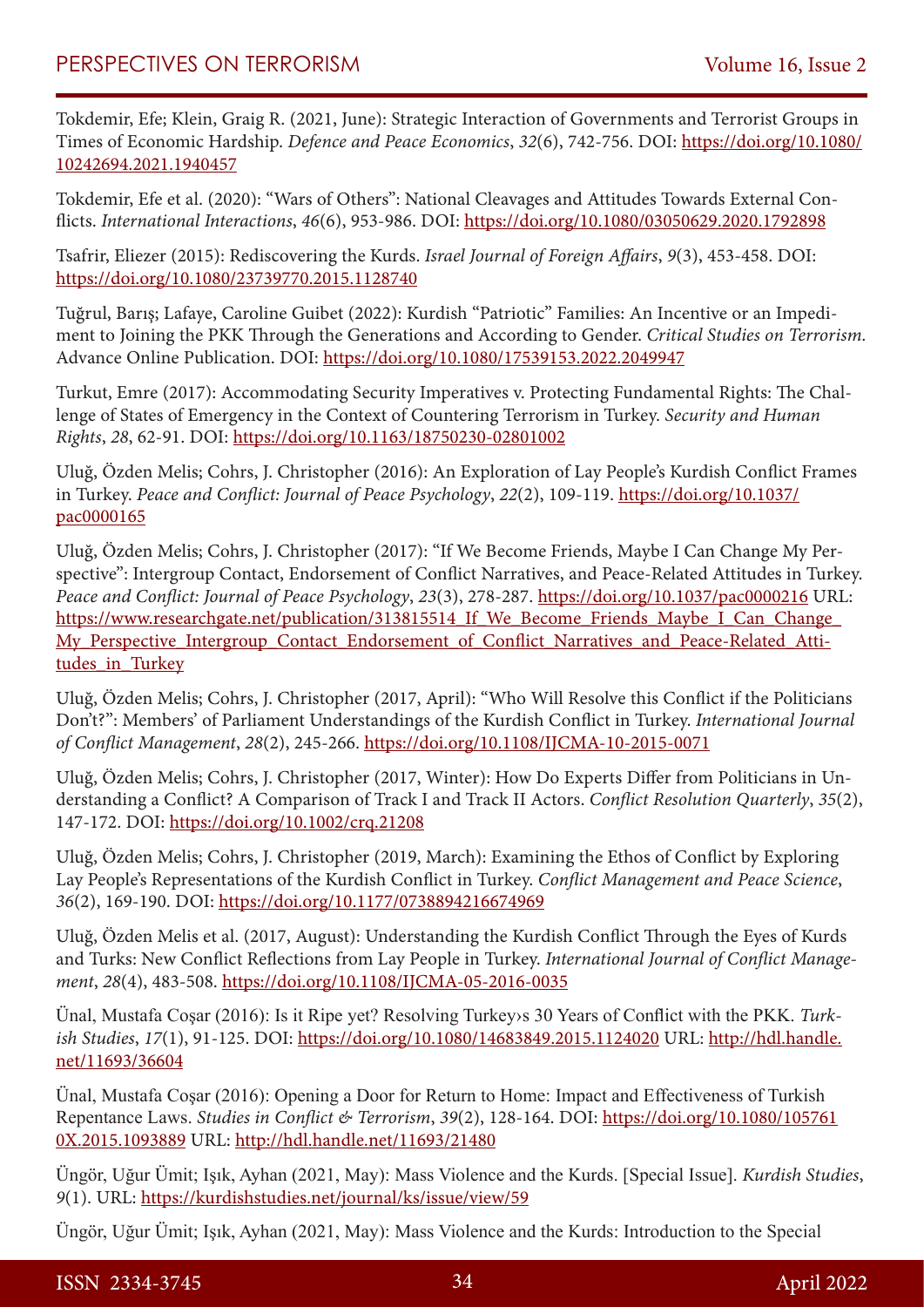Issue. *Kurdish Studies*, *9*(1), 1-9. DOI: <https://doi.org/10.33182/ks.v9i1.634>

Urosevich, Kerrie (2006): Kurdistan. In: Derek S. Reveron; Jeffrey Stevenson Murer (Eds.): *Flashpoints in the War on Terrorism.* New York: Routledge, 43-64.

Uzun Avci, Emel (2019, February): Denial of the Kurdish Question in the Personal Narratives of Lay People. *Ethnicities*, *19*(1), 156-173. DOI:<https://doi.org/10.1177/1468796818786307>

van Bruinessen, Martin (2016, October): Editorial. *Kurdish Studies*, *4*(2), 119-121. DOI: [https://doi.](https://doi.org/10.33182/ks.v4i2.423) [org/10.33182/ks.v4i2.423](https://doi.org/10.33182/ks.v4i2.423)

van Bruinessen, Martin (2018, May): Editorial. *Kurdish Studies*, *6*(1), 1-3. DOI: [https://doi.org/10.33182/](https://doi.org/10.33182/ks.v6i1.431) [ks.v6i1.431](https://doi.org/10.33182/ks.v6i1.431)

van den Berge, Wietse (2015, May): Syrian Kurdish Political Activism: A Social Movement Theory Perspective. *Area Studies*, *4*, 160-169. DOI: <https://doi.org/10.17192/meta.2015.4.2520>

van den Berge, Wietse (2016): The Cleavage in Syrian Kurdish Politics: Equality Versus Non-Violence. In: Sara Zeiger (Ed.): *Expanding Research on Countering Violent Extremism.* Abu Dhabi / Perth: Hedayah / Edith Cowan University, 55-70. URL:<https://hedayahcenter.org/resources/expanding-research-on-cve>

van Wilgenburg, Wladimir (2014, May): Kurdish Enclaves in Syria Battle Islamist Militant Groups. *Terrorism Monitor*, *12*(9), 6-7. URL: [https://jamestown.org/wp-content/uploads/2014/05/TerrorismMonitor-](https://jamestown.org/wp-content/uploads/2014/05/TerrorismMonitorVol12Issue9_02.pdf)[Vol12Issue9\\_02.pdf](https://jamestown.org/wp-content/uploads/2014/05/TerrorismMonitorVol12Issue9_02.pdf)

van Wilgenburg, Wladimir (2015, March): Islamic State Develops New Strategies to Destabilize the KRG. *Terrorism Monitor*, *8*(6), 6-7. URL: [https://jamestown.org/wp-content/uploads/2015/03/TerrorismMoni](https://jamestown.org/wp-content/uploads/2015/03/TerrorismMonitorVol13Issue6_02.pdf)[torVol13Issue6\\_02.pdf](https://jamestown.org/wp-content/uploads/2015/03/TerrorismMonitorVol13Issue6_02.pdf)

van Wilgenburg, Wladimir (2015, May): Kurdish-Shi'a Tensions in Iraq Amid the Struggle Against the Islamic State. *Terrorism Monitor*, *13*(10), 6-8. URL: [https://jamestown.org/wp-content/uploads/2015/05/](https://jamestown.org/wp-content/uploads/2015/05/TerrorismMonitorVol13Issue10_02.pdf) [TerrorismMonitorVol13Issue10\\_02.pdf](https://jamestown.org/wp-content/uploads/2015/05/TerrorismMonitorVol13Issue10_02.pdf)

van Wilgenburg, Wladimir (2015, September): Turkey's New Syria Policy: Preventing Islamic State and Kurdish Expansion. *Terrorism Monitor*, *13*(19), 6-8. URL: [https://jamestown.org/wp-content/up](https://jamestown.org/wp-content/uploads/2015/09/TerrorismMonitorVol13Issue19_02.pdf)[loads/2015/09/TerrorismMonitorVol13Issue19\\_02.pdf](https://jamestown.org/wp-content/uploads/2015/09/TerrorismMonitorVol13Issue19_02.pdf)

van Wilgenburg, Wladimir (2015, October): Caught Between Russia, the United States and Turkey, Syrian Kurds Face Dilemma. *Terrorism Monitor*, *13*(21), 6-8. URL: [https://jamestown.org/wp-content/up](https://jamestown.org/wp-content/uploads/2015/10/TerrorismMonitorVol13Issue21_02.pdf)[loads/2015/10/TerrorismMonitorVol13Issue21\\_02.pdf](https://jamestown.org/wp-content/uploads/2015/10/TerrorismMonitorVol13Issue21_02.pdf)

van Wilgenburg, Wladimir (2015, December): The Kurdish Periphery. *Terrorism Monitor*, *13*(24), 13-15. URL: [https://jamestown.org/wp-content/uploads/2015/12/TerrorismMonitorVol13Issue24\\_04.pdf](https://jamestown.org/wp-content/uploads/2015/12/TerrorismMonitorVol13Issue24_04.pdf)

van Wilgenburg, Wladimir (2016, February): The Battle for the Euphrates: Turkey's Response to Kurdish Expansion. *Terrorism Monitor*, *15*(4), 3-5. URL: [https://jamestown.org/wp-content/uploads/2016/02/Feb](https://jamestown.org/wp-content/uploads/2016/02/February_19__2016_TM_01.pdf)[ruary\\_19\\_\\_2016\\_TM\\_01.pdf](https://jamestown.org/wp-content/uploads/2016/02/February_19__2016_TM_01.pdf)

van Wilgenburg, Wladimir (2016, June): U.S. Backing Gives Kurds Cover for United Federal Region in Northern Syria. *Terrorism Monitor*, *14*(12), 8-10. URL: [https://jamestown.org/wp-content/up](https://jamestown.org/wp-content/uploads/2016/06/TM_June_13__2016_03.pdf)[loads/2016/06/TM\\_June\\_13\\_\\_2016\\_03.pdf](https://jamestown.org/wp-content/uploads/2016/06/TM_June_13__2016_03.pdf)

Voller, Yaniv (2017, Summer): Identity and the Ba'th Regime's Campaign Against Kurdish Rebels in Northern Iraq. *The Middle East Journal*, *71*(3), 383-401. DOI: <https://doi.org/10.3751/71.3.13>

Waziri, Hoshang; Wilson, Lydia (2015, June): Haunted by their Past: Kurds and the Islamic State. *CTC Sentinel*, *8*(6), 21-24. URL: [https://www.ctc.usma.edu/wp-content/uploads/2015/06/CTCSentinel-Vol8Issue66.](https://www.ctc.usma.edu/wp-content/uploads/2015/06/CTCSentinel-Vol8Issue66.pdf) [pdf](https://www.ctc.usma.edu/wp-content/uploads/2015/06/CTCSentinel-Vol8Issue66.pdf)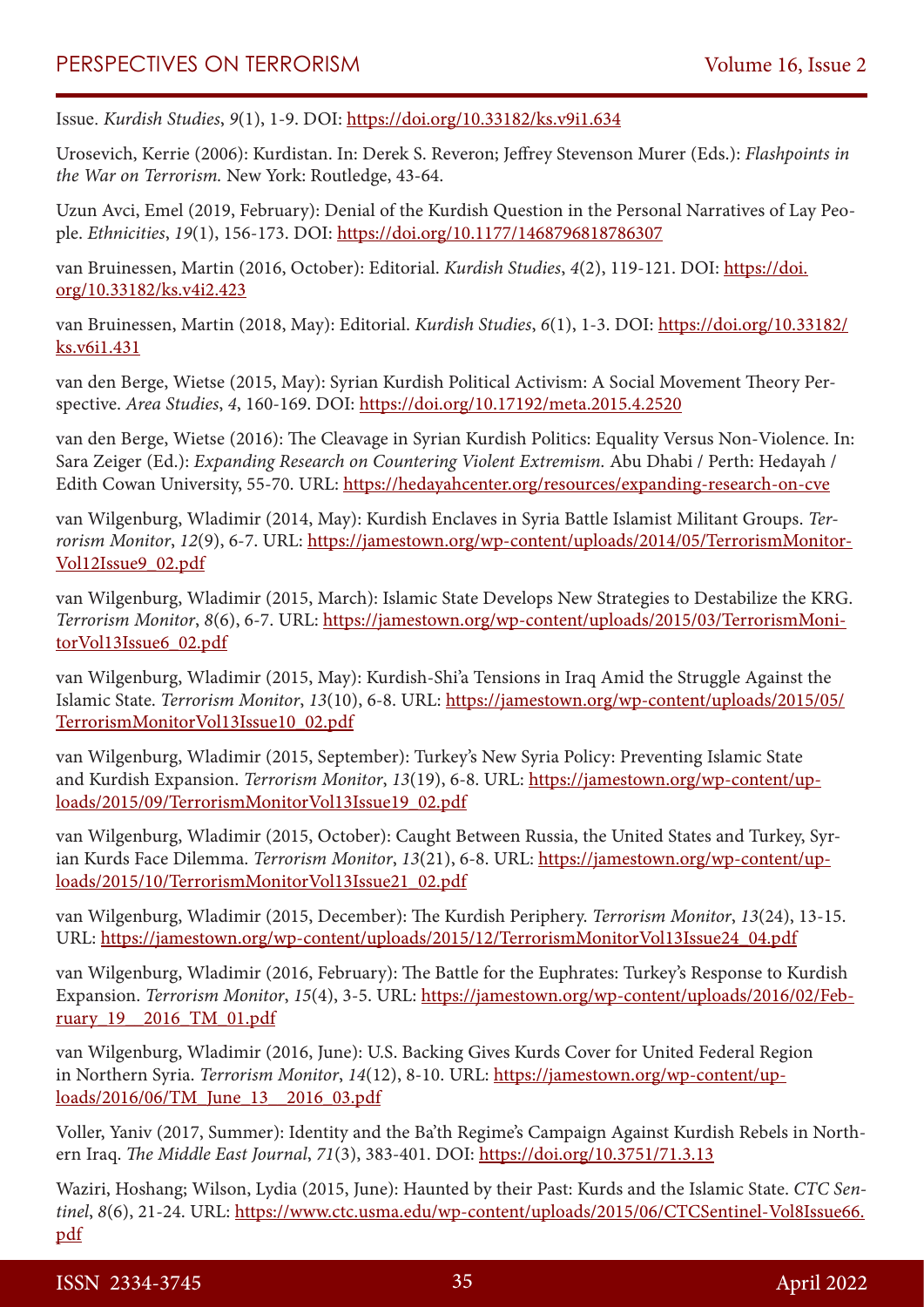Weiss, Jacob (2021, July): Iranian-Backed Iraqi Militias Deter Turkish Intervention in Sinjar. *Terrorism Monitor*, *19*(14), 8-11. URL: [https://jamestown.org/wp-content/uploads/2021/07/TM-July-16-2021-Issue.](https://jamestown.org/wp-content/uploads/2021/07/TM-July-16-2021-Issue.pdf) [pdf](https://jamestown.org/wp-content/uploads/2021/07/TM-July-16-2021-Issue.pdf)

Weiss, Jacob (2021, November): Iran's Impending Military Intervention in Iraqi Kurdistan: Catalysts and Unintended Consequences. *Terrorism Monitor*, *19*(21), 8-11. URL: [https://jamestown.org/wp-content/up](https://jamestown.org/wp-content/uploads/2021/11/TM-PDF-Draft.pdf)[loads/2021/11/TM-PDF-Draft.pdf](https://jamestown.org/wp-content/uploads/2021/11/TM-PDF-Draft.pdf)

Weiss, Nerina (2020): Good Radicals? Trajectories of Pro-Kurdish Political and Militant Mobilisation to the Wars in Syria, Turkey and Iraq. *Critical Studies on Terrorism*, *13*(3), 373-395. DOI: [https://doi.org/10.1](https://doi.org/10.1080/17539153.2020.1759955) [080/17539153.2020.1759955](https://doi.org/10.1080/17539153.2020.1759955)

Whitehead, Brandon (2017, April): After ISIL: The Conflict Following the War. *Small Wars Journal*, 4/2017. URL: <https://smallwarsjournal.com/jrnl/art/after-isil-the-conflict-following-the-war>

Whiting, Matthew; Kayab, Zeynep N. (2021): Autocratization, Permanent Emergency Rule and Local Politics: Lessons from the Kurds in Turkey. *Democratization*, *28*(4), 821-839. DOI: [https://doi.org/10.1080/135](https://doi.org/10.1080/13510347.2021.1871602) [10347.2021.1871602](https://doi.org/10.1080/13510347.2021.1871602)

Wörmer, Nils; Lamberty, Lucas (2018): Scattered Dreams: The Independence Referendum, the Fall of Kirkuk and the Effect on Kurdish and Iraqi Politics. *KAS Auslandsinformationen*, 1/2018, 78-91. URL: <https://www.kas.de/de/web/auslandsinformationen/artikel/detail/-/content/der-kurdische-alb-traum1>

Yarkin, Güllistan (2015, May): The Ideological Transformation of the PKK Regarding the Political Economy of the Kurdish Region in Turkey. *Kurdish Studies*, *3*(1), 26-46. DOI: [https://doi.org/10.33182/](https://doi.org/10.33182/ks.v3i1.390) [ks.v3i1.390](https://doi.org/10.33182/ks.v3i1.390)

Yavuz, M. Hakan; Özcan, Nihat Ali (2015, Winter): Turkish Democracy and the Kurdish Question. *Middle East Policy*, *22*(4), 73-87. DOI:<https://doi.org/10.1111/mepo.12159>

Yeğen, Mesut (2016): Armed Struggle to Peace Negotiations: Independent Kurdistan to Democratic Autonomy, or The PKK in Context. *Middle East Critique*, *25*(4), 365-383. DOI: [https://doi.org/10.1080/19436](https://doi.org/10.1080/19436149.2016.1218162) [149.2016.1218162](https://doi.org/10.1080/19436149.2016.1218162)

Yeğen, Mesut (2021): State Violence in "Kurdistan". In: Stephan Astourian; Raymond Kévorkian (Eds.): *Collective and State Violence in Turkey: The Construction of a National Identity from Empire to Nation-State.* New York: Berghahn Books / The Zoryan Institute, 303-346.

Yesiltas, Ozum (2021, October). Rethinking State-Non-State Alliances: A Theoretical Analysis of the U.S. Kurdish Relationship. *Kurdish Studies*, *9*(2), 189-204. DOI:<https://doi.org/10.33182/ks.v9i2.589>

Yoshioka, Akiko (2015, March): The Shifting Balance of Power in Iraqi Kurdistan: The Struggle for Democracy with Uninstitutionalized Governance. *International Journal of Contemporary Iraqi Studies*, *9*(1), 21-35. DOI: [https://doi.org/10.1386/ijcis.9.1.21\\_1](https://doi.org/10.1386/ijcis.9.1.21_1)

Yoshioka, Akiko (2020): Challenges for the Kurdistan Region. In: Keiko Sakai; Philip Marfleet (Eds.): *Iraq Since the Invasion: People and Politics in a State of Conflict.* Abingdon: Routledge, Chapter 9.

Yücel, Clémence Scalbert (2016): Common Ground or Battlefield? Deconstructing the Politics of Recognition in Turkey. *Nationalism and Ethnic Politics*, *22*(1), 71-93. DOI: [https://doi.org/10.1080/13537113.2016.](https://doi.org/10.1080/13537113.2016.1133862) [1133862](https://doi.org/10.1080/13537113.2016.1133862)

Yuksel-Pecen, Ayse Seda (2018): Representation of Terror and Ethnic Conflict in the Turkish Press: An Analysis of the Peace Process in Turkey. *Middle East Critique*, *27*(2), 207-219. DOI: [https://doi.org/10.1080](https://doi.org/10.1080/19436149.2018.1443848) [/19436149.2018.1443848](https://doi.org/10.1080/19436149.2018.1443848)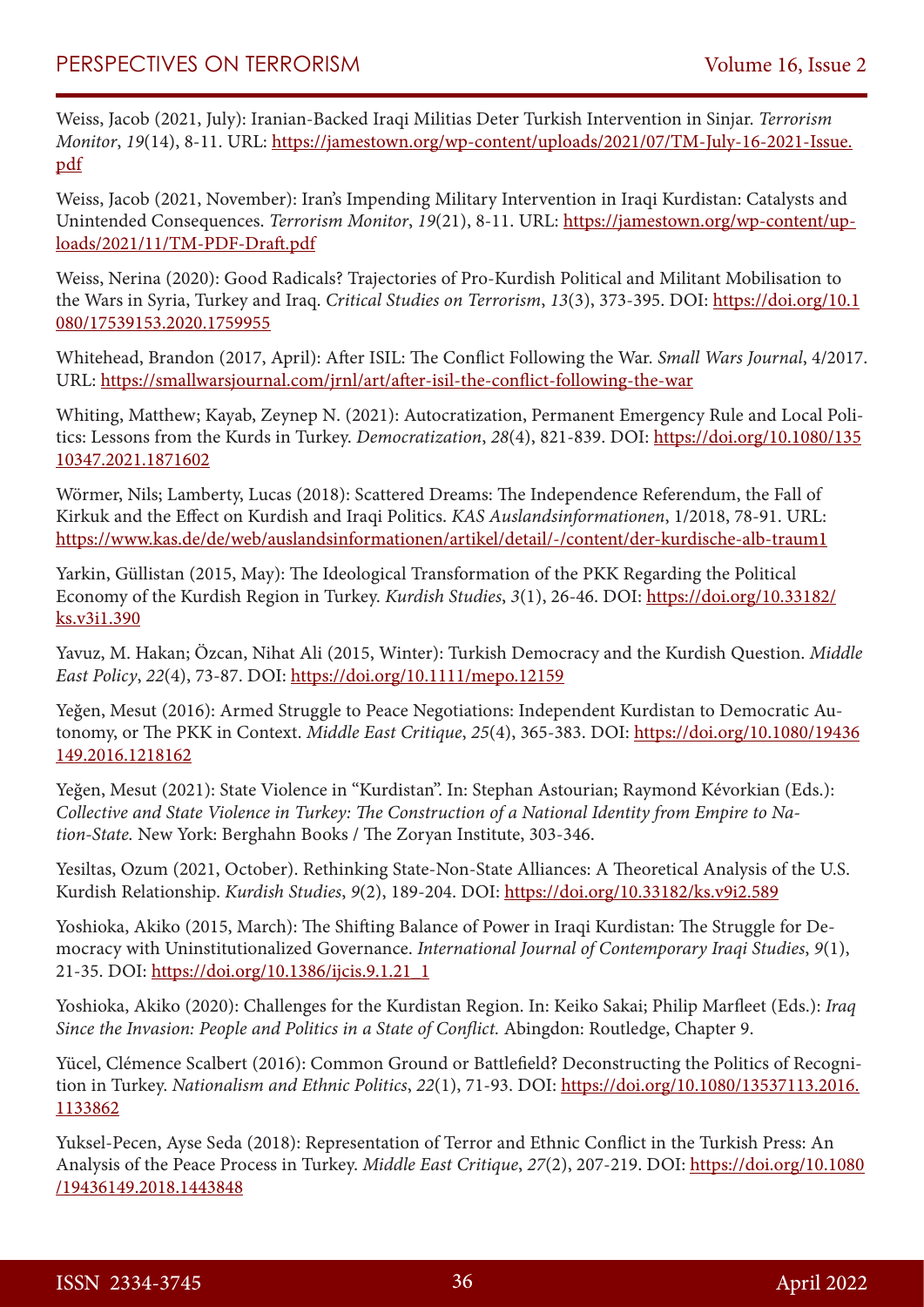## *Grey Literature*

Alaranta, Toni (2017, February): *Turkish Troops in Syria: Is it All About the Kurds from Now on?* (FIIA Briefing Paper 214). URL: [https://www.fiia.fi/wp-content/uploads/2017/09/bp214\\_turkish\\_troops\\_in\\_syria.](https://www.fiia.fi/wp-content/uploads/2017/09/bp214_turkish_troops_in_syria.pdf) [pdf](https://www.fiia.fi/wp-content/uploads/2017/09/bp214_turkish_troops_in_syria.pdf)

Aljazeera Centre for Studies (2017, October): *The Costs of Voting on Kurdistan's Secession.* (Policy Brief). URL: [https://studies.aljazeera.net/en/positionpapers/2017/10/costs-voting-kurdistans-seces](https://studies.aljazeera.net/en/positionpapers/2017/10/costs-voting-kurdistans-secession-171011105926310.html)[sion-171011105926310.html](https://studies.aljazeera.net/en/positionpapers/2017/10/costs-voting-kurdistans-secession-171011105926310.html)

Aljazeera Centre for Studies (2017, November): *After Kirkuk: What Does Erbil's Defeat Mean for the Regional Balance of Power?* (Policy Brief). URL: [https://studies.aljazeera.net/en/positionpapers/2017/11/](https://studies.aljazeera.net/en/positionpapers/2017/11/kirkuk-erbils-defeat-regional-balance-power-171112070301674.html) [kirkuk-erbils-defeat-regional-balance-power-171112070301674.html](https://studies.aljazeera.net/en/positionpapers/2017/11/kirkuk-erbils-defeat-regional-balance-power-171112070301674.html)

Amnesty International (2015, October): *"We Had Nowhere Else to Go": Forced Displacement and Demolitions in Northern Syria.* (Report MDE 24/2503/2015). URL: [https://www.amnesty.org/en/documents/](https://www.amnesty.org/en/documents/mde24/2503/2015/en) [mde24/2503/2015/en](https://www.amnesty.org/en/documents/mde24/2503/2015/en)

Amnesty International (2016, January): *Banished and Dispossessed: Forced Displacement and Deliberate Destruction in Northern Iraq.* (Report MDE 14/3229/2016). URL: [https://www.amnesty.org/en/documents/](https://www.amnesty.org/en/documents/mde14/3229/2016/en) [mde14/3229/2016/en](https://www.amnesty.org/en/documents/mde14/3229/2016/en)

Amnesty International (2021, June): *Turkey: Weaponizing Counterterrorism: Turkey Exploits Terrorism Financing Assessment to Target Civil Society.* (Report EUR 44/4269/2021). URL: [https://www.amnesty.org/](https://www.amnesty.org/en/documents/eur44/4269/2021/en) [en/documents/eur44/4269/2021/en](https://www.amnesty.org/en/documents/eur44/4269/2021/en)

Arab Center for Research and Policy Studies (ACRPS), Policy Analysis Unit (2016, March): *Syria's Kurds: Hopes of Independence Clash with the Reality of Geography and Demographics.* (Assessment Report). URL: https://www.dohainstitute.org/en/PoliticalStudies/Pages/Syrias\_Kurds\_Hopes\_of\_Independence\_Clash with the Reality of Geography and Demographics.aspx

Arab Center for Research and Policy Studies (ACRPS), Policy Analysis Unit (2017, November): *The Iraqi Kurdistan Referendum: Repercussions and Future Prospects.* (Situation Assessment). URL: [https://www.](https://www.dohainstitute.org/en/PoliticalStudies/Pages/Kurdistan_Referendum_Repercussions_and_the_Perspectives_of_the_Crisis.aspx) [dohainstitute.org/en/PoliticalStudies/Pages/Kurdistan\\_Referendum\\_Repercussions\\_and\\_the\\_Perspectives\\_](https://www.dohainstitute.org/en/PoliticalStudies/Pages/Kurdistan_Referendum_Repercussions_and_the_Perspectives_of_the_Crisis.aspx) [of\\_the\\_Crisis.aspx](https://www.dohainstitute.org/en/PoliticalStudies/Pages/Kurdistan_Referendum_Repercussions_and_the_Perspectives_of_the_Crisis.aspx)

Arin, Kubilay (2015, March): *Turkey and the Kurds – From War to Reconciliation?* (Berkeley Center for Right-Wing Studies Working Paper Series). URL: <https://escholarship.org/uc/item/3229m63b>

Ashour, Omar (2020, August): *Punching Above Weights: Combat Effectiveness of Armed Nonstate Actors*  in the Arab World and Beyond. (ACRPS Strategic Papers, No. 2). URL: [https://www.dohainstitute.org/en/](https://www.dohainstitute.org/en/PoliticalStudies/Pages/Combat-Effectiveness-of-Armed-Nonstate-Actors-in-the-Arab-World-and-Beyond.aspx) [PoliticalStudies/Pages/Combat-Effectiveness-of-Armed-Nonstate-Actors-in-the-Arab-World-and-Beyond.](https://www.dohainstitute.org/en/PoliticalStudies/Pages/Combat-Effectiveness-of-Armed-Nonstate-Actors-in-the-Arab-World-and-Beyond.aspx) [aspx](https://www.dohainstitute.org/en/PoliticalStudies/Pages/Combat-Effectiveness-of-Armed-Nonstate-Actors-in-the-Arab-World-and-Beyond.aspx)

Atran, Scott et al. (2014, November): *The Devoted Actor, Sacred Values, and Willingness to Fight: Preliminary Studies with ISIL Volunteers and Kurdish Frontline Fighters.* (ARTIS Research Paper). URL: [https://](https://artisinternational.org/the-devoted-actor-sacred-values-and-willingness-to-fight-preliminary-studies-with-isil-volunteers-and-kurdish-frontline-fighters) [artisinternational.org/the-devoted-actor-sacred-values-and-willingness-to-fight-preliminary-studies-with](https://artisinternational.org/the-devoted-actor-sacred-values-and-willingness-to-fight-preliminary-studies-with-isil-volunteers-and-kurdish-frontline-fighters)[isil-volunteers-and-kurdish-frontline-fighters](https://artisinternational.org/the-devoted-actor-sacred-values-and-willingness-to-fight-preliminary-studies-with-isil-volunteers-and-kurdish-frontline-fighters)

Aviles, Weston (Ed.) (2018, April): *How Can the US Retain Stability in Post-Kurdish Referendum Iraq?* (SMA Reach-back Report). URL: [https://nsiteam.com/how-can-the-us-retain-stability-in-post-kurdish](https://nsiteam.com/how-can-the-us-retain-stability-in-post-kurdish-referendum-iraq)[referendum-iraq](https://nsiteam.com/how-can-the-us-retain-stability-in-post-kurdish-referendum-iraq)

Aydın, Ayşegül; Emrence, Cem (2016, December): *Two Routes to an Impasse: Understanding Turkey's Kurdish Policy.* (Brookings Institution Turkey Project Policy Paper No. 10). URL: [https://www.brookings.](https://www.brookings.edu/research/two-routes-to-an-impasse-understanding-turkeys-kurdish-policy) [edu/research/two-routes-to-an-impasse-understanding-turkeys-kurdish-policy](https://www.brookings.edu/research/two-routes-to-an-impasse-understanding-turkeys-kurdish-policy)

Bakr, Mera Jasm (2021, July): *The War at Home: The Need for Internal Security Sector Reform in Iraqi Kurd-*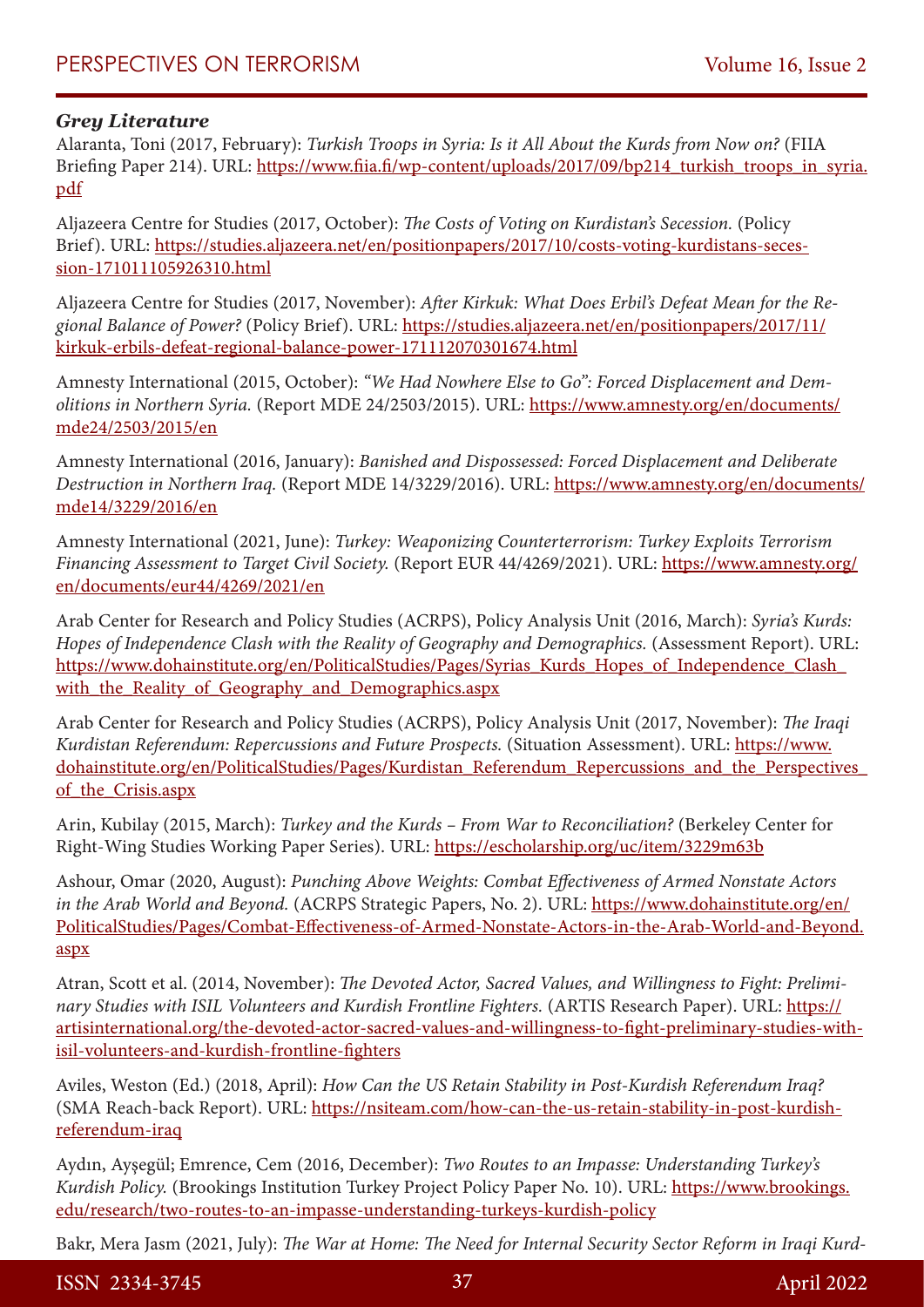*istan.* (MEI Policy Paper). URL: [https://www.mei.edu/publications/war-home-need-internal-security-sec](https://www.mei.edu/publications/war-home-need-internal-security-sector-reform-iraqi-kurdistan)[tor-reform-iraqi-kurdistan](https://www.mei.edu/publications/war-home-need-internal-security-sector-reform-iraqi-kurdistan)

Barabandi, Bassam; Itani, Faysal (2015, August): *Seizing Local Opportunities in Syria.* (Atlantic Council Issue in Focus). URL: [https://www.atlanticcouncil.org/in-depth-research-reports/issue-brief/seizing-lo](https://www.atlanticcouncil.org/in-depth-research-reports/issue-brief/seizing-local-opportunities-in-syria)[cal-opportunities-in-syria](https://www.atlanticcouncil.org/in-depth-research-reports/issue-brief/seizing-local-opportunities-in-syria)

Barfi, Barak (2016, April): *Ascent of the PYD and the SDF.* (The Washington Institute for Near East Policy, Research Notes, 32). URL:<https://www.washingtoninstitute.org/policy-analysis/ascent-pyd-and-sdf>

Barkey, Henri J. (2015, July): *On the KRG, the Turkish-Kurdish Peace Process, and the Future of the Kurds.* (IAI Global Turkey in Europe Series, Working Paper 12). URL: [https://www.iai.it/en/pubblicazioni/krg](https://www.iai.it/en/pubblicazioni/krg-turkish-kurdish-peace-process-and-future-kurds)[turkish-kurdish-peace-process-and-future-kurds](https://www.iai.it/en/pubblicazioni/krg-turkish-kurdish-peace-process-and-future-kurds)

Bassiri Tabrizi, Aniseh et al. (2017, June): *New Emerging Trends to an Age-Old Challenge: Stable Governance in Northern Iraq.* (RUSI Conference Report). URL: [https://rusi.org/publication/conference-reports/](https://rusi.org/publication/conference-reports/new-emerging-trends-age-old-challenge-stable-governance-northern-iraq) [new-emerging-trends-age-old-challenge-stable-governance-northern-iraq](https://rusi.org/publication/conference-reports/new-emerging-trends-age-old-challenge-stable-governance-northern-iraq)

Bengio, Ofra (2017): *The Kurds in a Volatile Middle East.* (BESA Report; Mideast Security and Policy Studies, No. 130). URL: <https://www.jstor.org/stable/resrep04759.1>

Bilgel, Fırat; Karahasan, Burhan Can (2013): *The Economic Costs of Separatist Terrorism in Turkey.* (IREA Working Paper 2013/22). URL: [https://www.ub.edu/irea/working\\_papers/2013/201322.pdf](https://www.ub.edu/irea/working_papers/2013/201322.pdf)

Bipartisan Policy Center (BPC) (2016, June): *Authoritarianism and Escalation: Preparing for the Worst in Turkey's Resurgent Kurdish Conflict.* (Report). URL: [https://bipartisanpolicy.org/report/turkey-kurd](https://bipartisanpolicy.org/report/turkey-kurdish-conflict)[ish-conflict](https://bipartisanpolicy.org/report/turkey-kurdish-conflict)

Bipartisan Policy Center (BPC) (2016, July): *Turkey vs. ISIS and PKK: A Matter of Distinction.* (Issue Brief). URL: <https://bipartisanpolicy.org/report/turkey-isis-pkk-brief>

Cagaptay, Soner (2016, September): *After the Jarabulus Offensive: How Far Will Turkey Shift its Syria Policy?* (The Washington Institute for Near East Policy, Policy Notes, No. 28). URL: [https://www.washingtonin](https://www.washingtoninstitute.org/policy-analysis/after-jarabulus-offensive-how-far-will-turkey-shift-its-syria-policy)[stitute.org/policy-analysis/after-jarabulus-offensive-how-far-will-turkey-shift-its-syria-policy](https://www.washingtoninstitute.org/policy-analysis/after-jarabulus-offensive-how-far-will-turkey-shift-its-syria-policy)

Can, Osman (2021, June): *The Motion Before Turkey's Constitutional Court to Ban the Pro-Kurdish HDP: An Example of the Entanglement of Politics and the Judiciary, and a Bad Omen for a Peaceful Solution to the Kurdish Conflict.* (SWP Comments, 2021/C 38). URL: [https://www.swp-berlin.org/publikation/the-mo](https://www.swp-berlin.org/publikation/the-motion-before-turkeys-constitutional-court-to-ban-the-pro-kurdish-hdp)[tion-before-turkeys-constitutional-court-to-ban-the-pro-kurdish-hdp](https://www.swp-berlin.org/publikation/the-motion-before-turkeys-constitutional-court-to-ban-the-pro-kurdish-hdp)

Cancian, Matthew (2019, August): *Trained to Kill: Battlefield Participation in Kurdish Fighters.* [Audio File]. (SMA Speaker Sesstion). URL: [https://nsiteam.com/trained-to-kill-battlefield-participation-in-kurd](https://nsiteam.com/trained-to-kill-battlefield-participation-in-kurdish-fighters)[ish-fighters](https://nsiteam.com/trained-to-kill-battlefield-participation-in-kurdish-fighters)

Canna, Sarah; Aviles, Weston (Eds.) (2017, June): *Impact of Kurdish Independence in the Region.* (SMA Reach-back Report). URL: <https://nsiteam.com/kurdish>

Carter Center, The (2017, February): *Foreign Volunteers for the Syrian Kurdish Forces.* (Report). URL: [https://www.cartercenter.org/resources/pdfs/peace/conflict\\_resolution/syria-conflict/foreign-volunteers](https://www.cartercenter.org/resources/pdfs/peace/conflict_resolution/syria-conflict/foreign-volunteers-for-syrian-kurdish-forces-2017.02.23.pdf)[for-syrian-kurdish-forces-2017.02.23.pdf](https://www.cartercenter.org/resources/pdfs/peace/conflict_resolution/syria-conflict/foreign-volunteers-for-syrian-kurdish-forces-2017.02.23.pdf)

Constant, Louay et al. (2021): *In Search of a Durable Solution: Examining the Factors Influencing Postconflict Refugee Returns.* (RAND Research Reports, RR-A1327-1). DOI: <https://doi.org/10.7249/RRA1327-1>

Council on Foreign Relations (CFR) (2017, October): *The Time of the Kurds.* (CFR InfoGuide Presentation). URL: https://www.cfr.org/time-kurds/#!/time-kurds

Dalay, Galip (2015, February): *Regional Kurdish Politics in the Post-ISIS Period.* (Aljazeera Centre for Stud-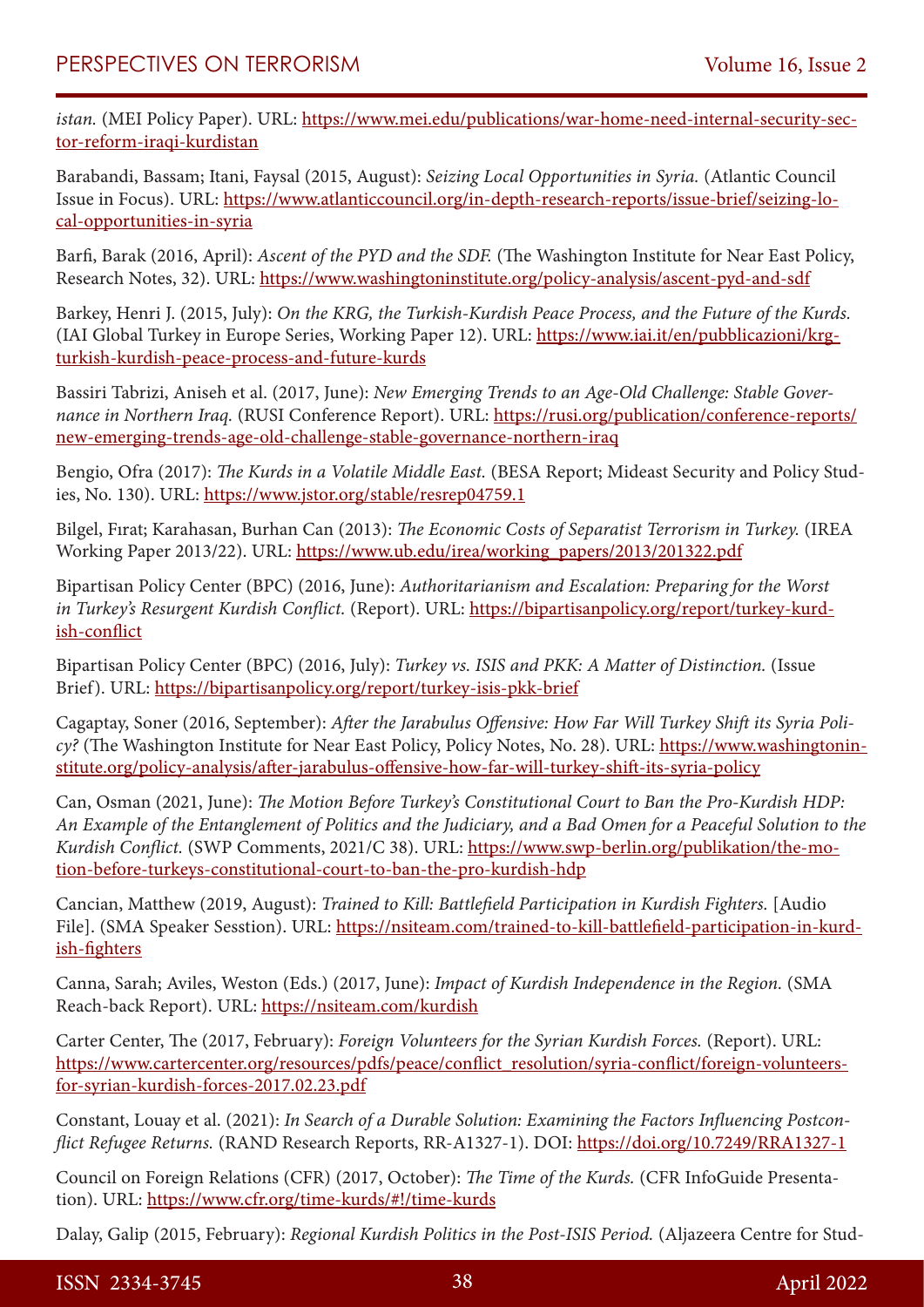ies Report). URL: <https://studies.aljazeera.net/ar/node/1393>

Dalay, Galip (2015, March): *Reflecting on Regional Kurdish Politics in the Post-ISIS Period (II): Forces of Rivalry Amongst the Kurds.* (Aljazeera Centre for Studies Report). URL: [https://studies.aljazeera.net/ar/](https://studies.aljazeera.net/ar/node/1401) [node/1401](https://studies.aljazeera.net/ar/node/1401)

Dalay, Galip (2015, April): *The Kurdish Peace Process: From Dialogue to Negotiation?* (Aljazeera Centre for Studies Report). URL: <https://studies.aljazeera.net/en/reports/2015/04/2015422115349145185.html>

Dalay, Galip (2015, September): *Is Turkey's Kurdish Peace Process on the Brink?* (Aljazeera Centre for Studies Report). URL: <https://studies.aljazeera.net/en/reports/2015/09/20159813236393942.html>

Dalay, Galip (2016, February): *Kurdish Politics Amid the Fight Against the ISIS: Can a Common Cause Surmount Old Rivalries?* (Aljazeera Centre for Studies Report). URL: [https://studies.aljazeera.net/en/re](https://studies.aljazeera.net/en/reports/2016/02/201627855330580.html)[ports/2016/02/201627855330580.html](https://studies.aljazeera.net/en/reports/2016/02/201627855330580.html)

Dalay, Galip (2017, February): *What Is Driving Turkish Foreign Policy Today?* (Aljazeera Centre for Studies Report). URL: [https://studies.aljazeera.net/en/reports/2017/02/driving-turkish-foreign-policy-to](https://studies.aljazeera.net/en/reports/2017/02/driving-turkish-foreign-policy-today-170227091853603.html)[day-170227091853603.html](https://studies.aljazeera.net/en/reports/2017/02/driving-turkish-foreign-policy-today-170227091853603.html)

Dalay, Galip (2017, April): *Drivers of Turkish Foreign Policy: Part II: Imperative of Regional Politics, not Personality or Ideology, Drives Turkish Policy.* (Aljazeera Centre for Studies Report). URL: [https://studies.](https://studies.aljazeera.net/en/reports/2017/04/drivers-turkish-foreign-policy-part-ii-imperative-regional-politics-personality-ideo-170409100710306.html) [aljazeera.net/en/reports/2017/04/drivers-turkish-foreign-policy-part-ii-imperative-regional-politics-per](https://studies.aljazeera.net/en/reports/2017/04/drivers-turkish-foreign-policy-part-ii-imperative-regional-politics-personality-ideo-170409100710306.html)[sonality-ideo-170409100710306.html](https://studies.aljazeera.net/en/reports/2017/04/drivers-turkish-foreign-policy-part-ii-imperative-regional-politics-personality-ideo-170409100710306.html)

Dalay, Galip (2017, October): *Iraqi Kurdish Independence Referendum: The Road Ahead.* (Aljazeera Centre for Studies Report). URL: [https://studies.aljazeera.net/en/reports/2017/10/iraqi-kurdish-independence-ref](https://studies.aljazeera.net/en/reports/2017/10/iraqi-kurdish-independence-referendum-road-171024102636556.html)[erendum-road-171024102636556.html](https://studies.aljazeera.net/en/reports/2017/10/iraqi-kurdish-independence-referendum-road-171024102636556.html)

Dalay, Galip (2017, December): *Evolution of Turkey – Iraqi Kurdistan's Relations.* (Aljazeera Centre for Studies Report). URL: [https://studies.aljazeera.net/en/reports/2017/12/evolution-turkey-iraqi-kurdis](https://studies.aljazeera.net/en/reports/2017/12/evolution-turkey-iraqi-kurdistans-relations-171220092851950.html)[tans-relations-171220092851950.html](https://studies.aljazeera.net/en/reports/2017/12/evolution-turkey-iraqi-kurdistans-relations-171220092851950.html)

Dobbins, James; Gordon, Philip; Martini, Jeffrey (2015): *A Peace Plan for Syria.* (RAND Perspectives, PE-182-RC). DOI: <https://doi.org/10.7249/PE182>

Fleet, Mike (2019, September): *Decentralization and its Discontents in Iraq.* (MEI Policy Paper 2019-18). URL: <https://www.mei.edu/publications/decentralization-and-its-discontents-iraq>

Fleet, Mike; Connelly, Megan (2021, June): *Games Without Frontiers: Renegotiating the Boundaries of Power in Iraqi Kurdistan.* (MEI Policy Paper). URL: [https://www.mei.edu/publications/games-without-fron](https://www.mei.edu/publications/games-without-frontiers-renegotiating-boundaries-power-iraqi-kurdistan)[tiers-renegotiating-boundaries-power-iraqi-kurdistan](https://www.mei.edu/publications/games-without-frontiers-renegotiating-boundaries-power-iraqi-kurdistan)

Fliervoet, Feike (2018, March): *Fighting for Kurdistan? Assessing the Nature and Functions of the Peshmerga in Iraq.* (CRU Report). URL:<https://www.clingendael.org/pub/2018/fighting-for-kurdistan>

Gunes, Cengiz; Lowe, Robert (2015, July): *The Impact of the Syrian War on Kurdish Politics Across the Middle East.* (Research Paper; Chatham House Middle East and North Africa Programme). URL: [https://syria.](https://syria.chathamhouse.org/research/the-impact-of-the-syrian-war-on-kurdish-politics-across-the-middle-east) [chathamhouse.org/research/the-impact-of-the-syrian-war-on-kurdish-politics-across-the-middle-east](https://syria.chathamhouse.org/research/the-impact-of-the-syrian-war-on-kurdish-politics-across-the-middle-east)

Gurbuz, Mustafa (2018, October): *False Hopes? Political Inclusion Prospects in Rojava and Iraqi Kurdistan.* (Research Paper; James A. Baker III Institute for Public Policy of Rice University). URL: [https://www.bak](https://www.bakerinstitute.org/research/political-inclusion-rojava-and-iraqi-kurdistan)[erinstitute.org/research/political-inclusion-rojava-and-iraqi-kurdistan](https://www.bakerinstitute.org/research/political-inclusion-rojava-and-iraqi-kurdistan)

Hama, Hawre Hasan; Connelly, Megan (2017, September): *Kurdistan's Struggle for Sovereignty: State, Societal, and Human Security.* (ACRPS Case Analysis). URL: [https://www.dohainstitute.org/en/PoliticalStudies/](https://www.dohainstitute.org/en/PoliticalStudies/Pages/Kurdistan%E2%80%99s-Struggle-for-Sovereignty-State,-Societal,-and-Human-Security.aspx) [Pages/Kurdistan%E2%80%99s-Struggle-for-Sovereignty-State,-Societal,-and-Human-Security.aspx](https://www.dohainstitute.org/en/PoliticalStudies/Pages/Kurdistan%E2%80%99s-Struggle-for-Sovereignty-State,-Societal,-and-Human-Security.aspx)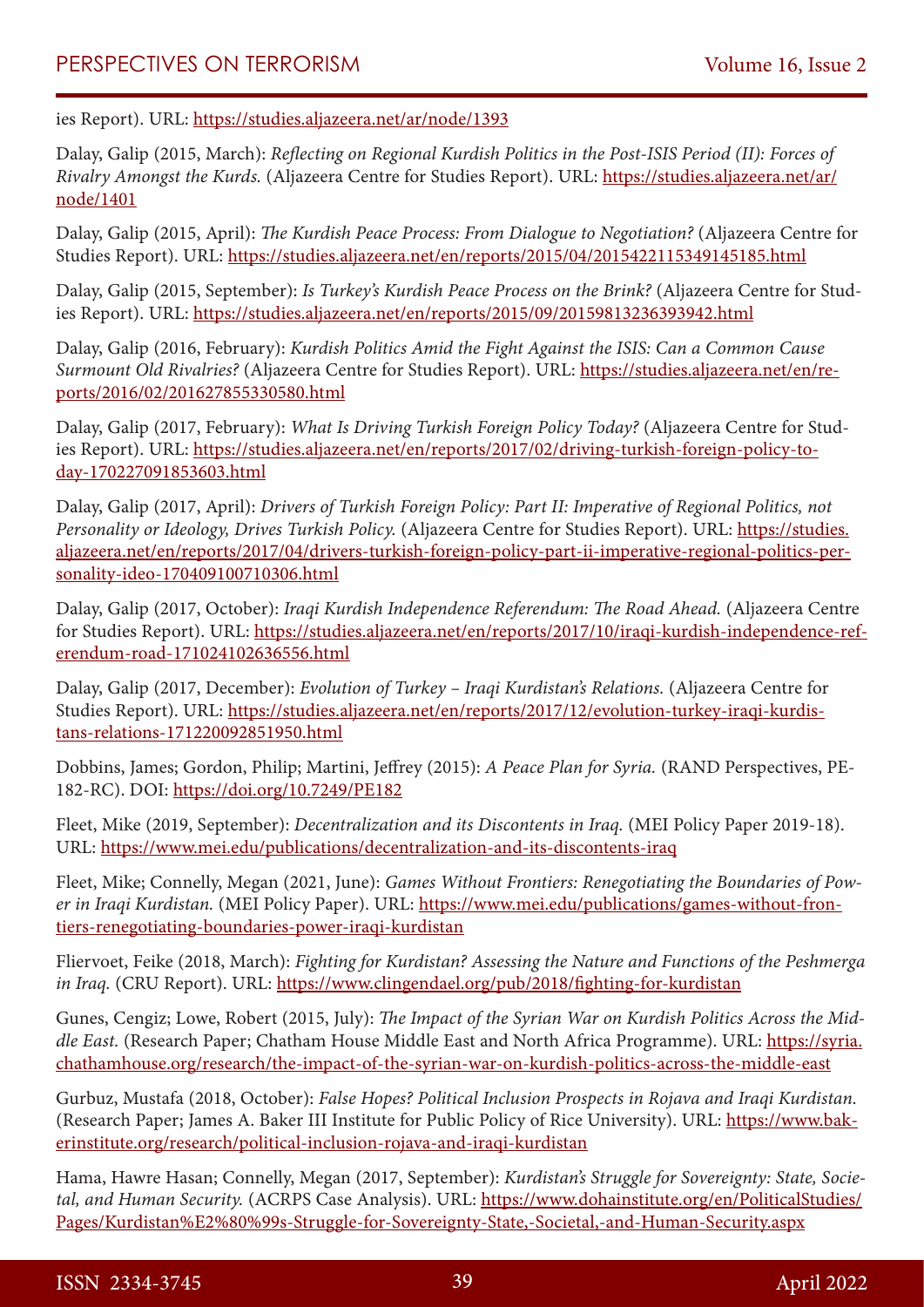Hassaniyan, Allan (2021, November): *The Iranian Kurdish Movement at Home and in Exile: From Decline to Revival.* (ACRPS Research Paper). URL: [https://www.dohainstitute.org/en/ResearchAndStudies/Pages/](https://www.dohainstitute.org/en/ResearchAndStudies/Pages/The-Iranian-Kurdish-Movement-at-Home-and-in-Exile-From-Decline-to-Revival.aspx) [The-Iranian-Kurdish-Movement-at-Home-and-in-Exile-From-Decline-to-Revival.aspx](https://www.dohainstitute.org/en/ResearchAndStudies/Pages/The-Iranian-Kurdish-Movement-at-Home-and-in-Exile-From-Decline-to-Revival.aspx)

Helfont, Samuel (2017, May): *Getting Peshmerga Reform Right: Helping the Iraqi Kurds to Help Themselves in Post-ISIS Iraq.* (FPRI / IRIS Report). URL: [https://www.fpri.org/article/2017/05/getting-peshmerga-re](https://www.fpri.org/article/2017/05/getting-peshmerga-reform-right-helping-iraqi-kurds-help-post-isis-iraq)[form-right-helping-iraqi-kurds-help-post-isis-iraq](https://www.fpri.org/article/2017/05/getting-peshmerga-reform-right-helping-iraqi-kurds-help-post-isis-iraq)

Hoffman, Max (2019, August 12): *The State of the Turkish-Kurdish Conflict.* (Center for American Progress Report). URL: [https://www.americanprogress.org/issues/security/reports/2019/08/12/473508/state-turk](https://www.americanprogress.org/issues/security/reports/2019/08/12/473508/state-turkish-kurdish-conflict)[ish-kurdish-conflict](https://www.americanprogress.org/issues/security/reports/2019/08/12/473508/state-turkish-kurdish-conflict)

Holland-McCowan, John (2018, October): *The Kurds After the "Caliphate": How the Decline of ISIS has Impacted the Kurds of Iraq and Syria.* (ICSR Report). URL: [https://icsr.info/2018/10/10/the-kurds-after](https://icsr.info/2018/10/10/the-kurds-after-the-caliphate-how-the-decline-of-isis-has-impacted-the-kurds-of-iraq-and-syria)[the-caliphate-how-the-decline-of-isis-has-impacted-the-kurds-of-iraq-and-syria](https://icsr.info/2018/10/10/the-kurds-after-the-caliphate-how-the-decline-of-isis-has-impacted-the-kurds-of-iraq-and-syria)

Holmes, Amy Austin; Hawezy, Diween; Cohen, Brett (2021, August): *Five Years of Airstrikes: Turkish Aggression and International Silence in Sinjar, 2017-2021.* (ICSVE Research Reports). URL: [https://www.icsve.](https://www.icsve.org/five-years-of-airstrikes-turkish-aggression-and-international-silence-in-sinjar-2017-2021) [org/five-years-of-airstrikes-turkish-aggression-and-international-silence-in-sinjar-2017-2021](https://www.icsve.org/five-years-of-airstrikes-turkish-aggression-and-international-silence-in-sinjar-2017-2021)

Human Rights Watch (HRW) (2016, November): *Marked with an "X": Iraqi Kurdish Forces' Destruction of Villages, Homes in Conflict with ISIS.* (Report). URL: [https://www.hrw.org/report/2016/11/13/marked-x/](https://www.hrw.org/report/2016/11/13/marked-x/iraqi-kurdish-forces-destruction-villages-homes-conflict-isis) [iraqi-kurdish-forces-destruction-villages-homes-conflict-isis](https://www.hrw.org/report/2016/11/13/marked-x/iraqi-kurdish-forces-destruction-villages-homes-conflict-isis)

Institute for Security and Development Policy (ISDP) (2016, December): *Turkey's Kurdish Conflict: 2015-Present.* (Backgrounder). URL: <https://isdp.eu/publication/turkeys-kurdish-conflict-2015-present>

International Crisis Group (ICG) (2014, May): *Flight of Icarus? The PYD's Precarious Rise in Syria.* (Middle East Report N°151). URL: [https://www.crisisgroup.org/middle-east-north-africa/eastern-mediterranean/](https://www.crisisgroup.org/middle-east-north-africa/eastern-mediterranean/syria/flight-icarus-pyd-s-precarious-rise-syria) [syria/flight-icarus-pyd-s-precarious-rise-syria](https://www.crisisgroup.org/middle-east-north-africa/eastern-mediterranean/syria/flight-icarus-pyd-s-precarious-rise-syria)

International Crisis Group (ICG) (2015, May): *Arming Iraq's Kurds: Fighting IS, Inviting Conflict.* (Middle East Report N°158). URL: [https://www.crisisgroup.org/middle-east-north-africa/gulf-and-arabian-penin](https://www.crisisgroup.org/middle-east-north-africa/gulf-and-arabian-peninsula/iraq/arming-iraq-s-kurds-fighting-inviting-conflict)[sula/iraq/arming-iraq-s-kurds-fighting-inviting-conflict](https://www.crisisgroup.org/middle-east-north-africa/gulf-and-arabian-peninsula/iraq/arming-iraq-s-kurds-fighting-inviting-conflict)

International Crisis Group (ICG) (2015, December): *A Sisyphean Task? Resuming Turkey-PKK Peace Talks.* (Europe Briefing N°77). URL: [https://www.crisisgroup.org/europe-central-asia/western-europemediterra](https://www.crisisgroup.org/europe-central-asia/western-europemediterranean/turkey/sisyphean-task-resuming-turkey-pkk-peace-talks)[nean/turkey/sisyphean-task-resuming-turkey-pkk-peace-talks](https://www.crisisgroup.org/europe-central-asia/western-europemediterranean/turkey/sisyphean-task-resuming-turkey-pkk-peace-talks)

International Crisis Group (ICG) (2016, March): *The Human Cost of the PKK Conflict in Turkey: The Case of Sur.* (Crisis Group Europe Briefing N°80). URL: [https://www.crisisgroup.org/europe-central-asia/west](https://www.crisisgroup.org/europe-central-asia/western-europemediterranean/turkey/human-cost-pkk-conflict-turkey-case-sur)[ern-europemediterranean/turkey/human-cost-pkk-conflict-turkey-case-sur](https://www.crisisgroup.org/europe-central-asia/western-europemediterranean/turkey/human-cost-pkk-conflict-turkey-case-sur)

International Crisis Group (ICG) (2016, April): *Steps Toward Stabilising Syria's Northern Border.* (Crisis Group Middle East Briefing N°49). URL: [https://www.crisisgroup.org/middle-east-north-africa/east](https://www.crisisgroup.org/middle-east-north-africa/eastern-mediterranean/syria/steps-toward-stabilising-syria-s-northern-border)[ern-mediterranean/syria/steps-toward-stabilising-syria-s-northern-border](https://www.crisisgroup.org/middle-east-north-africa/eastern-mediterranean/syria/steps-toward-stabilising-syria-s-northern-border)

International Crisis Group (ICG) (2017, April): *Fighting ISIS: The Road to and Beyond Raqqa.* (Middle East Briefing N°53). URL: [https://www.crisisgroup.org/middle-east-north-africa/eastern-mediterranean/syria/](https://www.crisisgroup.org/middle-east-north-africa/eastern-mediterranean/syria/b053-fighting-isis-road-and-beyond-raqqa) [b053-fighting-isis-road-and-beyond-raqqa](https://www.crisisgroup.org/middle-east-north-africa/eastern-mediterranean/syria/b053-fighting-isis-road-and-beyond-raqqa)

International Crisis Group (ICG) (2017, May): *Managing Turkey's PKK Conflict: The Case of Nusaybin.* (Europe Report N°243). URL: [https://www.crisisgroup.org/europe-central-asia/western-europemediterra](https://www.crisisgroup.org/europe-central-asia/western-europemediterranean/turkey/243-managing-turkeys-pkk-conflict-case-nusaybin)[nean/turkey/243-managing-turkeys-pkk-conflict-case-nusaybin](https://www.crisisgroup.org/europe-central-asia/western-europemediterranean/turkey/243-managing-turkeys-pkk-conflict-case-nusaybin)

International Crisis Group (ICG) (2017, May): *The PKK's Fateful Choice in Northern Syria.* (Middle East Report N°176). URL: [https://www.crisisgroup.org/middle-east-north-africa/eastern-mediterranean/syr-](https://www.crisisgroup.org/middle-east-north-africa/eastern-mediterranean/syria/176-pkk-s-fateful-choice-northern-syria)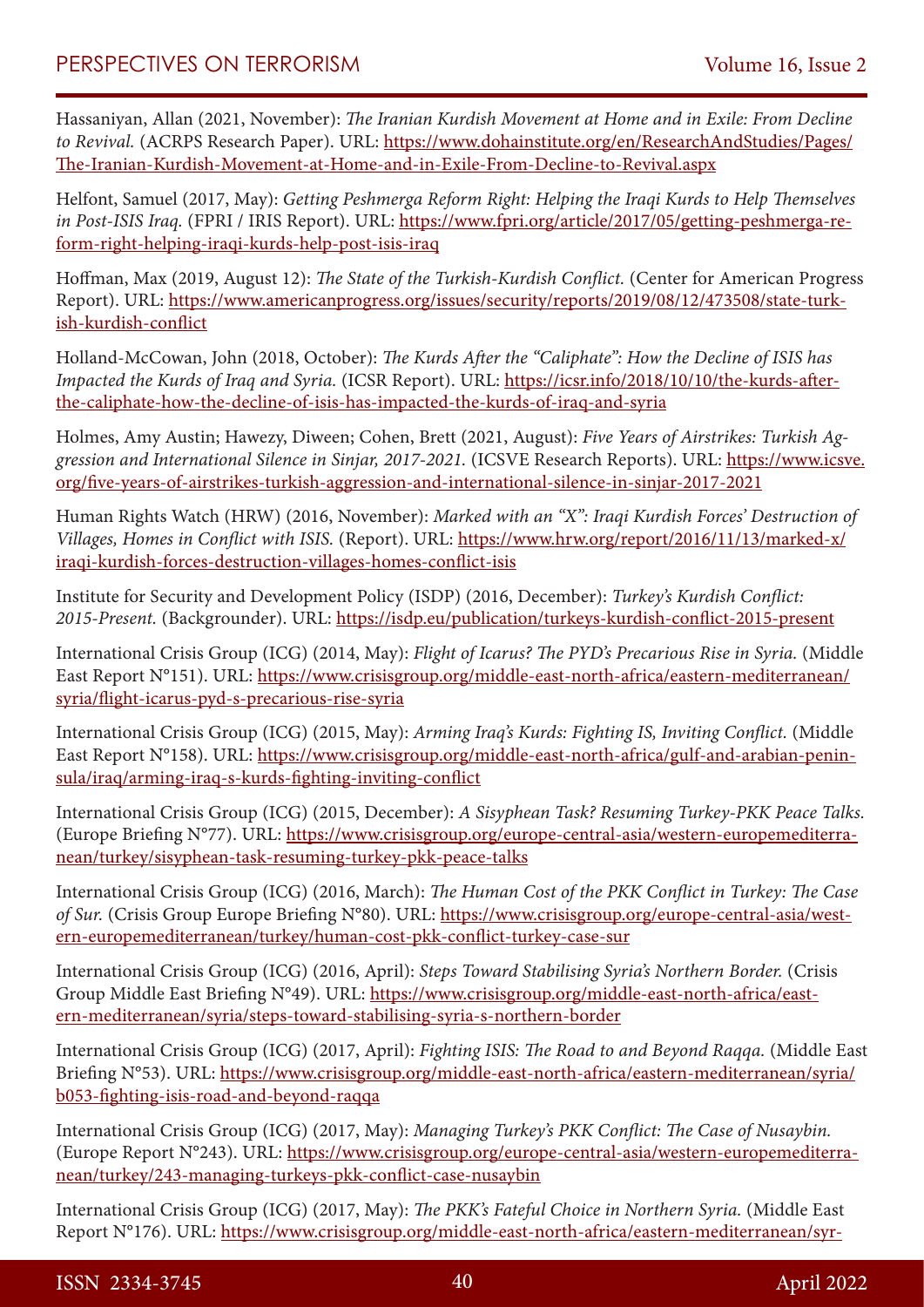#### [ia/176-pkk-s-fateful-choice-northern-syria](https://www.crisisgroup.org/middle-east-north-africa/eastern-mediterranean/syria/176-pkk-s-fateful-choice-northern-syria)

International Crisis Group (ICG) (2017, October): *Oil and Borders: How to Fix Iraq's Kurdish Crisis.* (Middle East Briefing N°55). URL: [https://www.crisisgroup.org/middle-east-north-africa/gulf-and-arabian-pen](https://www.crisisgroup.org/middle-east-north-africa/gulf-and-arabian-peninsula/iraq/55-settling-iraqi-kurdistans-boundaries-will-help-defuse-post-referendum-tensions)[insula/iraq/55-settling-iraqi-kurdistans-boundaries-will-help-defuse-post-referendum-tensions](https://www.crisisgroup.org/middle-east-north-africa/gulf-and-arabian-peninsula/iraq/55-settling-iraqi-kurdistans-boundaries-will-help-defuse-post-referendum-tensions)

International Crisis Group (ICG) (2018, February): *Winning the Post-ISIS Battle for Iraq in Sinjar.* (Middle East Report N°183). URL: [https://www.crisisgroup.org/middle-east-north-africa/gulf-and-arabian-penin](https://www.crisisgroup.org/middle-east-north-africa/gulf-and-arabian-peninsula/iraq/183-winning-post-isis-battle-iraq-sinjar)[sula/iraq/183-winning-post-isis-battle-iraq-sinjar](https://www.crisisgroup.org/middle-east-north-africa/gulf-and-arabian-peninsula/iraq/183-winning-post-isis-battle-iraq-sinjar)

International Crisis Group (ICG) (2018, June): *Turkey's Election Reinvigorates Debate Over Kurdish Demands.* (Europe Briefing N°88). URL: [https://www.crisisgroup.org/europe-central-asia/western-europe](https://www.crisisgroup.org/europe-central-asia/western-europemediterranean/turkey/b88-turkeys-election-reinvigorates-debate-over-kurdish-demands)[mediterranean/turkey/b88-turkeys-election-reinvigorates-debate-over-kurdish-demands](https://www.crisisgroup.org/europe-central-asia/western-europemediterranean/turkey/b88-turkeys-election-reinvigorates-debate-over-kurdish-demands)

International Crisis Group (ICG) (2018, September): *Prospects for a Deal to Stabilise Syria's North East.* (Middle East Report N°190). URL: [https://www.crisisgroup.org/middle-east-north-africa/eastern-mediter](https://www.crisisgroup.org/middle-east-north-africa/eastern-mediterranean/syria/190-prospects-deal-stabilise-syrias-north-east)[ranean/syria/190-prospects-deal-stabilise-syrias-north-east](https://www.crisisgroup.org/middle-east-north-africa/eastern-mediterranean/syria/190-prospects-deal-stabilise-syrias-north-east)

International Crisis Group (ICG) (2018, December): *Avoiding a Free-for-all in Syria's North East.* (Middle East Briefing N°66). URL: [https://www.crisisgroup.org/middle-east-north-africa/eastern-mediterranean/](https://www.crisisgroup.org/middle-east-north-africa/eastern-mediterranean/syria/b066-avoiding-free-all-syrias-north-east) [syria/b066-avoiding-free-all-syrias-north-east](https://www.crisisgroup.org/middle-east-north-africa/eastern-mediterranean/syria/b066-avoiding-free-all-syrias-north-east)

International Crisis Group (ICG) (2018, December): *Reviving UN Mediation on Iraq's Disputed Internal Boundaries.* (Middle East Report N°194). URL: [https://www.crisisgroup.org/middle-east-north-africa/](https://www.crisisgroup.org/middle-east-north-africa/gulf-and-arabian-peninsula/iraq/194-reviving-un-mediation-iraqs-disputed-internal-boundaries) [gulf-and-arabian-peninsula/iraq/194-reviving-un-mediation-iraqs-disputed-internal-boundaries](https://www.crisisgroup.org/middle-east-north-africa/gulf-and-arabian-peninsula/iraq/194-reviving-un-mediation-iraqs-disputed-internal-boundaries)

International Crisis Group (ICG) (2019, March): *After Iraqi Kurdistan's Thwarted Independence Bid.* (Middle East Report N°199). URL: [https://www.crisisgroup.org/middle-east-north-africa/gulf-and-arabian-pen](https://www.crisisgroup.org/middle-east-north-africa/gulf-and-arabian-peninsula/iraq/199-after-iraqi-kurdistans-thwarted-independence-bid)[insula/iraq/199-after-iraqi-kurdistans-thwarted-independence-bid](https://www.crisisgroup.org/middle-east-north-africa/gulf-and-arabian-peninsula/iraq/199-after-iraqi-kurdistans-thwarted-independence-bid)

International Crisis Group (ICG) (2019, July): *Squaring the Circles in Syria's North East.* (Middle East Report N°204). URL: [https://www.crisisgroup.org/middle-east-north-africa/eastern-mediterranean/syr](https://www.crisisgroup.org/middle-east-north-africa/eastern-mediterranean/syria/204-squaring-circles-syrias-north-east)[ia/204-squaring-circles-syrias-north-east](https://www.crisisgroup.org/middle-east-north-africa/eastern-mediterranean/syria/204-squaring-circles-syrias-north-east)

International Crisis Group (ICG) (2020, June): *Iraq: Fixing Security in Kirkuk.* (Middle East Report N°215). URL: [https://www.crisisgroup.org/middle-east-north-africa/gulf-and-arabian-peninsula/](https://www.crisisgroup.org/middle-east-north-africa/gulf-and-arabian-peninsula/iraq/215-iraq-fixing-security-kirkuk) [iraq/215-iraq-fixing-security-kirkuk](https://www.crisisgroup.org/middle-east-north-africa/gulf-and-arabian-peninsula/iraq/215-iraq-fixing-security-kirkuk)

International Crisis Group (ICG) (2021, November): *Syria: Shoring Up Raqqa's Shaky Recovery.* (Middle East Report N°229). URL: [https://www.crisisgroup.org/middle-east-north-africa/east-mediterranean-me](https://www.crisisgroup.org/middle-east-north-africa/east-mediterranean-mena/syria/229-syria-shoring-raqqas-shaky-recovery)[na/syria/229-syria-shoring-raqqas-shaky-recovery](https://www.crisisgroup.org/middle-east-north-africa/east-mediterranean-mena/syria/229-syria-shoring-raqqas-shaky-recovery)

Itani, Faysal; Stein, Aaron (2016, May): *Turkey's Syria Predicament.* (Issue Brief). URL: [https://www.atlan](https://www.atlanticcouncil.org/in-depth-research-reports/issue-brief/turkey-s-syria-predicament)[ticcouncil.org/in-depth-research-reports/issue-brief/turkey-s-syria-predicament](https://www.atlanticcouncil.org/in-depth-research-reports/issue-brief/turkey-s-syria-predicament)

Jasim, Dastan (2021, January): *Biden's Challenge: Kurdish Autonomy and Turkish Expansionism.* (GIGA Focus Middle East). URL: [https://www.giga-hamburg.de/en/publications/23480846-biden-challenge-kurd](https://www.giga-hamburg.de/en/publications/23480846-biden-challenge-kurdish-autonomy-turkish-expansionism)[ish-autonomy-turkish-expansionism](https://www.giga-hamburg.de/en/publications/23480846-biden-challenge-kurdish-autonomy-turkish-expansionism)

Jasim, Dastan; Rodgers, Winthrop (2021, February): *Beyond the Elite: Taking Protest and Public Opinion Seriously in the Kurdistan Region.* (MEI Policy Analysis). URL: [https://www.mei.edu/publications/be](https://www.mei.edu/publications/beyond-elite-taking-protest-and-public-opinion-seriously-kurdistan-region)[yond-elite-taking-protest-and-public-opinion-seriously-kurdistan-region](https://www.mei.edu/publications/beyond-elite-taking-protest-and-public-opinion-seriously-kurdistan-region)

Jensehaugen, Jørgen; Tank, Pinar (2019): *Kurdish and Palestinian Quests for Self-Determination.* (PRIO MidEast Policy Brief, 01/2019). URL: <https://www.prio.org/Publications/Publication/?x=12153>

Kaddorah, Emad Y. (2016, January): *Change in Turkish Foreign Policy: Reassessments and New Trends.* (ACRPS Policy Analysis). URL: [https://www.dohainstitute.org/en/PoliticalStudies/Pages/Change\\_in\\_Turk-](https://www.dohainstitute.org/en/PoliticalStudies/Pages/Change_in_Turkish_Foreign_Policy_Reassessment_and_New_Trends.aspx)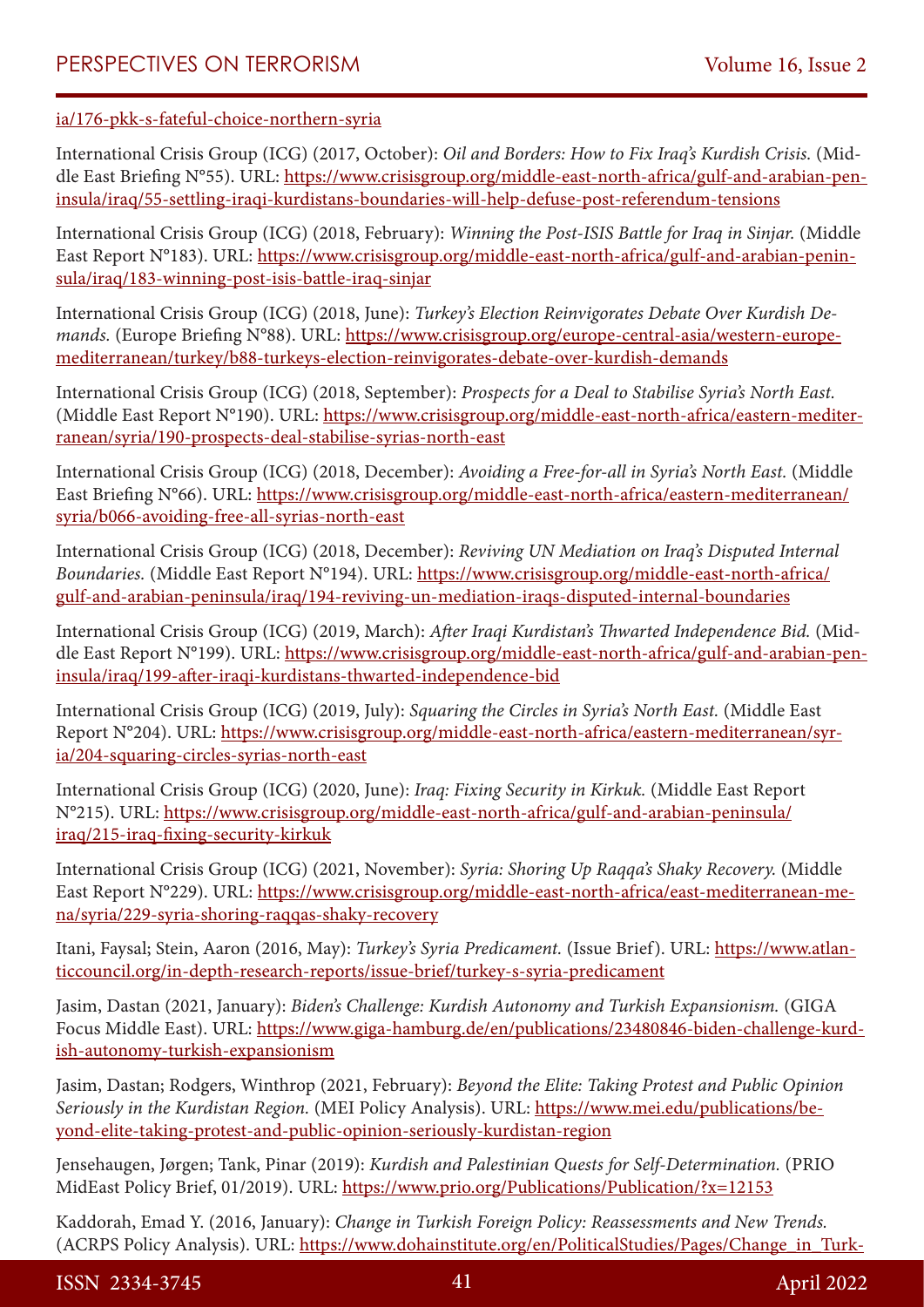[ish\\_Foreign\\_Policy\\_Reassessment\\_and\\_New\\_Trends.aspx](https://www.dohainstitute.org/en/PoliticalStudies/Pages/Change_in_Turkish_Foreign_Policy_Reassessment_and_New_Trends.aspx)

Kader, Ariz; Soler i Lecha, Eduard (2018, February): *Iraqi Kurdistan and Beyond: The EU's Stakes.* (MENARA Future Notes, No. 9). URL: [https://www.iai.it/en/pubblicazioni/iraqi-kurdistan-and-beyond](https://www.iai.it/en/pubblicazioni/iraqi-kurdistan-and-beyond-eus-stakes)[eus-stakes](https://www.iai.it/en/pubblicazioni/iraqi-kurdistan-and-beyond-eus-stakes)

Kajjo, Sirwan (2020, October): *Prospects for Syrian Kurdish Unity: Assessing Local and Regional Dynamics.* (Washington Institute for Near East Policy, Policy Notes, PN86). URL: [https://www.washingtoninstitute.](https://www.washingtoninstitute.org/policy-analysis/prospects-syrian-kurdish-unity-assessing-local-and-regional-dynamics) [org/policy-analysis/prospects-syrian-kurdish-unity-assessing-local-and-regional-dynamics](https://www.washingtoninstitute.org/policy-analysis/prospects-syrian-kurdish-unity-assessing-local-and-regional-dynamics)

Khalaf, Rana (2016, December): *Governing Rojava: Layers of Legitimacy in Syria.* (Research Paper; Chatham House Middle East and North Africa Programme). URL: [https://www.chathamhouse.org/publica](https://www.chathamhouse.org/publication/governing-rojava-layers-legitimacy-syria)[tion/governing-rojava-layers-legitimacy-syria](https://www.chathamhouse.org/publication/governing-rojava-layers-legitimacy-syria)

Kızılkaya, Zafer; Hamdi, Sofie; Salman, Mohammad (2021, July): *The PYD/YPG in the Syrian Conflict: Aspirations for Autonomy in North-Eastern Syria.* (Brussels School of Governance Report). URL: [https://brus](https://brussels-school.be/publications/other-publications/pydypg-syrian-conflict-aspirations-autonomy-north-eastern-syria)[sels-school.be/publications/other-publications/pydypg-syrian-conflict-aspirations-autonomy-north-east](https://brussels-school.be/publications/other-publications/pydypg-syrian-conflict-aspirations-autonomy-north-eastern-syria)[ern-syria](https://brussels-school.be/publications/other-publications/pydypg-syrian-conflict-aspirations-autonomy-north-eastern-syria)

Knights, Michael (2016, October): *How to Secure Mosul: Lessons from 2008–2014.* (Washington Institute for Near East Policy, Research Notes, No. 38). URL: [https://www.washingtoninstitute.org/policy-analysis/](https://www.washingtoninstitute.org/policy-analysis/how-secure-mosul-lessons-2008-2014) [how-secure-mosul-lessons-2008-2014](https://www.washingtoninstitute.org/policy-analysis/how-secure-mosul-lessons-2008-2014)

Koontz, Kayla (2019, October): *Borders Beyond Borders: The Many (Many) Kurdish Political Parties of Syria.* (MEI Policy Paper 2019-21). URL: [https://www.mei.edu/publications/borders-beyond-borders-ma](https://www.mei.edu/publications/borders-beyond-borders-many-many-kurdish-political-parties-syria)[ny-many-kurdish-political-parties-syria](https://www.mei.edu/publications/borders-beyond-borders-many-many-kurdish-political-parties-syria)

Kozak, Chris (2016, May): *Russia and Turkey Escalate: Russia's Threat to NATO Goes Beyond Eastern Europe.* (ISW Backgrounder). URL: [http://www.understandingwar.org/backgrounder/russia-and-turkey-es](http://www.understandingwar.org/backgrounder/russia-and-turkey-escalate-russia%E2%80%99s-threat-nato-goes-beyond-eastern-europe)[calate-russia%E2%80%99s-threat-nato-goes-beyond-eastern-europe](http://www.understandingwar.org/backgrounder/russia-and-turkey-escalate-russia%E2%80%99s-threat-nato-goes-beyond-eastern-europe)

Liga, Aldo (2016, December): *Israel and Iraqi Kurds in a Transforming Middle East.* (IAI Working Papers, 16 | 34). URL:<https://www.iai.it/en/pubblicazioni/israel-and-iraqi-kurds-transforming-middle-east>

Liga, Aldo (2017, October): *The "Israel Factor" and the Iraqi-Kurdish Quest for Independence.* (IAI Commentaries, 17|20). URL: [https://www.iai.it/en/pubblicazioni/israel-factor-and-iraqi-kurdish-quest-inde](https://www.iai.it/en/pubblicazioni/israel-factor-and-iraqi-kurdish-quest-independence)[pendence](https://www.iai.it/en/pubblicazioni/israel-factor-and-iraqi-kurdish-quest-independence)

Lin, Christina (2015, August): *Syrian Buffer Zone – Turkey-Qatar Pipeline.* (ISPSW Strategy Series: Focus on Defense and International Security, Issue No. 367). URL: [https://www.files.ethz.ch/isn/192741/367\\_Lin.](https://www.files.ethz.ch/isn/192741/367_Lin.pdf) [pdf](https://www.files.ethz.ch/isn/192741/367_Lin.pdf)

Lin, Christina (2015, September): *Turkey's Double Standard on Terrorism: Accuses BBC of Supporting PKK, Backs other Groups from China, Russia and US.* (ISPSW Strategy Series: Focus on Defense and International Security, Issue No. 370). URL: [https://www.files.ethz.ch/isn/193475/370\\_Lin.pdf](https://www.files.ethz.ch/isn/193475/370_Lin.pdf)

Lin, Christina (2016, March): *A Tale of Two Buffer Zones in Syria and ISIS' Pivot to Asia.* (ISPSW Strategy Series: Focus on Defense and International Security, Issue No. 407). URL: [https://www.ispsw.com/wp-con](https://www.ispsw.com/wp-content/uploads/2016/03/407_Lin.pdf)[tent/uploads/2016/03/407\\_Lin.pdf](https://www.ispsw.com/wp-content/uploads/2016/03/407_Lin.pdf)

Lin, Christina (2016, May): *Will China Support an Independent Kurdistan?* (ISPSW Strategy Series: Focus on Defense and International Security, Issue No. 424). URL: [https://www.ispsw.com/wp-content/up](https://www.ispsw.com/wp-content/uploads/2016/06/424_Lin.pdf)[loads/2016/06/424\\_Lin.pdf](https://www.ispsw.com/wp-content/uploads/2016/06/424_Lin.pdf)

Maenza, Julia (2019, July): *The Kurdish Struggle for Autonomy from the 1970s to the Present.* (FPRI Intern Corner). URL: [https://www.fpri.org/article/2019/07/the-kurdish-struggle-for-autonomy-from-the-1970s](https://www.fpri.org/article/2019/07/the-kurdish-struggle-for-autonomy-from-the-1970s-to-the-present)[to-the-present](https://www.fpri.org/article/2019/07/the-kurdish-struggle-for-autonomy-from-the-1970s-to-the-present)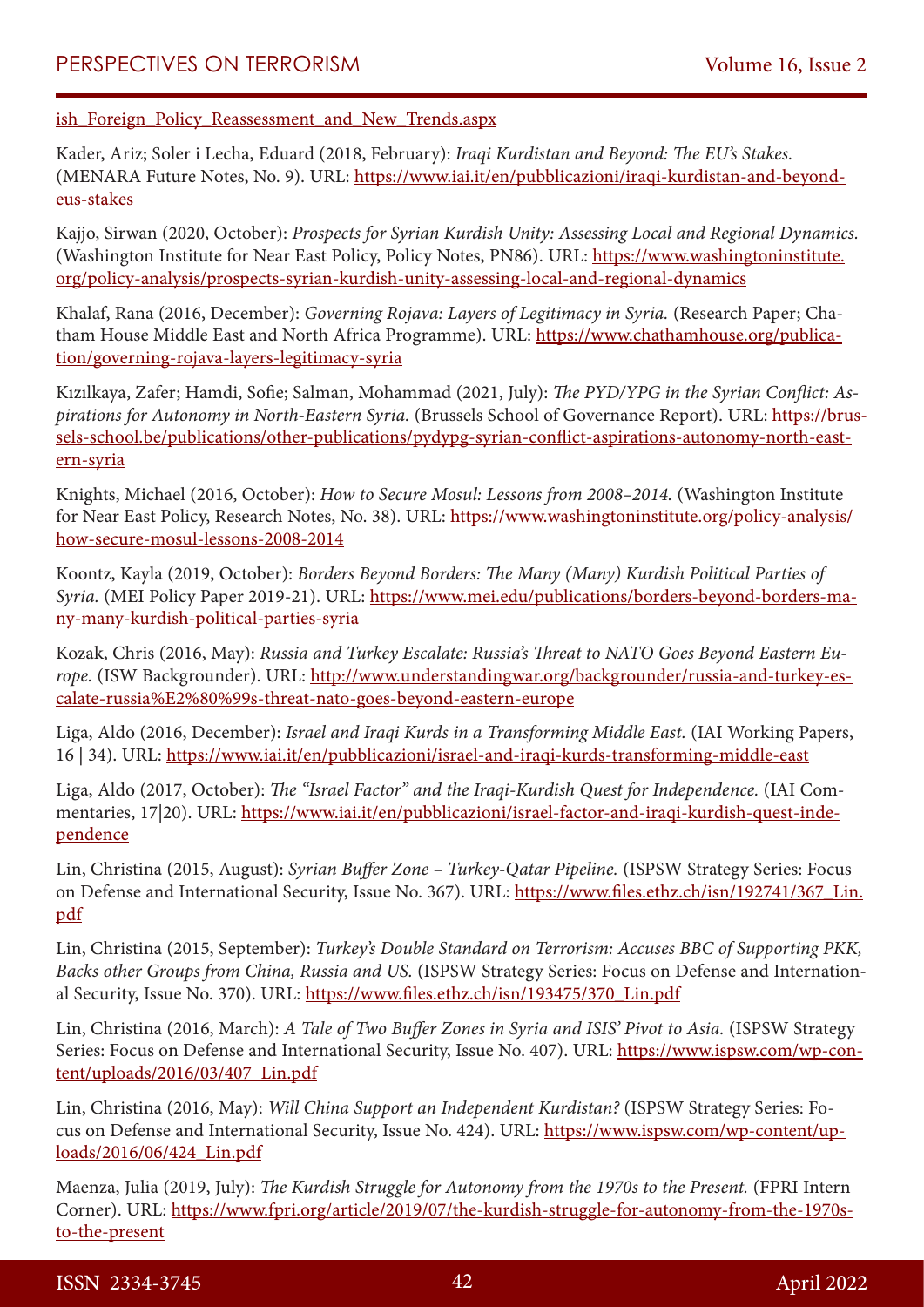Martin, Patrick; Kozak, Christopher (2016, February): *The Pitfalls of Relying on Kurdish Forces to Counter ISIS.* (ISW Backgrounder). URL: [http://www.understandingwar.org/backgrounder/pitfalls-relying-kurd](http://www.understandingwar.org/backgrounder/pitfalls-relying-kurdish-forces-counter-isis)[ish-forces-counter-isis](http://www.understandingwar.org/backgrounder/pitfalls-relying-kurdish-forces-counter-isis)

Mavromates, Nickolaos (2014, October): *Kobane: The Syrian Kurdish Thermopylae.* (RIEAS Editorial). URL: <http://www.rieas.gr/images/editorial/kobane18.pdf>

Mustafa, Mohammad Salih (2016, April): *Iran's Role in the Kurdistan Region.* (Aljazeera Centre for Studies Report). URL: <https://studies.aljazeera.net/en/reports/2016/04/160420105055207.html>

O'Connor, Francis (2017): *The Kurdish Movement in Turkey: Between Political Differentiation and Violent Confrontation.* (PRIF Report No. 147). URL: [https://www.hsfk.de/en/publications/publication-search/pub](https://www.hsfk.de/en/publications/publication-search/publication/the-kurdish-movement-in-turkey)[lication/the-kurdish-movement-in-turkey](https://www.hsfk.de/en/publications/publication-search/publication/the-kurdish-movement-in-turkey)

O'Leary, Carole A.; Heras, Nicholas A. (2019): *Political Strategy in Unconventional Warfare: Opportunities Lost in Eastern Syria and Preparing for the Future.* (JSOU Report 19-1). URL: [https://jsou.libguides.com/](https://jsou.libguides.com/ld.php?content_id=48094082) [ld.php?content\\_id=48094082](https://jsou.libguides.com/ld.php?content_id=48094082)

Orton, Kyle (2016, December): *Turkey and the West in Syria: Course Correction.* (CRT Policy Paper No. 7). URL: <http://henryjacksonsociety.org/wp-content/uploads/2016/12/Turkey-and-the-West-in-Syria.pdf>

Orton, Kyle (2017, August): *The Forgotten Foreign Fighters: The PKK in Syria.* (CRT Report). URL: [https://](https://henryjacksonsociety.org/publications/the-forgotten-fighters-the-pkk-in-syria) [henryjacksonsociety.org/publications/the-forgotten-fighters-the-pkk-in-syria](https://henryjacksonsociety.org/publications/the-forgotten-fighters-the-pkk-in-syria)

Oweis, Khaled Yacoub (2015, October): *The West's Darling in Syria: Seeking Support, the Kurdish Democratic Union Party Brandishes an Anti-Jihadist Image.* (SWP Comments, 2015/C 47). URL: [https://www.](https://www.swp-berlin.org/en/publication/the-wests-darling-in-syria) [swp-berlin.org/en/publication/the-wests-darling-in-syria](https://www.swp-berlin.org/en/publication/the-wests-darling-in-syria)

Özertem, Hasan Selim (2015, December): *Russia's Shifting Strategy in Syria: Implications for Turkish Foreign Policy.* (ACRPS Case Analysis). URL: [https://www.dohainstitute.org/en/lists/ACRPS-PDFDocumentLi](https://www.dohainstitute.org/en/lists/ACRPS-PDFDocumentLibrary/Russias_Shifting_Strategy_in_Syria_Implications_for_Turkish_Foreign_Policy.pdf)[brary/Russias\\_Shifting\\_Strategy\\_in\\_Syria\\_Implications\\_for\\_Turkish\\_Foreign\\_Policy.pdf](https://www.dohainstitute.org/en/lists/ACRPS-PDFDocumentLibrary/Russias_Shifting_Strategy_in_Syria_Implications_for_Turkish_Foreign_Policy.pdf)

Parello-Plesner, Jonas (2018, August): *Post-ISIS Challenges for Stabilization: Iraq, Syria and the U.S. Approach.* (Hudson Institute Report). URL: [https://www.hudson.org/research/14527-post-isis-challenges-for](https://www.hudson.org/research/14527-post-isis-challenges-for-stabilization-iraq-syria-and-the-u-s-approach)[stabilization-iraq-syria-and-the-u-s-approach](https://www.hudson.org/research/14527-post-isis-challenges-for-stabilization-iraq-syria-and-the-u-s-approach)

Rashid, Bedir Mulla (2018, July): *The Autonomous Administration in Northern Syria: Questions of Legitimacy and Identity.* (Omran Analysis Paper). URL: [https://omranstudies.org/publications/papers/the-au](https://omranstudies.org/publications/papers/the-autonomous-administration-in-northern-syria-questions-of-legitimacy-and-identity.html)[tonomous-administration-in-northern-syria-questions-of-legitimacy-and-identity.html](https://omranstudies.org/publications/papers/the-autonomous-administration-in-northern-syria-questions-of-legitimacy-and-identity.html)

Resch, Eva Maria (2017, June): *Syria's Impact on the Kurdish Peace Process in Turkey.* (IAI Working Papers, 17 | 24). URL:<https://www.iai.it/en/pubblicazioni/syrias-impact-kurdish-peace-process-turkey>

Rubin, Michael (2016, July): *Kurdistan Rising? Considerations for Kurds, their Neighbors, and the Region.* (AEI Report). URL:<https://www.aei.org/kurdistan-rising>

Sary, Ghadi (2016, September): *Kurdish Self-Governance in Syria: Survival and Ambition.* (Research Paper; Chatham House Middle East and North Africa Programme). URL: [https://www.chathamhouse.](https://www.chathamhouse.org/2016/09/kurdish-self-governance-syria-survival-and-ambition) [org/2016/09/kurdish-self-governance-syria-survival-and-ambition](https://www.chathamhouse.org/2016/09/kurdish-self-governance-syria-survival-and-ambition)

Schøtt, Anne Sofie (2017, June): *The Kurds of Syria: From the Forgotten People to World-Stage Actors.* (Royal Danish Defence College Brief). URL: [https://pure.fak.dk/files/7248264/The\\_Kurds\\_of\\_Syria.pdf](https://pure.fak.dk/files/7248264/The_Kurds_of_Syria.pdf)

Seufert, Günter (2015, August): *The Return of the Kurdish Question: On the Situation of the Kurds in Iraq, Syria and Turkey.* (SWP Comments, 2015/C 38). URL: [https://www.swp-berlin.org/en/publication/the-re](https://www.swp-berlin.org/en/publication/the-return-of-the-kurdish-question)[turn-of-the-kurdish-question](https://www.swp-berlin.org/en/publication/the-return-of-the-kurdish-question)

Singh, Michael; Stroul, Dana (Co-Chairs) (2019, September): *Syria Study Group 2019: Final Report and*